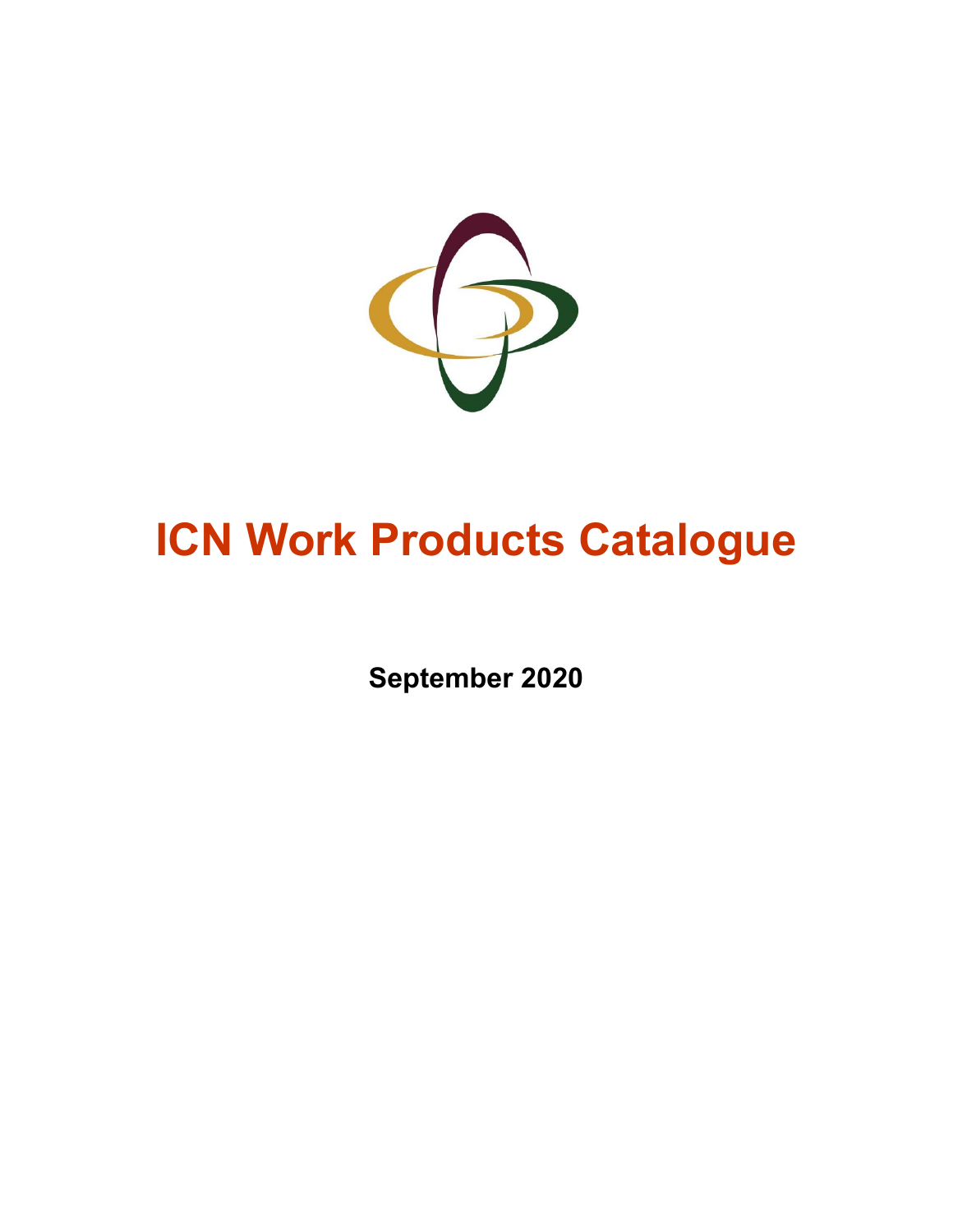

# **Table of Contents**

| VI. ICN Training on Demand Led by Agency Effectiveness Working Group 30                |
|----------------------------------------------------------------------------------------|
|                                                                                        |
|                                                                                        |
|                                                                                        |
|                                                                                        |
| I. Capacity Building / Competition Policy Implementation Working Group (2003-2007)  37 |
| II. Antitrust Enforcement in Regulated Sectors Working Group (2004-2005) 39            |
|                                                                                        |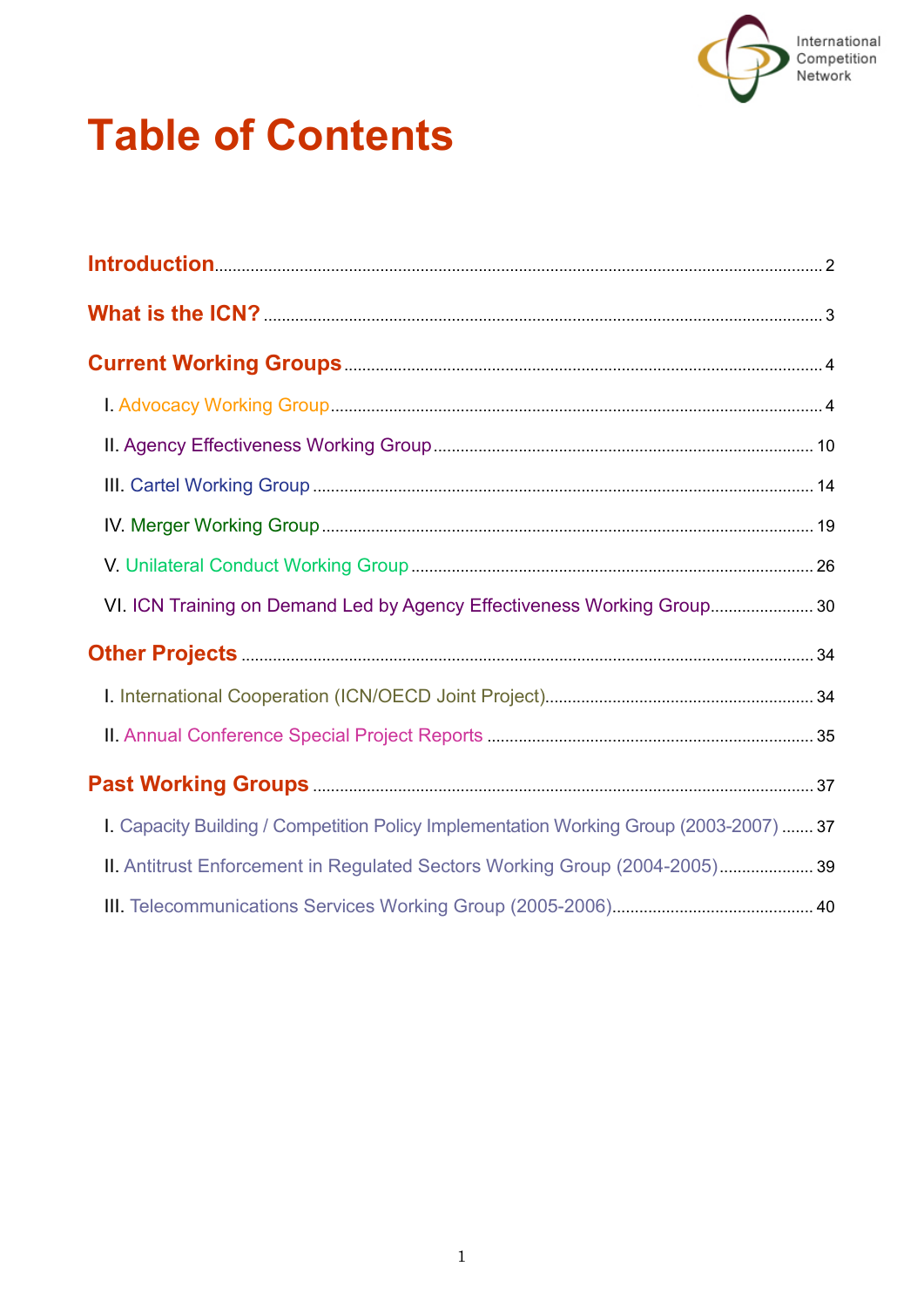

# <span id="page-2-0"></span>**Introduction**

Since the establishment of the International Competition Network (ICN) in 2001, the ICN has grown significantly from 15 competition agencies to more than 140 competition agencies. It has produced a tremendous body of work including recommended practices, manuals, reports and templates in addition to events like teleseminars, webinars, workshops, and annual conferences.

However, producing work products is not the goal in itself, but a step toward achieving the goal of improving and advocating for sound competition policy and its enforcement across the world. The value of its work products will further be enhanced through their use by member and non-member agencies. Creating a virtuous cycle of creation, implementation and evaluation of the ICN work products will be crucial for the continuous development and improvement of the ICN.

In September 2011, to promote and advocate the use of ICN work products by competition authorities throughout the world, the Advocacy and Implementation Network (AIN) created the ICN Work Products Catalogue. In order to increase accessibility of the ICN products, the catalogue includes the list of work products by all Working Groups and by past projects with brief introductions as well as the website links in an easy to view format.

We hope that the agencies take full advantage of ICN work products, which will lead to further convergence.

Best regards,

Kazuyuki Sugimoto Chairman of the Japan Fair Trade Commission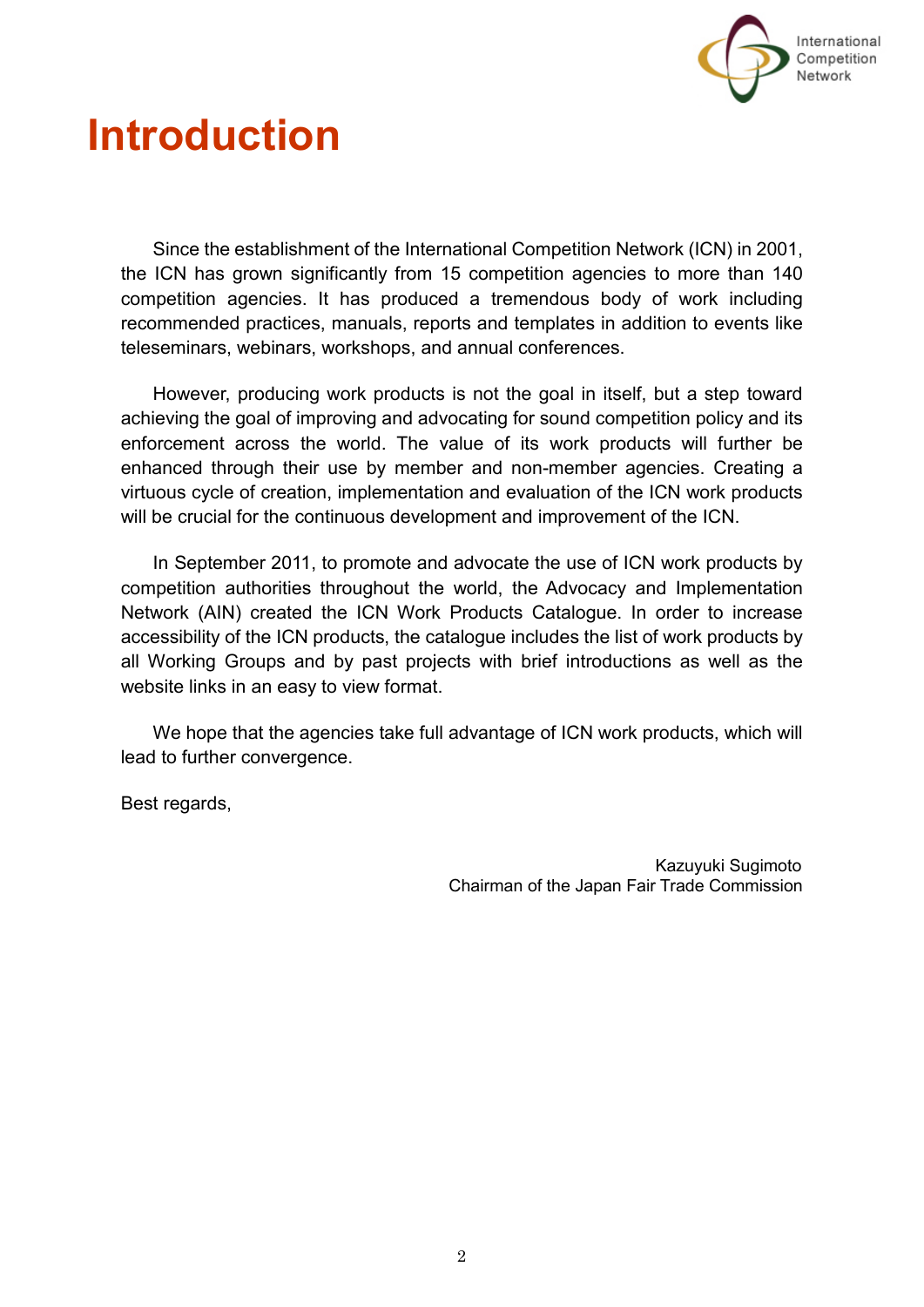

# <span id="page-3-0"></span>**What is the ICN?**

# *Statement*

# ・ **Chair**'**[s Vision Statement \(2013\)](https://www.internationalcompetitionnetwork.org/wp-content/uploads/2018/07/ICNSGMundtVision.pdf)**

This document describes the topics that Mr. Andreas Mundt, Chair of the ICN, will concentrate on during his tenure. While ensuring continuity with the projects of the former Chair, Mr. Eduardo Pérez-Motta, the Chair now plans to give attention to the three areas of focus, inclusiveness and implementation.

# [The future of the ICN in its second decade \(2016\)](https://www.internationalcompetitionnetwork.org/wp-content/uploads/2018/09/ICN2dDecade2016.pdf)

In May 2011, the ICN presented its Vision for its Second Decade, addressing both what the ICN does (high level goals and future work) and how it does it (participation, working procedures, and governance). In 2015, ICN Chair Andreas Mundt introduced an initiative to renew the network's Second Decade goals, track progress, and offer suggestions for further improvements to ICN's work and operations in line with the Second Decade recommendations. The purpose of this document is to report the results of the survey including the consultations with ICN members and NGAs and inform subsequent network discussions and decisions on achieving the ICN's Second Decade agenda over the next five years.

# **The ICN'[s Vision for its Second Decade \(2011\)](https://www.internationalcompetitionnetwork.org/wp-content/uploads/2018/07/ICN2dDecade2011.pdf)**

The purpose of this document is to build on the results of the consultation, as well as subsequent discussion and debates within the ICN, by setting out an overarching vision for the ICN to guide its work over the next ten years.

# *Annual Activity Report*

# ・ **[Summary of ICN Work Product 2019-2020](https://www.internationalcompetitionnetwork.org/wp-content/uploads/2020/12/ICN2019-2020WPSummary.pdf) (2020)**

This document provides an outline of the ICN's work achieved by the relevant working groups and project groups during 2018-2019 ICN year.

# *Tool kits*

# ・ **[NGA Toolkit \(2020\)](https://www.internationalcompetitionnetwork.org/portfolio/icn-nga-toolkit/)**

The purpose of the NGA Toolkit is to provide guidance to both NGAs and member agencies with a view to enhance NGA engagement in the ICN. The toolkit covers 4 main issues: (1) the role of an NGA; (2) the benefits of NGAs; (3) how to become an NGA; (4) how to engage as NGAs.

# ・ **Outreach Toolkit (2010)** *currently unavailable pending an update*

This material provides an introduction to the ICN and presents a general overview of the ICN and its Working groups.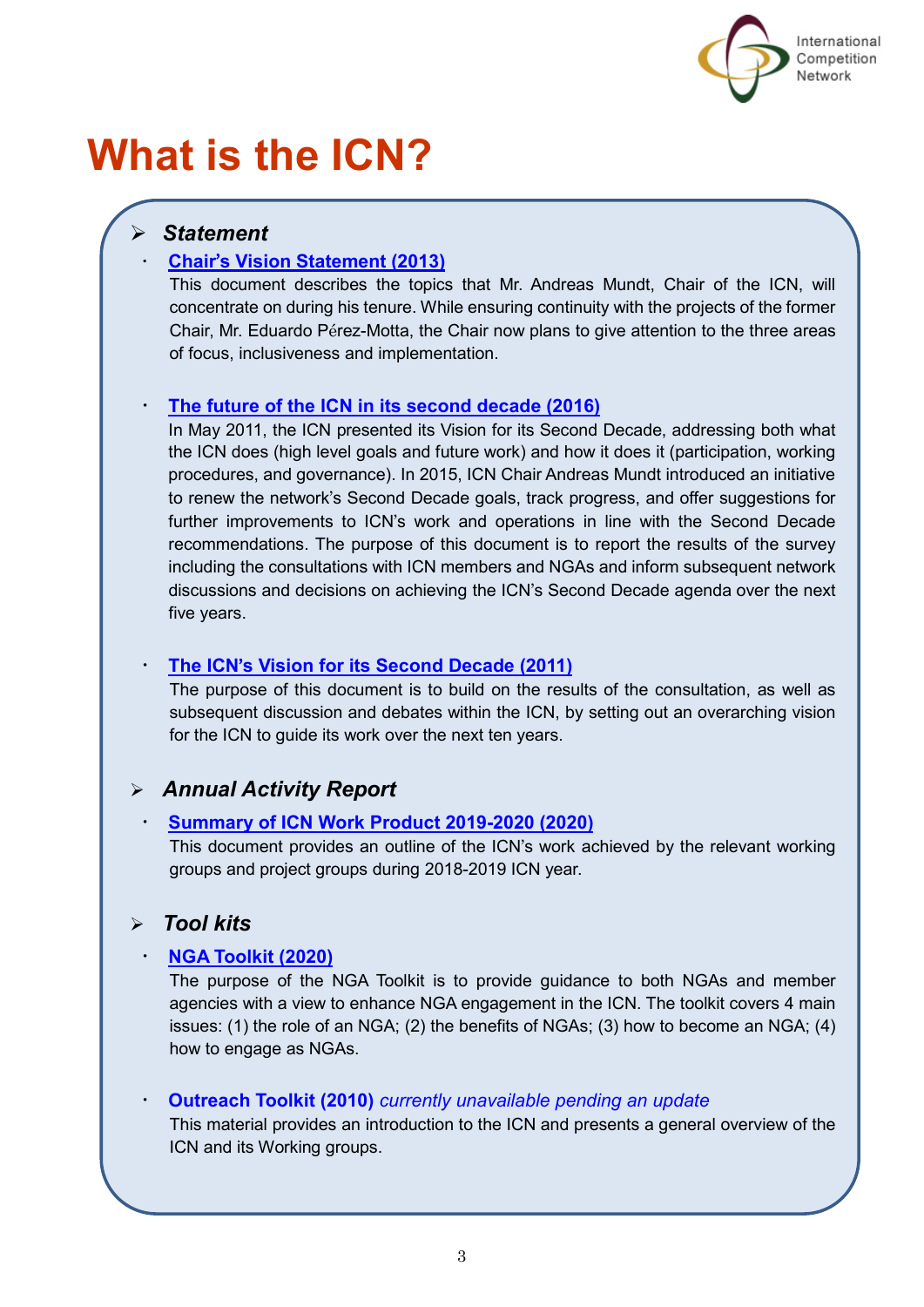

# <span id="page-4-1"></span><span id="page-4-0"></span>**Current Working Group I. Advocacy Working Group Competition Assessment Project**

#### **[Approaches to Identify Policies for Competition Assessment](https://www.internationalcompetitionnetwork.org/portfolio/advocacy-handbook-approaches-to-identify-policies-for-competition-assessment/) (2020)**

How do competition agencies identify rules and regulations that may hinder the efficient functioning of competition in markets? This note focuses on various approaches to identify policies for competition assessment. This report presents input from Advocacy Working Group members on approaches to identify candidate provisions for competition assessment. The emphasis has been, particularly, to identify innovative approaches to ex officio identification of candidates for competition assessment, in line with the focus of the work of the ICN Advocacy Working Group for 2018-2020.

#### **[Framework of Competition Assessment Regimes \(2015\)](https://www.internationalcompetitionnetwork.org/portfolio/framework-of-competition-assessment-regimes/)**

The Framework of Competition Assessment Regimes is a complement to the 2014 ICN Recommended Practices on Competition Assessment. The purpose of this Framework is to provide a broad overview of the range of competition assessment regimes and processes that exist, in order to: a) share and disseminate alternative illustrations of competition regimes across jurisdictions and b) provide a useful guide of how competition assessment is operationalised and the role of competition agencies in the process. The Framework consists of tables setting out general features of competition assessment regimes, which ICN member agencies have completed in line with practices in their respective jurisdictions, and more detailed illustrations of competition assessment regimes provided by ICN members.

#### **[Recommended Practices on Competition Assessment \(2014\)](https://www.internationalcompetitionnetwork.org/portfolio/recommended-practices-on-competition-assessment/)**

Competition assessment is a key tool in promoting a competition-friendly legal environment and a decisive factor in building a strong competition culture. The Recommended Practices are intended to provide guidance to competition agencies on the competition assessment process. The Practices address: (1) General Framework for Competition Assessment; (2) Creating an Enabling Environment for Competition Assessment; (3) Selecting Policies for Competition Assessment; (4) Conducting a Competition Assessment; (5) Evaluating the Likely Impact on Competition; (6) Delivering the Assessment. This document is also available [in French,](https://www.internationalcompetitionnetwork.org/portfolio/recommended-practices-competition-assessment-fr/) [in](https://www.internationalcompetitionnetwork.org/portfolio/recommended-practices-competition-assessment-sp/)  [Spanish](https://www.internationalcompetitionnetwork.org/portfolio/recommended-practices-competition-assessment-sp/) and [in Arabic.](https://www.internationalcompetitionnetwork.org/portfolio/recommended-practices-competition-assessment-ar/)

\*Note: The Advocacy Working Group's original mandate was to undertake projects with a view to recommending best practices and to provide information to members in support of their advocacy functions. This work took place from 2001 through 2003. For additional advocacy-related projects during 2004-2008, see the work products list of the Competition Policy Implementation Working Group. In 2008, the Advocacy Working Group was reconvened and a revised work plan reflecting developments in the field was approved by the Steering Group.

4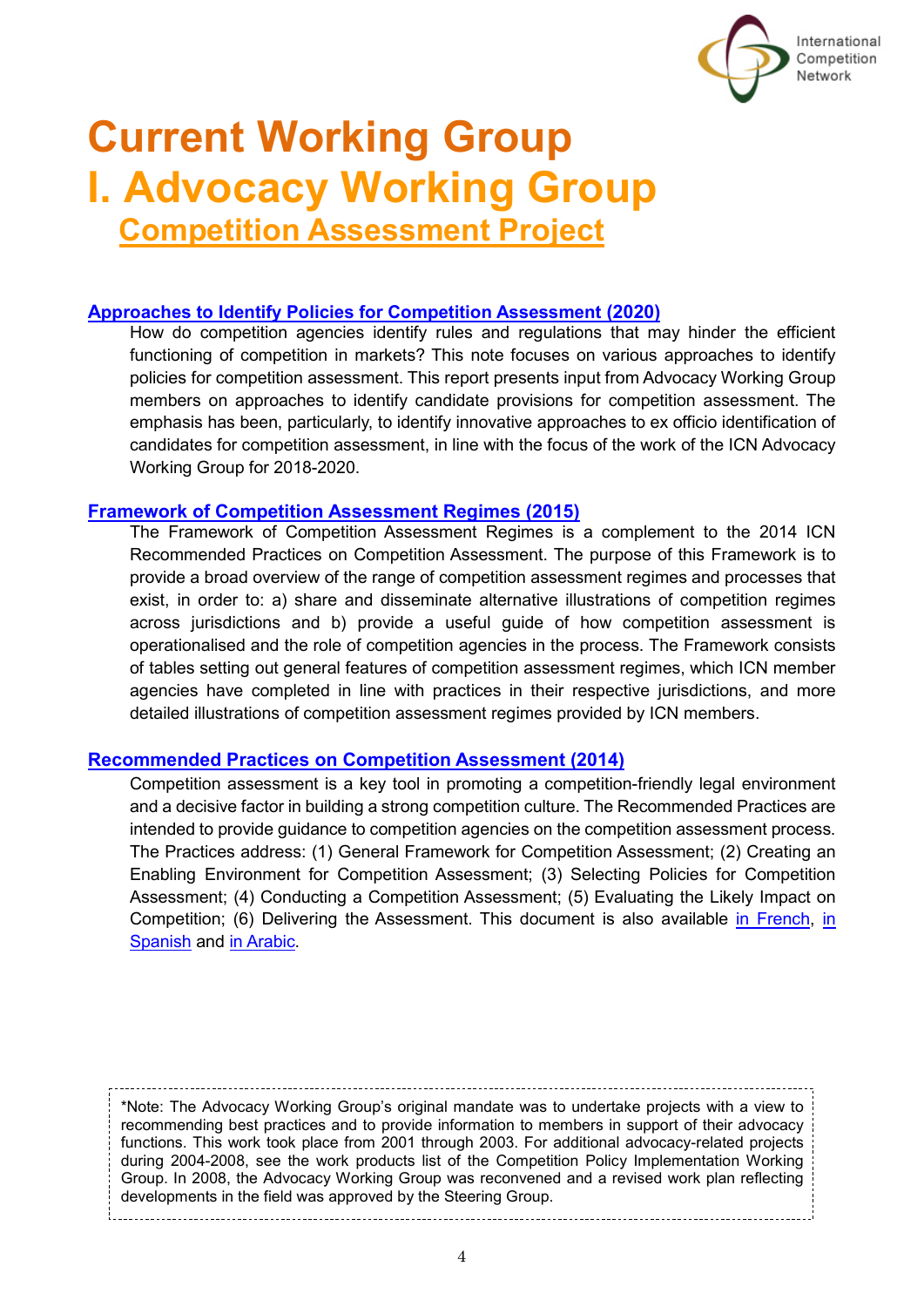

# **I. Advocacy Working Group Explaining the Benefits of Competition Project**

# **Work products of the Benefits Project**

The Benefits Project seeks to provide ICN members with knowledge, strategies and arguments for explaining the benefits of competition to support their competition advocacy efforts with government and non-government stakeholders, as well as in the evaluation of competition interventions.

# • **[Explaining the Benefits of Competition to the General Public through the](https://www.internationalcompetitionnetwork.org/portfolio/explaining-the-benefits-of-competition-to-the-public/)  [Media and Academia](https://www.internationalcompetitionnetwork.org/portfolio/explaining-the-benefits-of-competition-to-the-public/) (2017)**

This document contains tips for effective communication with the general public, key messages and a selection of various case studies.

• **[Explaining the Benefits of Competition to Businesses \(2017\)](https://www.internationalcompetitionnetwork.org/portfolio/explaining-the-benefits-of-competition-to-business/)**

This document contains tips for effective communication with businesses, key messages to business and a selection of 12 case studies from Japan, Brazil, United States of America, Singapore, Portugal, Sweden, among other countries.

# • **[Explaining the benefits of competition to Government and Legislators \(2017\)](https://www.internationalcompetitionnetwork.org/portfolio/explaining-the-benefits-of-competition-to-government/)**

This document provides users with examples of messages and arguments, documents and case studies regarding the benefits of competition to assist them in their advocacy effort to government and legislators.

# **[Interim Report on the Explaining the Benefits of Competition Project Advocacy \(2012\)](https://www.internationalcompetitionnetwork.org/portfolio/explaining-the-benefits-of-competition-interim-report-2012/)**

The AWG project on Raising Awareness of the Benefits of Competition seeks to provide ICN members with knowledge, strategies and arguments for explaining the benefits of competition to support their competition advocacy efforts with governmental and non-governmental stakeholders. This project includes an experience sharing teleseminars and a survey that sought to take stock of how agencies explain the benefits of competition as well as evaluate their competition interventions. The result of these activities are collated in this report which aims to present the results of the Benefits Project for the 2011-2012 ICN year, and propose recommendations for AWG work in the 2012-2013 ICN year.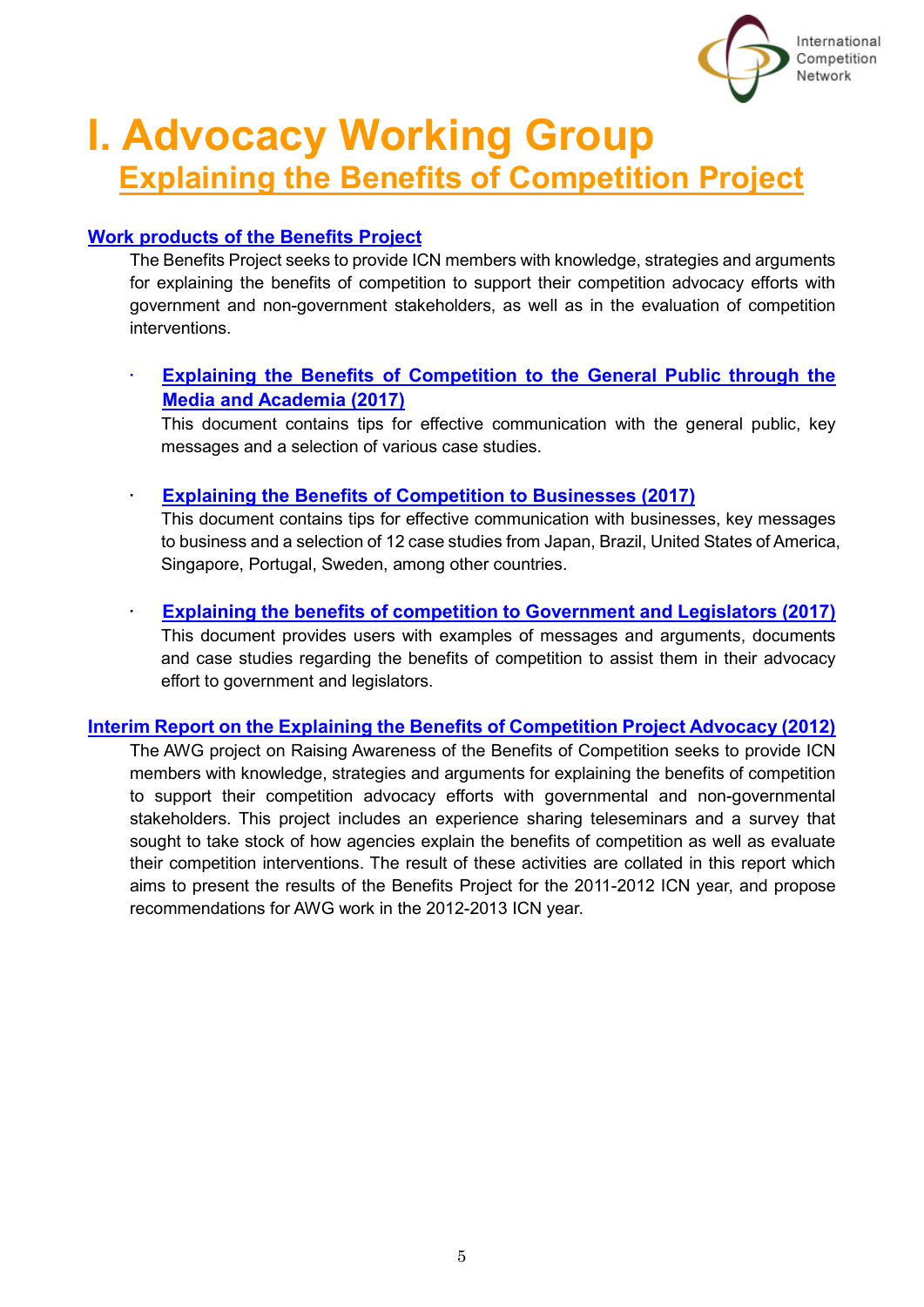

# **I. Advocacy Working Group Market Studies Project**

# **[Market Studies Guiding Principles Booklet \(2017\)](https://www.internationalcompetitionnetwork.org/portfolio/market-studies-guiding-principles-booklet/)**

The Advocacy Working Group produced a booklet with high-level guiding principles in selecting and conducting market studies, based on the 2016 revised Market Studies Good Practice handbook. The booklet aims to offer both case officers and staff responsible for strategic planning and conducting of market studies an understanding of the overarching issues to consider when undertaking market studies.

# **[Market Studies Information Store \(2018\)](https://www.internationalcompetitionnetwork.org/working-groups/advocacy/market-studies/market-studies-information-store/) (continued operation)**

During 2017-2018 the AWG has updated the Market Studies Information Store. The Information Store is a catalogue of market studies carried out by member agencies, the aim of which is to help in identifying ICN members' market studies experience in particular sectors. In this year's update alone there have been over 100 new market studies added to the Information Store. In total, the Market Studies Information Store contains details of over 700 market studies from 45 jurisdictions.

# **[Market Studies Good Practice Handbook \(2016\)](https://www.internationalcompetitionnetwork.org/portfolio/market-studies-good-practice-handbook/)**

The Advocacy Working Group updates the Market Studies Good Practice Handbook which was developed in 2012 with the objective of enriching the accumulated experience and learning on the practice of market studies gathered in the 2012 Handbook to account for the experiences of new competition authorities; and to improve the format by making it more user-friendly. The Handbook suggests a number of good practices in considering market studies including selecting, planning, launching, carrying out and evaluating market studies.

# **[Market Studies Project Report](https://www.internationalcompetitionnetwork.org/portfolio/market-studies-report/) (2009)**

This report analyzes 37 ICN members' market studies experience and practices relating to the definition and purpose, powers to conduct studies, their selection, processes, and outcomes, and measurement of the studies' impact.

# **Competition Culture Project**

# **[Competition Culture Project Report \(2015\)](https://www.internationalcompetitionnetwork.org/portfolio/competition-culture-project-report/)**

This report based on a survey of 49 ICN members sets out a definition of competition culture and presents the competition culture survey results around seven key constituencies: 1) The Government; 2) The Judiciary; 3) The Legal Community; 4) The Business Community; 5) Members of the Public; 6) The Media; 7) Academia.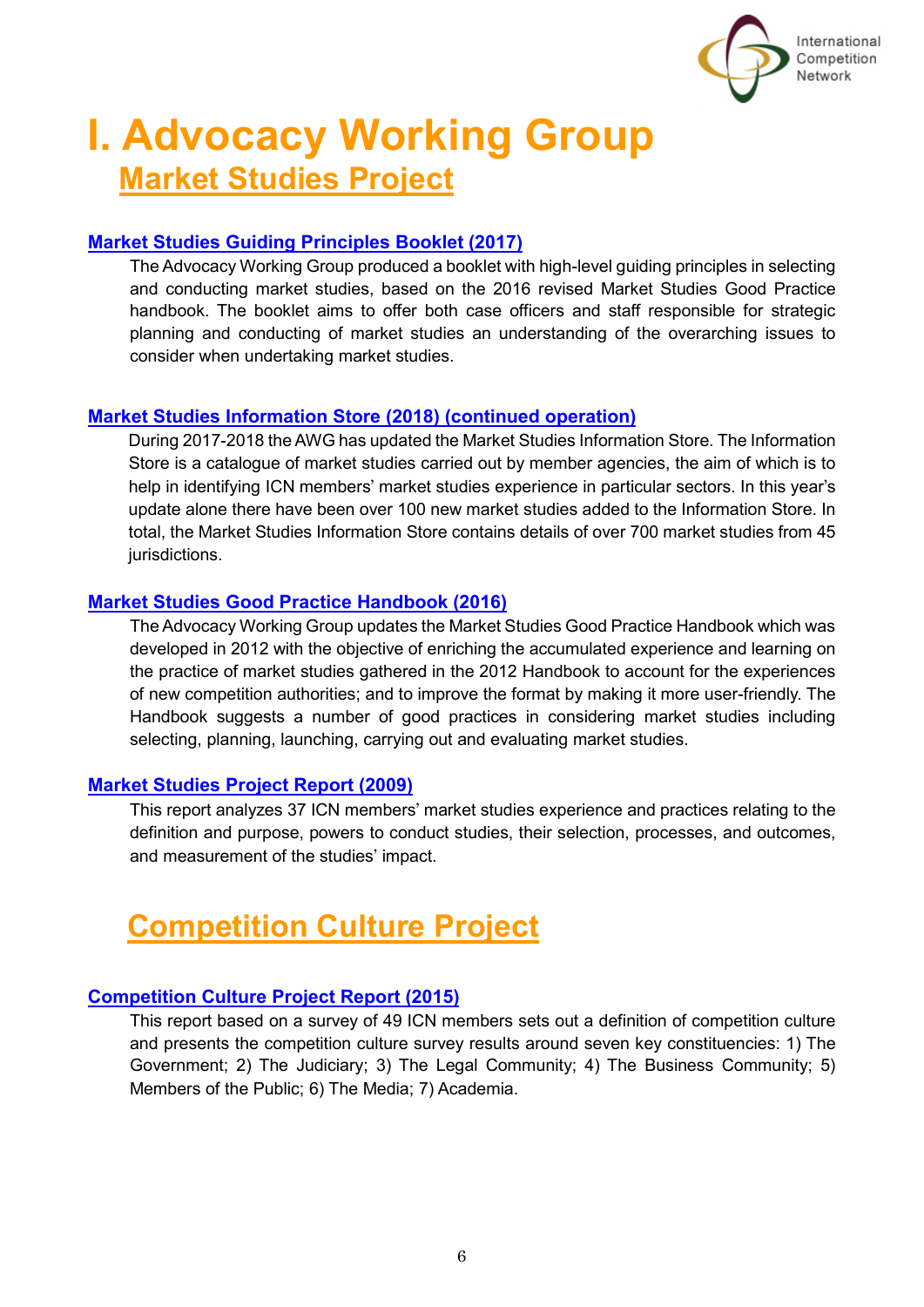

# **I. Advocacy Working Group Advocacy Strategy Project**

# **Part 1 - [Planning Advocacy Initiatives \(2017\)](https://www.internationalcompetitionnetwork.org/portfolio/planning-advocacy-initiatives/)**

The Advocacy Working Group gathered information from its members about the stages that precede and follow the advocacy actions, i.e. the elaboration of the advocacy strategy (analysis of the environment, priority setting, definition of the advocacy objectives, feasibility study) and this effort was strengthened with a Teleseminar entitled "Planning an effective advocacy strategy" in November 2016. Following the teleseminar, a short set of questions was sent in order to collect agencies' and NGAs' views and experiences on the internal process followed by competition agencies. These experiences have been summarised in a short report which will be the basis for further work with a view to identifying guiding principles for competition agencies.

### **Part 2 - [Monitoring and Assessing the Results of Advocacy Efforts \(2018\)](https://www.internationalcompetitionnetwork.org/portfolio/assessing-advocacy-strategies/)**

In 2017, the Advocacy Working Group members participated in a second teleseminar, titled "Monitoring and assessing the results of advocacy efforts". Following that teleseminar, a short survey was sent to collect agencies' and NGAs' views and experiences on the evaluation process used by competition agencies to monitor, assess, and evaluate their advocacy initiatives, including the possible role of NGAs and other stakeholders. This Report summarizes the results and lessons learned from said survey.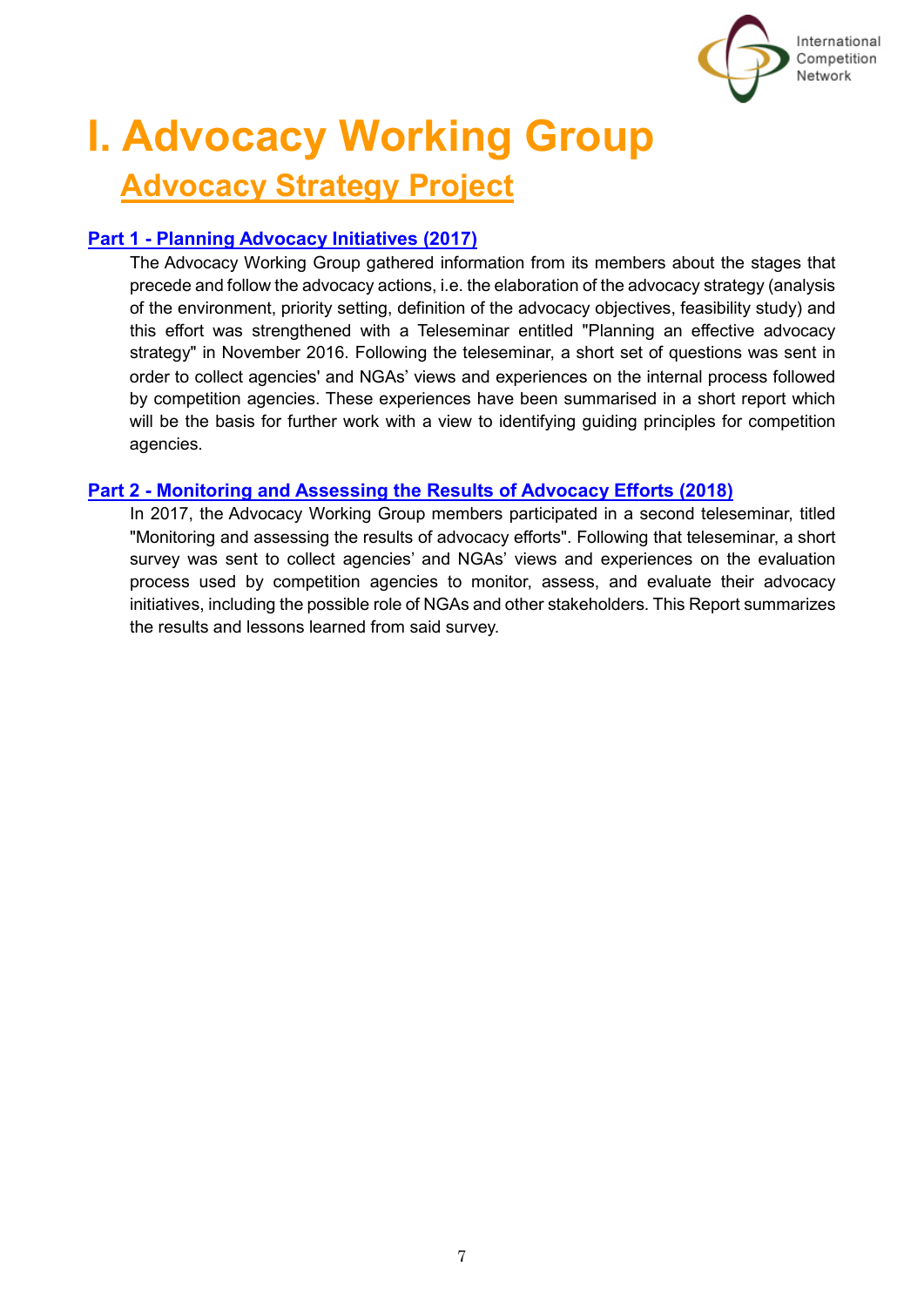

# **I. Advocacy Working Group Other work products**

# **[Experiences in Conducting Competition Advocacy in Digital Markets \(2015-18\)](https://www.internationalcompetitionnetwork.org/portfolio/conducting-competition-advocacy-in-digital-markets/)**

This report gathers information on competition authorities' advocacy efforts in digital markets, and to identify any changes to the advocacy efforts made by competition authorities to address the digital markets, as compared to their advocacy efforts in non-digital markets. The aim of this project is to encourage experience sharing and discussion among ICN Members on their experiences in conducting competition advocacy in digital markets.

# **[Competition Advocacy Toolkit Part II \(2012\)](https://www.internationalcompetitionnetwork.org/portfolio/competition-advocacy-toolkit-part-ii/)**

The Second Part of the Competition Advocacy Toolkit is intended to follow up its first Part by focusing mainly on promotion mechanisms of competition advocacy messages, including such means as media relations and competition agency web-site. It has the same structure and mode of presentation as Part 1 and the numbering of Components of Part 2 continues from Part 1. Part 2 includes four chapters dedicated respectively to: 1) Promotion Mechanisms/Types of Competition Advocacy Messages; 2) Media Relations; 3) Extending the Reach of Competition Advocacy Web-Site; and 4) Research and Consultation.

# **[Competition Advocacy Toolkit Part I](https://www.internationalcompetitionnetwork.org/portfolio/competition-advocacy-toolkit-part-i/) (2011)**

The Advocacy Working Group restores and updates Competition Advocacy Toolkit which was developed in 2003, in order to facilitate the use of it. The AWG prepared a new part 1 focusing on the advocacy process and tools during 2010-2011. Part 1 is organized into 4 components: (1) identification of relevant competition advocacy issues; (2) engagement of key stakeholders; (3) implementation and monitoring of advocacy activity; (4) evaluating effectiveness of advocacy interventions.

# **Report on Assessment of ICN Members**' **[Requirements and Recommendations on](https://www.internationalcompetitionnetwork.org/portfolio/assessment-of-icn-work-on-competition-advocacy-2009/)  [Further ICN Work on Competition Advocacy \(2009\)](https://www.internationalcompetitionnetwork.org/portfolio/assessment-of-icn-work-on-competition-advocacy-2009/)**

The Advocacy Working Group's Review & Update Project, based on a survey of 32 ICN members, prepared a report to: (1) identify ICN members' experiences with competition advocacy; (2) assess the extent to which existing ICN advocacy work product is used by members; and (3) make recommendations for additional work in the area.

# **Report on Advocacy Case [Studies: Telecommunications, Energy, Airlines, and the](https://www.internationalcompetitionnetwork.org/portfolio/report-on-advocacy-case-studies/)  [Legal Profession \(2003\)](https://www.internationalcompetitionnetwork.org/portfolio/report-on-advocacy-case-studies/)**

This report includes submissions from 11 members describing advocacy efforts in four regulated sectors. Each chapter has an introductory section with an overview of the results of the country contributions and indicating the main sector-specific problems related with competition advocacy. After the introductory sections the full texts of the country contributions are included.

# **[Report on Advocacy Provisions \(2003\)](https://www.internationalcompetitionnetwork.org/portfolio/report-on-advocacy-provisions/)**

This report contains a collection of sample advocacy provisions from the laws and policies of 30 member jurisdictions.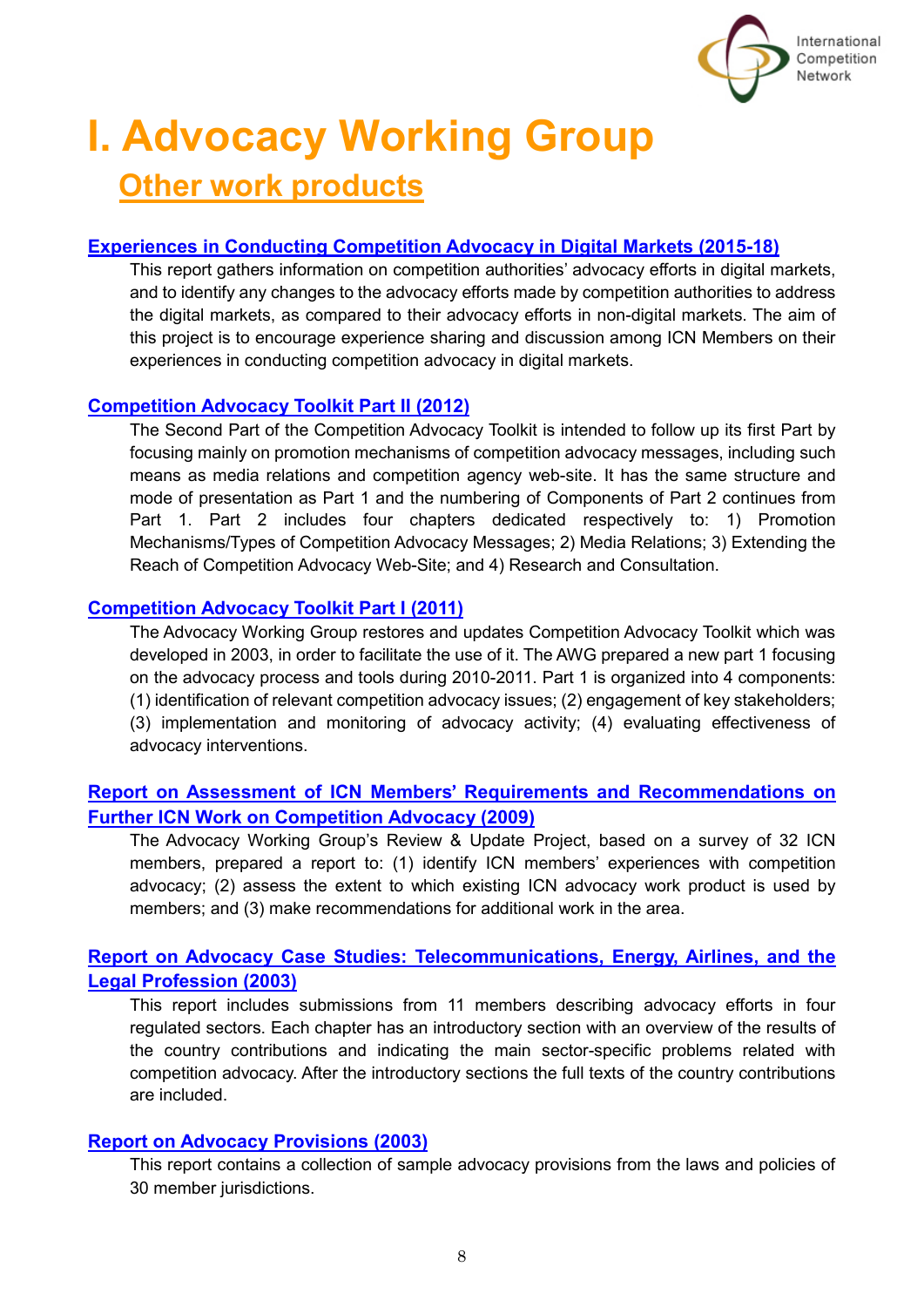

# **[Advocacy and Competition Policy \(2002\)](https://www.internationalcompetitionnetwork.org/portfolio/advocacy-and-competition-policy/)**

The report presents a summary of the answers to the questionnaire among ICN members about their advocacy activities. It comprises four sections: 1) an introduction; 2) section setting out a conceptual framework for competition advocacy; 3) section presenting the results of the questionnaire and 4) conclusions.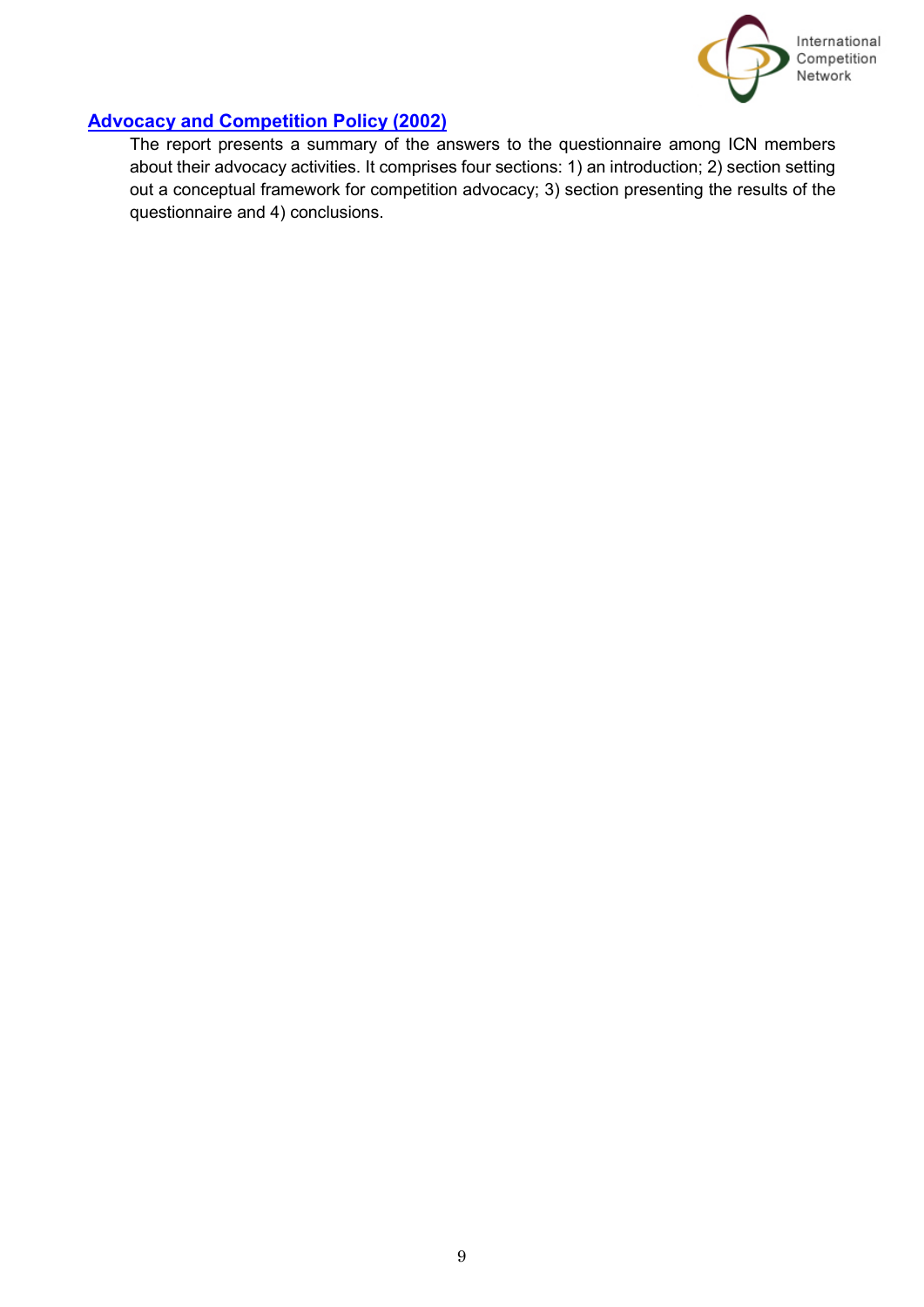

# <span id="page-10-0"></span>**II. Agency Effectiveness Working Group Competition Agency Practice Manual**

# **[Chapter 1: Strategic Planning and](https://www.internationalcompetitionnetwork.org/portfolio/competition-agency-practice-manual-strategic-planning-and-prioritisation/) Prioritisation (2010)**

The chapter addresses, inter alia, the objectives of strategic plans, the prerequisites of and constraints related to effective strategic planning, internal processes and external consultations, communication on strategic planning, and the use of prioritization criteria and the process of prioritization.

# **[Chapter 2: Effective Project Delivery \(2012\)](https://www.internationalcompetitionnetwork.org/portfolio/competition-agency-practice-manual-effective-project-delivery/)**

The EPD chapter examines tools and techniques for optimal case management, and contains good practices on internal quality control mechanisms and on institutional and organizational solutions to ensure compliance with agency decisions.

### **[Chapter 3: Effective Knowledge Management \(2014\)](https://www.internationalcompetitionnetwork.org/portfolio/competition-agency-practice-manual-effective-knowledge/)**

This chapter serves as a guide to a variety of activities, processes, and technologies necessary to support an EKM system that will assist different competition agencies, according to their needs and resources. The chapter will help agencies manage their knowledge assets in order to improve performance.

### **[Chapter 4: Human Resources Management \(2014\)](https://www.internationalcompetitionnetwork.org/portfolio/competition-agency-practice-manual-hr-management/)**

This chapter focuses on an area of paramount importance to the success of any competition agency: the quality and effectiveness of its people. This chapter was informed by member survey and reflects illustrative practices from many jurisdictions.

# **[Chapter 5: Competition Agency Evaluation \(2016\)](https://www.internationalcompetitionnetwork.org/portfolio/competition-agency-practice-manual-evaluation/)**

The evaluation project explored common formats and expression for the results of agency evaluation; the quantification of performance, including leading workload and efficiency metrics; qualitative evaluation of performance; and how the results of evaluation are put to use by agencies. This chapter presents common approaches and perspectives aimed at provided ideas for agencies looking to improve their evaluation practices, including an executive summary of common themes of evaluation.

# **[Chapter 6: Ethics Rules in Competition Agencies \(2016\)](https://www.internationalcompetitionnetwork.org/portfolio/competition-agency-practice-manual-ethics/)**

The ethics project explored agency efforts to ensure integrity in their investigative process and decision-making and prevent non-compliance with ethics rules. This chapter identifies basic principles and common approaches in order to provide insights on competition agency ethics rules. It includes a list of ethics program considerations for agencies.

\* Note: The mission of the Agency Effectiveness Working Group is to identify key elements of a wellfunctioning competition agency and develop best practices for agency strategy, planning, implementation, operations, and investigative tools and procedures.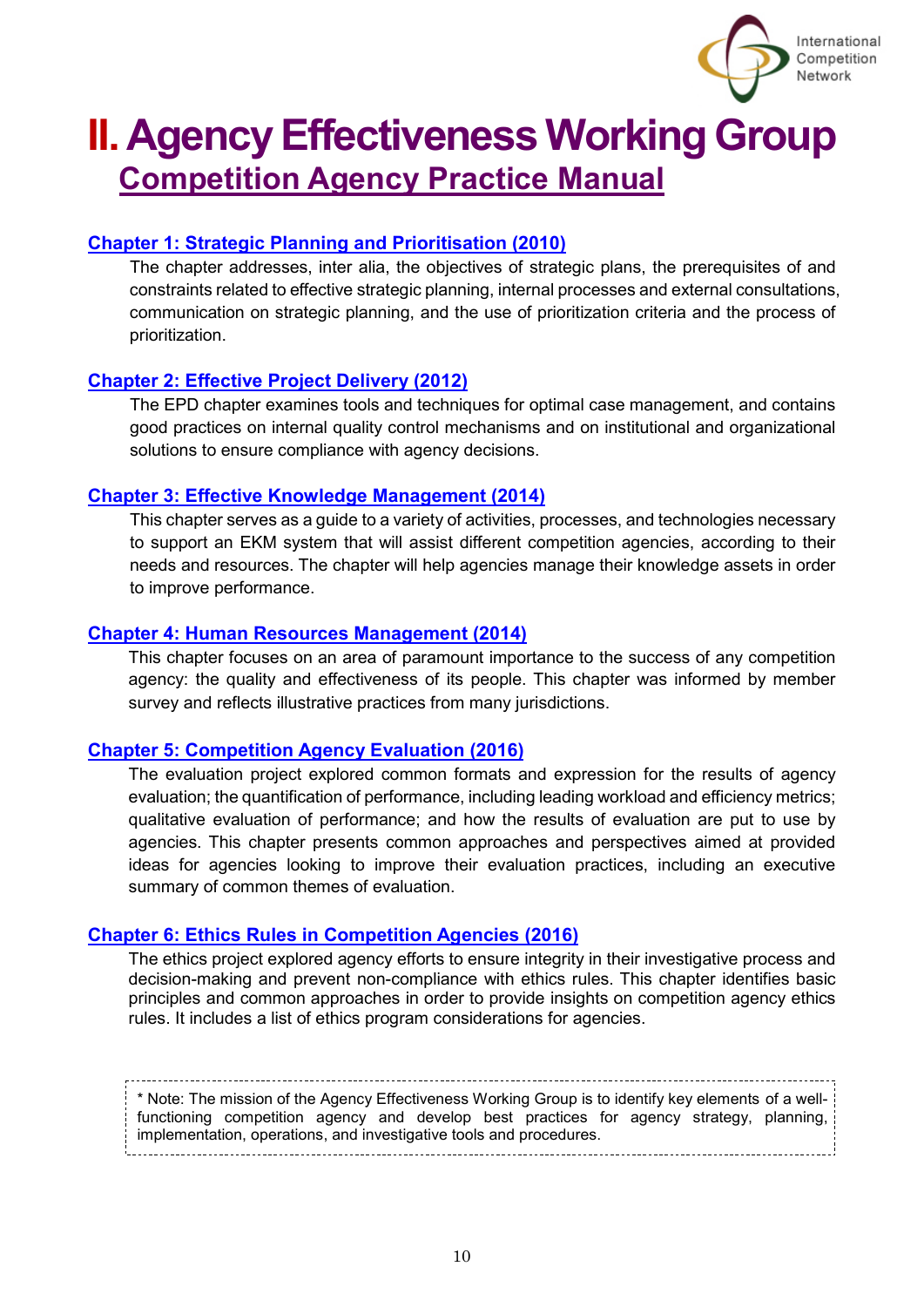

# **II. Agency Effectiveness Working Group Competition Agency Practice Manual**

# **Chapter 7: [Competition Agency Staff Training Programmes](https://www.internationalcompetitionnetwork.org/portfolio/competition-agency-practice-manual-training/) (2017)**

The Staff Training Project explored the range of training tools and exercises that agencies use to train their staff. The output is a report which covers the following areas: (i) identification of approaches adopted for providing staff training, (ii) challenges faced in providing staff training, (iii) best practices or solutions identified by agencies and (iv) provide list of actionable steps that can be taken by an agency to improve the training process. The report can be utilized by agencies to learn about practices prevalent in other agencies, and to identify and implement useful practices.

### **Chapter 8: [Competition Agencies Use of Social Media \(2017\)](https://www.internationalcompetitionnetwork.org/portfolio/competition-agency-practice-manual-social-media/)**

The Social Media Project examined how competition agencies communicate externally via social media, in relation to their websites. The aim of the project has been a comparative overview addressing questions such as what types of social media are used, how are they used, and what value do the agencies get from their use. This project included an agency practices survey and also a non-governmental survey.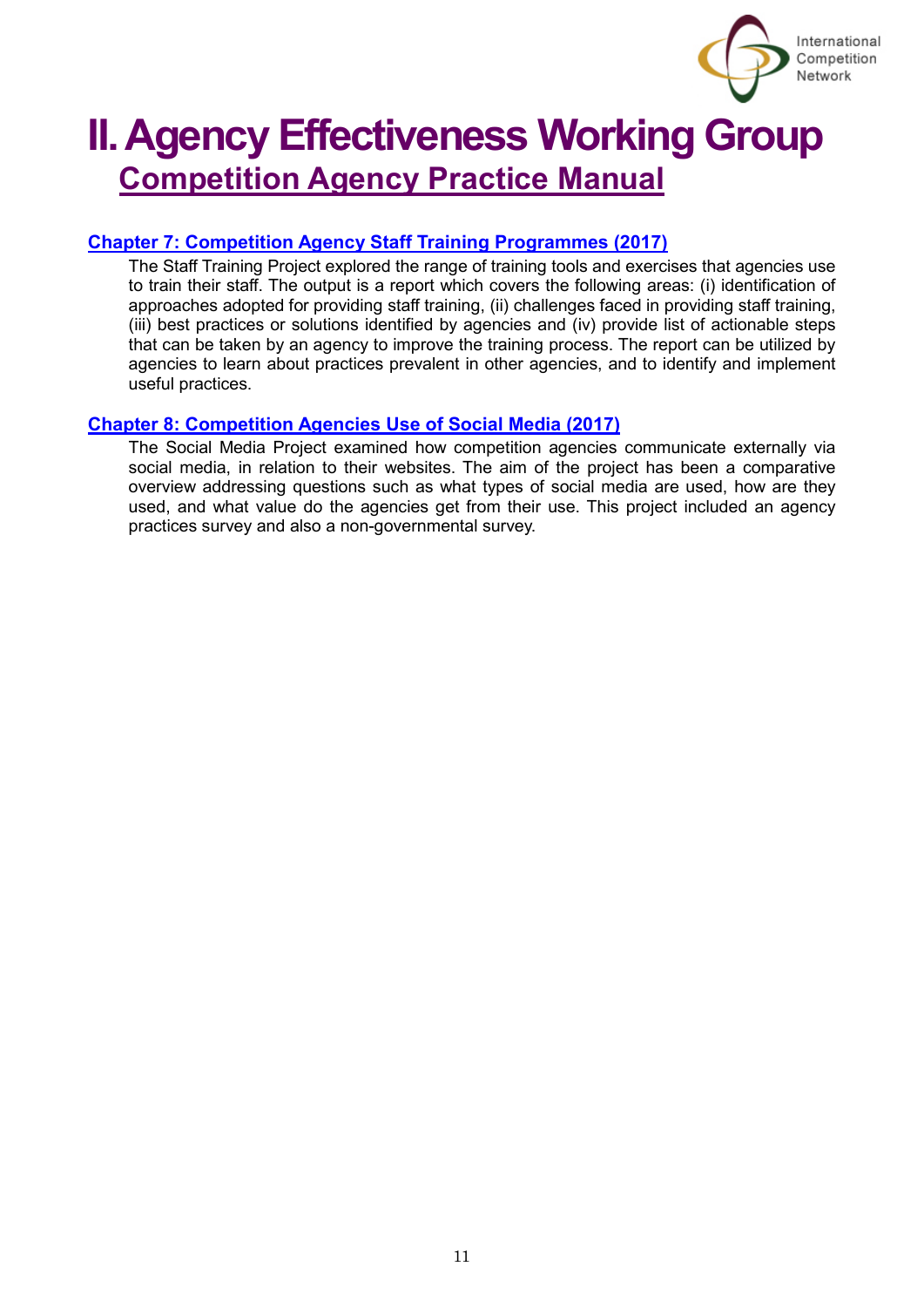

# **II. Agency Effectiveness Working Group Investigative Process**

# <span id="page-12-0"></span>**[ICN Recommended Practices for](https://www.internationalcompetitionnetwork.org/portfolio/recommended-practices-for-investigative-process/) Investigative Process (2019)**

These RPs promote fair and informed enforcement across all enforcement areas and enforcement systems. The RPs cover enforcement tools, agency transparency, agency-party engagement, internal agency safeguards, and the protection of confidential information.

# <span id="page-12-1"></span>**[ICN Guiding Principles for Procedural Fairness in Competition Agency Enforcement](https://www.internationalcompetitionnetwork.org/portfolio/guiding-principles-for-procedural-fairness/)  [\(2018\)](https://www.internationalcompetitionnetwork.org/portfolio/guiding-principles-for-procedural-fairness/)**

The 2018 ICN Guiding Principles on Procedural Fairness articulate a common framework of highlevel procedural fairness ideals that ICN members have agreed should inform and guide enforcement process. They serve as a universal frame of reference for appropriate enforcement process.

### **[Annotated ICN Guidance on Investigative Process \(2018\)](https://www.internationalcompetitionnetwork.org/portfolio/annotated-icn-guidance-on-investigative-process/)**

This annotated version of the [ICN Guidance on Investigative Process](https://www.internationalcompetitionnetwork.org/portfolio/guidance-on-investigative-process/) (replaced by the RPs for Investigative Process) identifies 'good practice' examples for agencies on how they might implement in practice certain aspects of the principles and practices presented. The purpose of this annotated version is to provide inspiration for competition agencies that choose to evaluate their investigative and decision-making practices, with examples of practices that some agencies have used to support fair and informed enforcement.

# **[Competition Agency Confidentiality Practices Report \(2014\)](https://www.internationalcompetitionnetwork.org/portfolio/competition-agency-confidentiality-practices-report/)**

The report based on a survey of 38 ICN members aims to give a representative overview of the most common confidentiality practices and provide insight into how different jurisdictions have developed their practices to contribute to effective and efficient investigations.

#### **[Investigative Process Roundtable Report \(2014\)](https://www.internationalcompetitionnetwork.org/portfolio/investigative-process-roundtable-report/)**

This report on the March 2014 Roundtable on Competition Agencies' Investigative Process covers investigative tools, transparency, engagement, and confidentiality during investigations.

#### **[Investigative Tools Report \(2013\)](https://www.internationalcompetitionnetwork.org/portfolio/investigative-tools-report/)**

The report identifies the powers and tools that competition agencies need to conduct effective and efficient investigations by stocktaking ICN members' experience and information on enforcement tools.

### **[Competition Agency Transparency Practices Report](https://www.internationalcompetitionnetwork.org/portfolio/competition-agency-transparency-practices-report/) (2013)**

This report identifies common ways competition agencies are transparent about their work, both generally and within the context of specific investigations.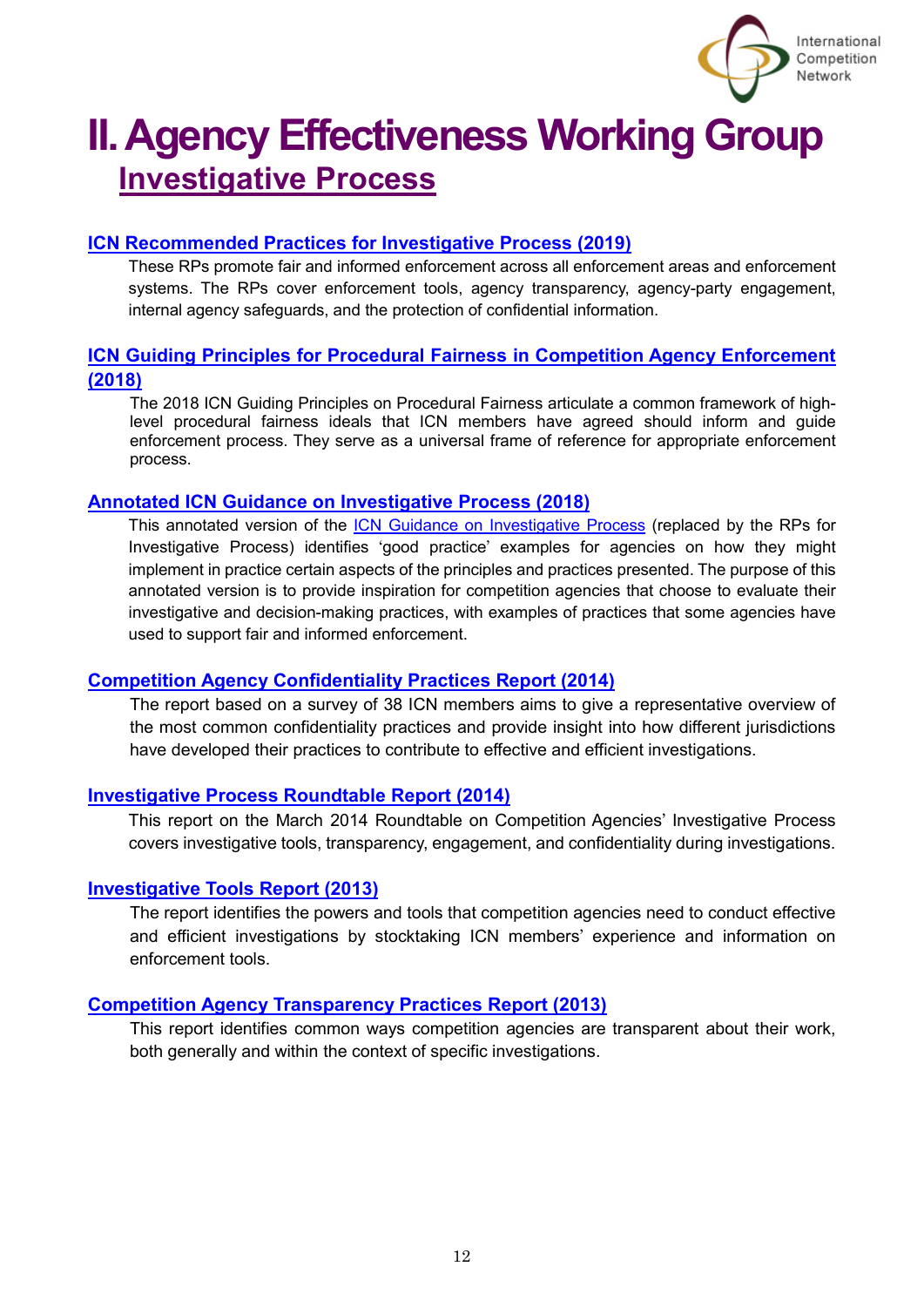

# **II. Agency Effectiveness Working Group Other Work Products**

# **[Report on Agency Effectiveness through Organizational Design \(2019\)](https://www.internationalcompetitionnetwork.org/portfolio/agency-effectiveness-through-organisational-design/)**

The aim of this report is to share experience among competition agencies in order to improve agency effectiveness. The report explores the correlation between com-petition agencies organisational design options and agency effectiveness. In this context, the term organisational design refers to the structure and functioning of the organisation. There are links between the organisational structure, the functioning of the organisation and agency effectiveness.

# **2016 [Report on ICN Chief/Senior Economists Workshop \(2017\)](https://www.internationalcompetitionnetwork.org/portfolio/2016-economist-workshop-report/)**

This report is intended to serve as a record of 2016 ICN Chief/Senior Economists Workshop by: (i) reviewing its design and organization; (ii) summarizing the presentations and discussions; (iii) providing results of a participants' survey; and (iv) proposing next steps toward the possible regularization of similar meetings.

# **[Report on the Agency Effectiveness Project, Second Phase: Effectiveness of](https://www.internationalcompetitionnetwork.org/portfolio/report-on-agency-effectiveness-of-decisions/)  [Decisions \(2009\)](https://www.internationalcompetitionnetwork.org/portfolio/report-on-agency-effectiveness-of-decisions/)**

The report examines authorities' institutional powers to obtain compliance with decisions imposing remedies and sanctions as well as long term effects of compliance. In addition, the report addresses ways agencies engage in self-assessment to review the effectiveness of their decisions.

# **[Report on the 2009 Seminar on Competition Agency Effectiveness \(2009\)](https://www.internationalcompetitionnetwork.org/portfolio/2009-seminar-on-competition-agency-effectiveness/)**

This report introduces the discussions that took place in the January 2009 seminar in Brussels devoted to competition agency effectiveness, highlighting the main points that were made and raising ideas for future ICN work in this area. The report is structured along the four main themes discussed during the workshop: (1) strategic planning and prioritization, (2) project delivery, (3) evaluation and accountability, and (4) communication.

# **[Report on Agency Effectiveness \(2008\)](https://www.internationalcompetitionnetwork.org/portfolio/report-on-agency-effectiveness/)**

This report is based on a survey examining operational and organizational characteristics of competition agencies that may be important for a successful competition policy implementation. The Report addresses defining objectives and priorities, agency resource allocation and decisions' effectiveness.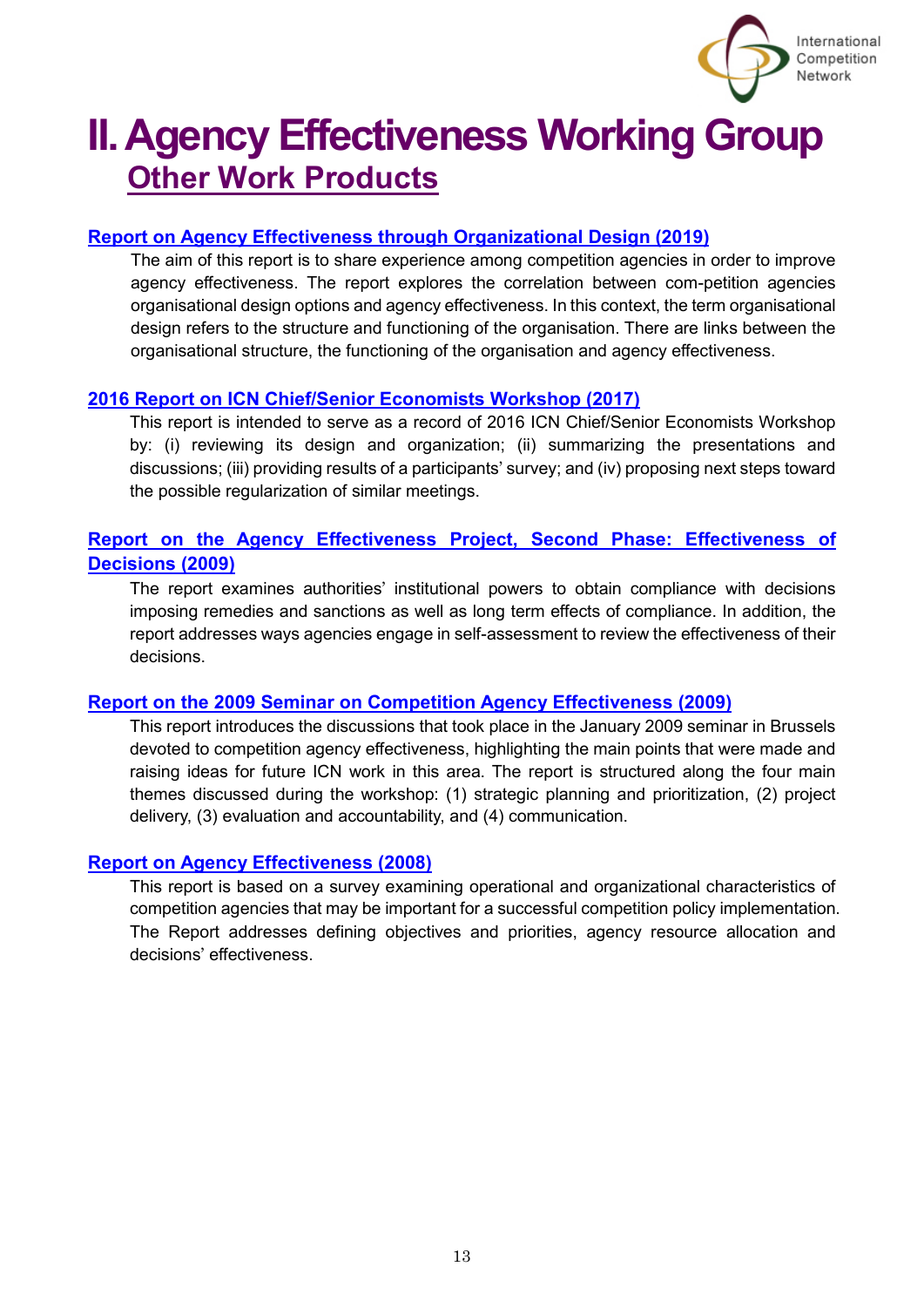

# <span id="page-14-0"></span>**III. Cartel Working Group Anti-Cartel Enforcement Manual**

# **[Chapter 1: Searches, Raids and Inspections \(2009\)](https://www.internationalcompetitionnetwork.org/portfolio/searches-raids-and-inspections/)**

This chapter provides an overview of the search and seizure procedures of various ICN member agencies, and identifies some of the key practices that are common among competition agencies around the world. The chapter is divided into five parts: (1) Pre-search intelligence and preparation; (2) Search teams; (3) Entry; (4) Search in progress and (5) Post search.

# **[Chapter 2: Drafting and Implementing an Effective Leniency Program \(2014\)](https://www.internationalcompetitionnetwork.org/portfolio/leniency-program/)**

The purpose of this document is to draw together key practices concerning the drafting and implementation of an effective leniency policy.

# **[Chapter 3: Digital Evidence Gathering \(2014\)](https://www.internationalcompetitionnetwork.org/portfolio/digital-evidence-gathering/)**

The aim of the chapter is to better understand the range of ICN member approaches to digital evidence gathering and to identify good practices and procedures for the use of digital evidence in the context of the investigation and adjudication or prosecution of cartels. The chapter is divided into three sections: (1) Resources for digital evidence gathering; (2) Elements of digital evidence gathering and (3) Legal issues concerning digital evidence gathering.

# **[Chapter 4: Cartel Case Initiation \(2010\)](https://www.internationalcompetitionnetwork.org/portfolio/case-initiation/)**

This chapter draws together selected key practices used in the initiation of a cartel investigation, and identifies some strategies that may be applied in the detection stage and throughout the early development of a case. It will also highlight some of the more established practices useful to cartel case initiation. The chapter is divided into three parts: (1) Methods of detecting cartels; (2) Pre-investigatory phase of cartel allegations and (3) Decision to initiate a full scale investigation.

# **[Chapter 5: Investigative Strategy \(2008\)](https://www.internationalcompetitionnetwork.org/portfolio/investigative-strategy/)**

This chapter is intended to be a reference tool for agencies that enables them to evaluate their own approaches and benchmark their experiences against those of their counterparts around the world. The chapter is divided into two parts: (1) Establishing the investigation strategy and (2) Evaluation of the investigation strategy.

\* Note: The mandate of the Cartel Working Group is to address the challenges of anti-cartel enforcement, both domestically and internationally, across the entire range of ICN members and amongst agencies with differing levels of experience. At the heart of antitrust enforcement is the battle against hardcore cartels directed at price fixing, bid rigging, market sharing and market allocations.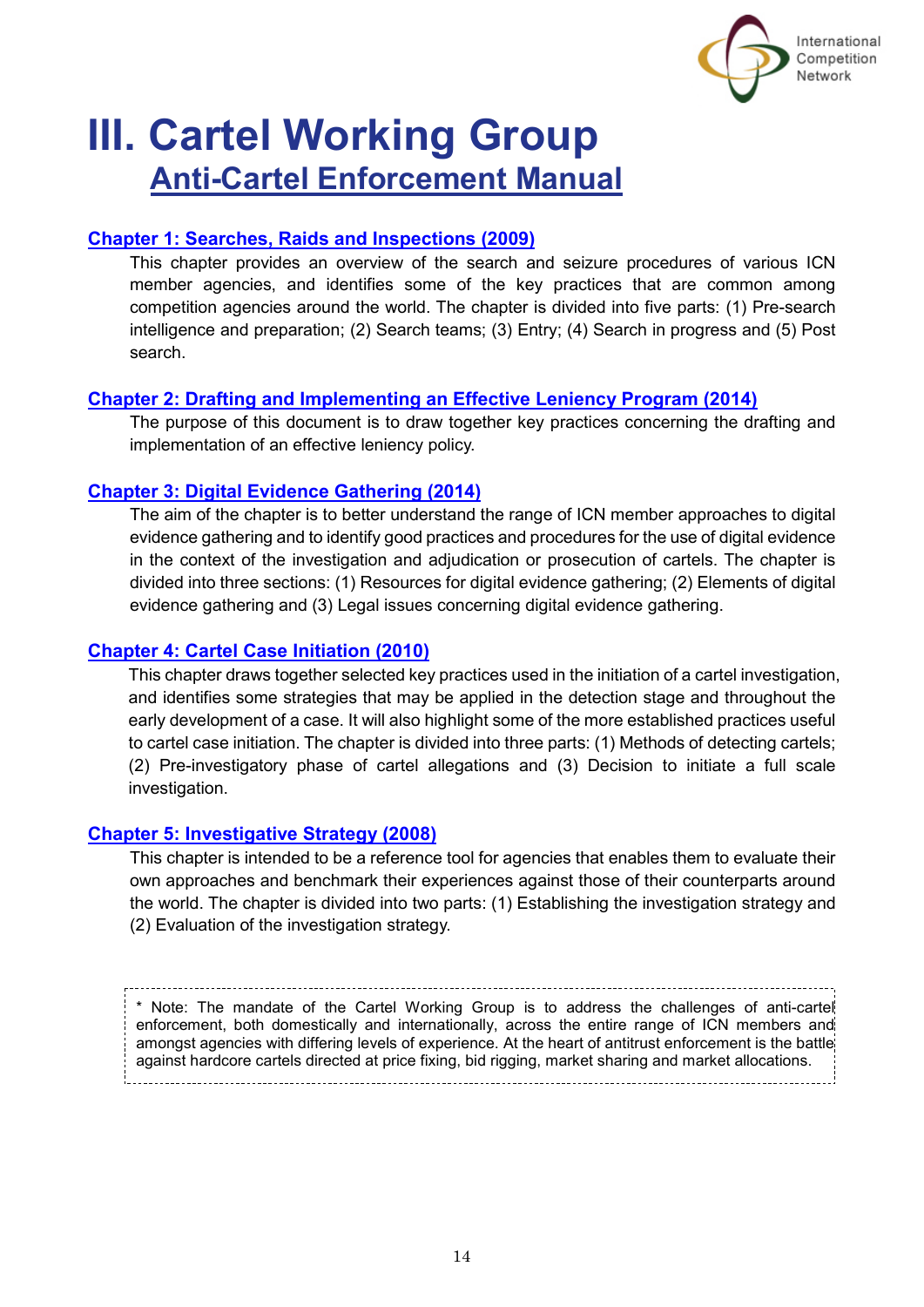

# **III. Cartel Working Group Anti-Cartel Enforcement Manual**

# **[Chapter 6: Interviewing Techniques \(2008\)](https://www.internationalcompetitionnetwork.org/portfolio/interviewing-techniques/)**

The aim of the chapter is to be as inclusive as possible and provide information to ICN members for their own consideration and assessment in light of the legal principles that apply to them. The chapter is divided into three parts: (1) Pre-interview preparation; (2) Conducting the interview and (3) Post-interview evaluation and follow-up.

# **[Chapter 7: Case Resolution \(2011\)](https://www.internationalcompetitionnetwork.org/portfolio/case-resolution/)**

This chapter is intended to give an overview of possible case resolution methods, ideas for new cases resolution methods, and some factors that agencies might consider when deciding how to resolve a specific cases.

# **[Chapter 8: Cartel Awareness, Outreach and Compliance \(2012\)](https://www.internationalcompetitionnetwork.org/portfolio/awareness-outreach-and-compliance/)**

This chapter is intended to be a reference for competition agencies that are seeking new methods of cartel awareness, outreach and compliance, and is not intended to be a comprehensive guide. Therefore, the sections on Cartel Awareness, Outreach and Compliance can be read independently and do not necessarily build on each other.

# **[Chapter 9: International Cooperation and Information Sharing \(2013\)](https://www.internationalcompetitionnetwork.org/portfolio/international-cooperation/)**

This chapter is intended to be a reference for competition agencies that are undertaking international cooperation or information sharing in the course of anti-cartel investigations, and is not intended to be a comprehensive guide.

# **[Chapter 10: Relationship between Competition Agencies and Public Procurement](https://www.internationalcompetitionnetwork.org/portfolio/public-procurement-relationships/)  [Bodies \(2015\)](https://www.internationalcompetitionnetwork.org/portfolio/public-procurement-relationships/)**

The aim of this chapter is to provide the competition authorities with practical tools for building constructive relationships with public procurement bodies in order to ensure free and fair competition in public bidding procedures.

# **[Chapter 11: Development of Private Enforcement of Competition Law \(2019\)](https://www.internationalcompetitionnetwork.org/portfolio/privateenforcement/)**

This Anti-Cartel Enforcement Manual chapter is an overview of the different models of private enforcement allows jurisdictions that may decide to adopt private enforcement mechanisms to draw upon previous experiences and existing principles that can fit in administrative, civil and criminal anti-cartel enforcement regimes. Based on national specificities the diverse ICN members should be able to further develop their applicable rules, where necessary, on issues such as the interplay between private and public enforcement, including limits to disclosure as well as liability of the leniency recipient, collective redress and the quantification of harm.

# **[Compilation of Good Practices from the Anti-Cartel Enforcement Manual \(2017\)](https://www.internationalcompetitionnetwork.org/portfolio/good-practices/)**

The Cartel Working Group updated the Compilation of Good Practices (2011), which summarizes the "good practices" identified in the Anti-Cartel Enforcement Manual. The Compilation now includes practices which have been identified, revised or reworded since 2011.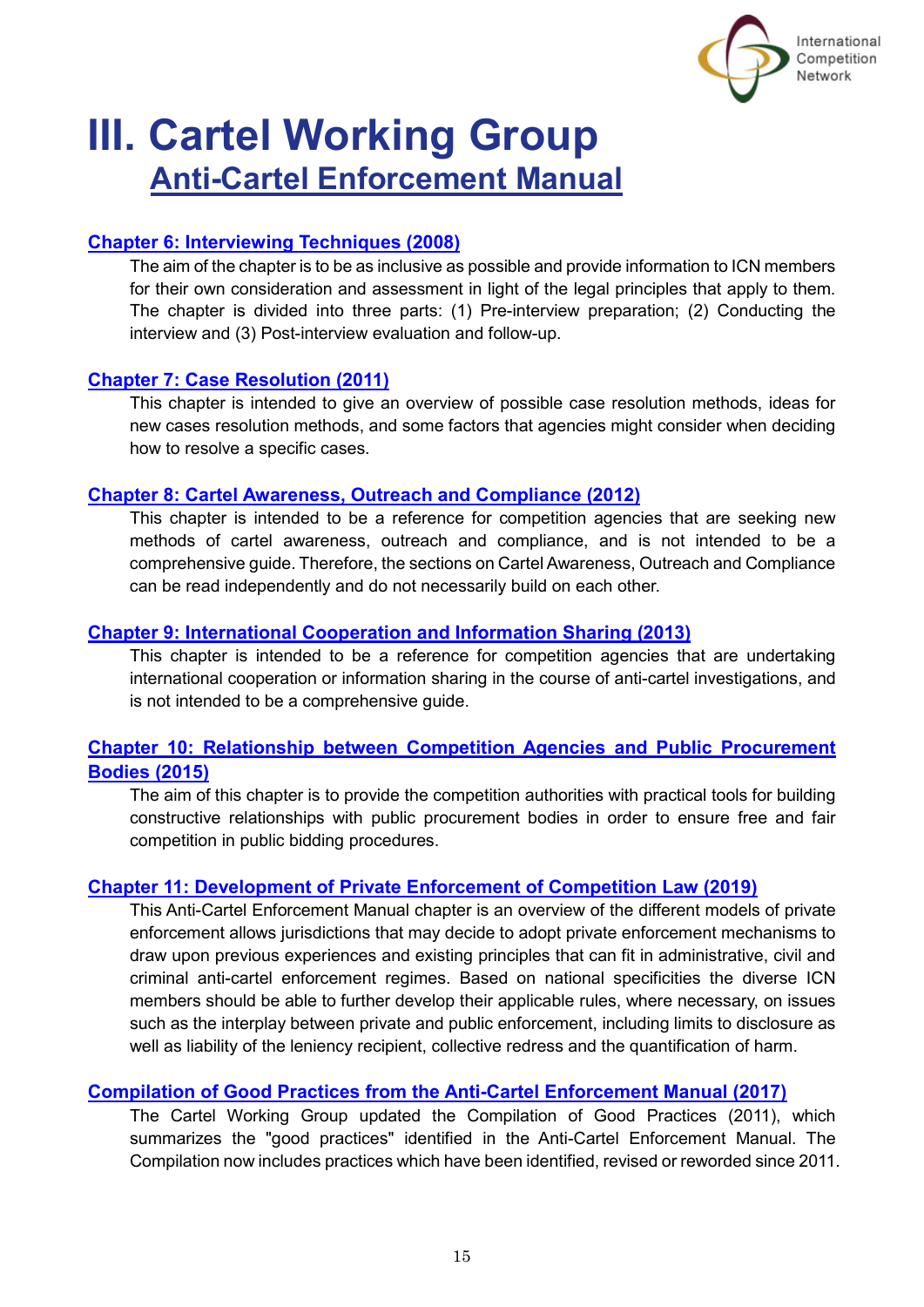

# **III. Cartel Working Group Substantive Reports and other work products**

# **[Guidance on Enhancing Cross Border Leniency Cooperation \(2020\)](https://www.internationalcompetitionnetwork.org/portfolio/guidance-on-enhancing-cross-border-leniency-cooperation/)**

This guidance is intended to provide practical advice for competition agencies to assist them in engaging with other jurisdictions on matters involving multijurisdictional leniency applicants, with the two parallel aims of first, making international enforcement efforts more effective and second, helping to reduce disincentives for prospective leniency applicants.

# **[Big Data and Cartels Scoping Paper](https://www.internationalcompetitionnetwork.org/portfolio/big-data-cartels-scoping-paper/) (2020)**

The "Big data and Cartels" project aims at identifying the challenges raised by big data and algorithms in cartel enforcement. The objective of the scoping paper is to identify issues and foster discussion and debate among ICN members, without prejudice of future work conducted by the Cartel Working Group. The first part of the scoping paper analyses data and algorithms as a vehicle for collusion, and the second part focuses on data and algorithms as a tool for cartel detection.

# **[Good Practices for Incentivizing Leniency \(2019\)](https://www.internationalcompetitionnetwork.org/portfolio/good-practices-for-incentivising-leniency-applications/)**

This paper reflects ways to overcome potential leniency challenges stemming from private enforcement, individual sanctions and regulatory interventions and indicates good practices for incentivising leniency applications. It includes interaction between leniency and private enforcement; leniency and individual sanctions; and competition enforcement and other regulatory intervention.

# **[List of Cartel Working Group webinars \(2013 -](http://ec.europa.eu/competition/cartels/icn/webinars.pdf) 2019) (continued operation)**

#### *Currently unavailable pending website transition*

According to its annual work plan, the Cartel Working Group organises webinars on topical issues of cartel enforcement and policy in order to facilitate the exchange of experiences and views among member agencies and NGAs. Webinar materials can be found **[here](http://ec.europa.eu/competition/cartels/icn/index_en.html)**.

# **[Checklist for efficient and effective leniency programmes \(2017\)](https://www.internationalcompetitionnetwork.org/portfolio/leniency-program-checklist/)**

The Cartel Working Group has produced a concise document which lists the legal and enforcement prerequisites to an effective and efficient leniency programme, such as the setting of thresholds to obtain leniency, the criteria for significant added value (SAV), rewards for leniency cooperation, leniency programmes under administrative and criminal procedure. The checklist is particularly useful for young competition authorities which plan to elaborate their leniency regimes.

# **[Setting of Fines for Cartels in ICN Jurisdictions](https://www.internationalcompetitionnetwork.org/portfolio/setting-fines/) (2017)**

In the light of the development of fining policies of the ICN member institutions, the Cartel Working Group has revised the 2008 report on "Setting of Fines for Cartels in ICN Jurisdictions". Since then more jurisdictions have participated in the project. In addition to updating the information of the previous report, now the revised report is being developed to focus more on fining policies.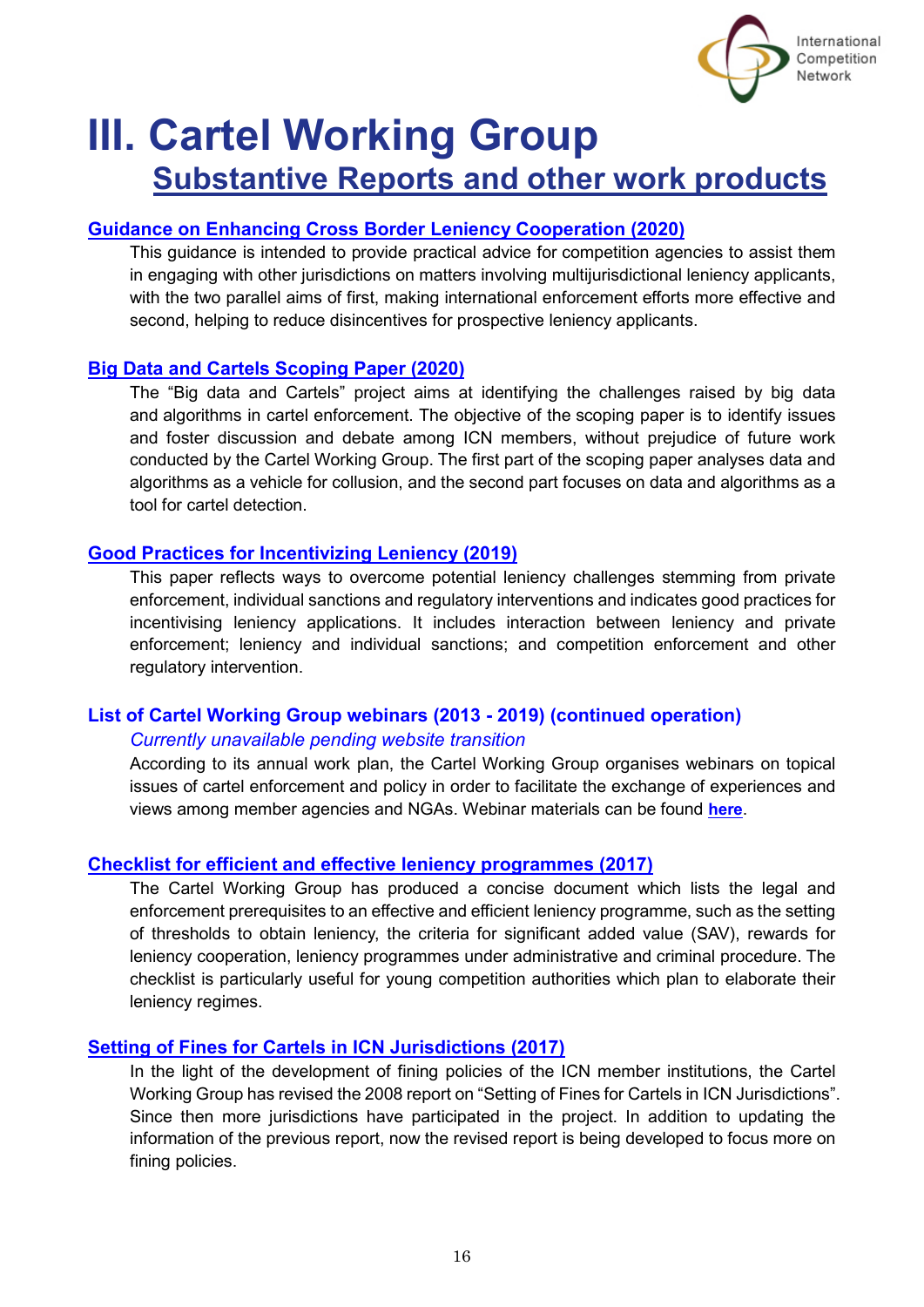

# **III. Cartel Working Group Substantive Reports and other work products**

# **[Framework for the promotion of the sharing of non-confidential information](https://www.internationalcompetitionnetwork.org/portfolio/non-confidential-information-sharing/)  [\(continued operation\)](https://www.internationalcompetitionnetwork.org/portfolio/non-confidential-information-sharing/)**

The Cartel Working Group established the framework in 2016 for improving cooperation between member agencies. This framework is intended to assist competition agencies in knowing how to and whom to contact when seeking non-confidential information to foreign counterpart agencies. For more detailed information of the Framework, please contact to the co-chairs (contact point for registration:icn-list-maintainance@jftc.go.jp).

# **[Catalogue of Investigative Powers for Cartel Investigations \(2016\)](https://www.internationalcompetitionnetwork.org/portfolio/cartel-investigative-powers/)**

This catalogue provides a list of investigative powers for effective and efficient anti-cartel enforcement. This list collects various investigative powers that can be included in the legislative framework of competition agencies and applies in administrative, civil and criminal anti-cartel enforcement systems.

#### **[Anti-Cartel Enforcement Templates \(revised as needed\)](https://www.internationalcompetitionnetwork.org/working-groups/cartel/templates/)**

These templates provide public access to information about ICN members' anti-cartel enforcement regimes. The Template also canvases a range of topics, including the process for filing a complaint, decision-making, sanctioning cartel conduct, investigative tools, leniency, rights of defendants and confidentiality.

#### **[Leniency waiver templates and explanatory note \(2014\)](https://www.internationalcompetitionnetwork.org/portfolio/leniency-waiver-template/)**

The Leniency waiver templates are expected to be of great use for both competition agencies and leniency applicants in international cartel investigations. They aim to enable more effective cooperation from both the competition agencies' and leniency applicants' perspective, leading to better coordination of investigatory measures and potentially expediting the review and decision making process.

#### ・ **Procedural waiver of confidentiality in cartel investigations**

Procedural waivers allow competition agencies to coordinate on the procedural aspects of a cartel investigation.

#### ・ **Full waiver of confidentiality in cartel investigations**

Full waivers allow competition agencies, in addition, to exchange substantive information on the submissions made by a leniency applicant.

# ・ **Waivers of Confidentiality in Cartel Investigations - Explanatory Note** The explanatory note complements the respective Waiver Templates. This explanatory note provides certain guidance as to the use and usefulness of the waivers.

#### **[Charts Summarizing Information Sharing Mechanisms \(2012\)](https://www.internationalcompetitionnetwork.org/working-groups/cartel/information-sharing/)**

This chart summarizes the mechanisms to share information obtained in relation to, and during, cartel investigations with other agencies. This would cover mechanisms including informal cooperation, cooperation agreements, and provisions of national legislation and confidentiality waivers, amongst others.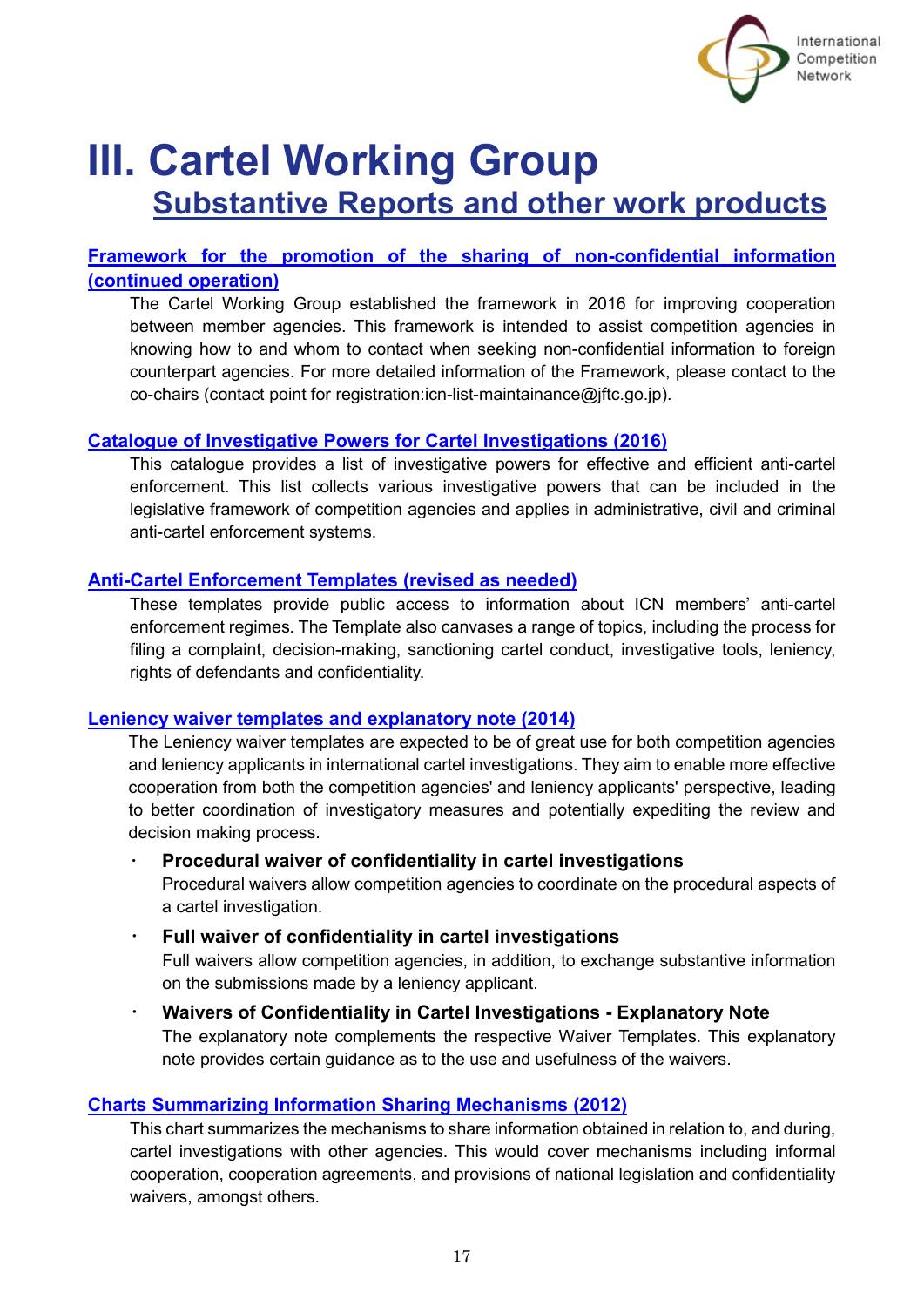

# **III. Cartel Working Group Substantive Reports and other work products**

### **Online [Compilation of Cartel Awareness and Outreach Materials \(2014\)](https://www.internationalcompetitionnetwork.org/portfolio/cartel-awareness-outreach-compilation/)**

The Cartel Working Group has collected examples of public messages and materials used by competition agencies in their own cartel-related outreach efforts in order to promote cartel awareness. The purpose of this collection is to share member experiences and ideas in raising awareness of the prevention, reporting and prosecution of anti-cartel conduct. The compilation is the world's largest collection of cartel awareness and outreach materials. The compilation contains materials from 65 jurisdictions in over 20 languages. The participation from 65 jurisdictions makes this the most widely representative working group project in the ICN's history.

### **[Trends and Developments in Cartel Enforcement \(2010\)](https://www.internationalcompetitionnetwork.org/portfolio/cartel-enforcement-trends/)**

This presentation includes the results of a 2009-2010 survey of Cartel Working Group members on the trends and developments in cartel enforcement over the previous decade. Responses are received from members in 46 Jurisdictions. It identifies changes in competition laws; creation of new investigative powers; institutional changes in anti-cartel enforcement; perceived importance of cartel enforcement; and use of Anti-Cartel Enforcement Manual.

#### **[Cartel Settlements \(2008\)](https://www.internationalcompetitionnetwork.org/portfolio/cartel-settlements/)**

This report covers the key principles and practical benefits of cartel settlements, with an overview of practices in various member jurisdictions. It provides valuable insights into the types of cartel settlement systems currently in place and the issues faced by anti-cartel enforcers in designing and implementing cartel settlement systems.

#### **[Cooperation Between Competition Agencies in Cartel Investigations \(2007\)](https://www.internationalcompetitionnetwork.org/portfolio/cartel-investigation-cooperation/)**

The report on cooperation in cartel investigations identifies the types of cooperation possible in such investigations, based upon the results of a questionnaire sent to ICN members. The report also identifies possible ways to improve cooperation.

#### **[Interaction of Public and Private Enforcement in Cartel Cases \(2007\)](https://www.internationalcompetitionnetwork.org/portfolio/private-enforcement/)**

The report gives an overview of the existing legal systems that provide for the private enforcement of competition rules and the basic role of private enforcement in such jurisdictions, and explores the interaction between public and private enforcement in cartel cases in more detail.

# **[Report on Obstruction of Justice in Cartel Investigations \(2006\)](https://www.internationalcompetitionnetwork.org/portfolio/obstruction-of-justice/)**

This report presents an overview of the practice of prosecuting obstruction in anti-cartel investigations. It makes the case for the importance of prosecuting obstruction and presents practical ideas for members to prevent obstruction.

#### **[Report on Building Blocks for Effective Anti-Cartel Regimes \(2005\)](https://www.internationalcompetitionnetwork.org/portfolio/building-blocks-report/)**

The report draws upon experience from member jurisdictions on three topics: 1) defining hard core cartel conduct, 2) the organizational arrangements that agencies can make to be well set up to prosecute cartels, and 3) effective penalties applied to cartel conduct.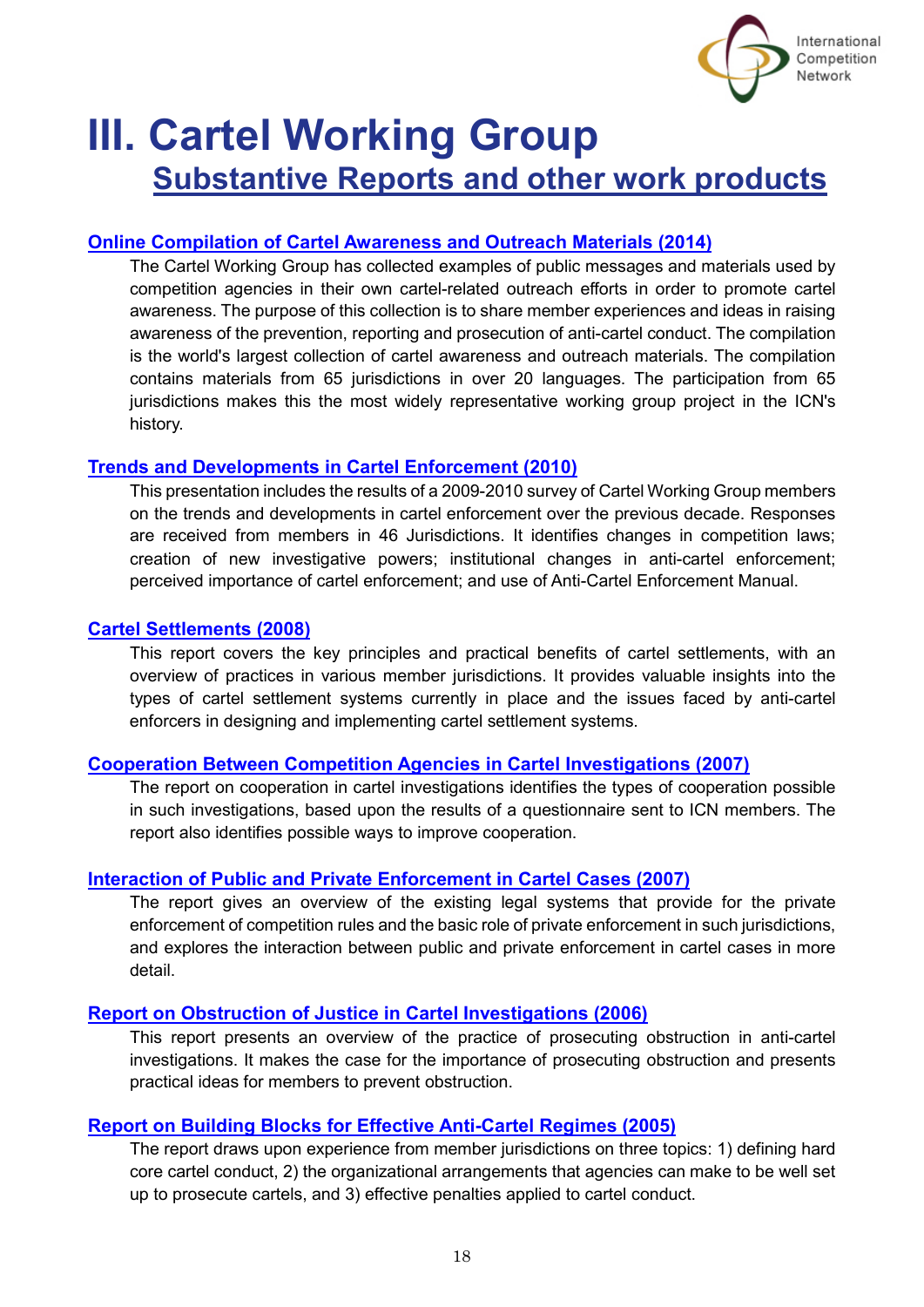

# <span id="page-19-0"></span>**IV. Merger Working Group Recommended Practices**

# **[Recommended Practices for Merger Analysis \(2002-2017\)](https://www.internationalcompetitionnetwork.org/portfolio/recommended-practices-for-merger-analysis/)**

The Merger Working Group has developed recommended practices for merger analysis which were adopted by the ICN at its annual conferences. The Practices address: (1) the Legal Framework for Competition Merger Analysis; (2) Market Definition; (3) the Use of Market Shares: Thresholds & Presumptions; (4) Competitive Effects Analysis in Horizontal Merger Review: Overview; (5) Unilateral Effects; (6) Coordinated Effects; (7) Entry and Expansion; and (8) Failing Firm/Exiting Assets. Some parts of them have been revised.

# **[Recommended Practices for Merger Notification & Review Procedures](https://www.internationalcompetitionnetwork.org/portfolio/merger-np-recommended-practices/) (2002-2017)**

The Practices address: (1) nexus between the merger's effects and the reviewing jurisdiction; (2) clear and objective notification thresholds; (3) timing of merger notification; (4) merger review periods; (5) requirements for initial notification; (6) conduct of merger investigations; (7) procedural fairness; (8) transparency; (9) confidentiality; (10) interagency coordination; (11) remedies; (12) competition agency powers; and (13) review of merger control provisions. Some sections have been amended.

\* Note: The mission of the Merger Working Group is to promote the adoption of best practices in the design and operation of merger review regimes in order to: (i) enhance the effectiveness of each jurisdiction's merger review mechanisms; (ii) facilitate procedural and substantive convergence; and (iii) reduce the public and private time and cost of multijurisdictional merger reviews.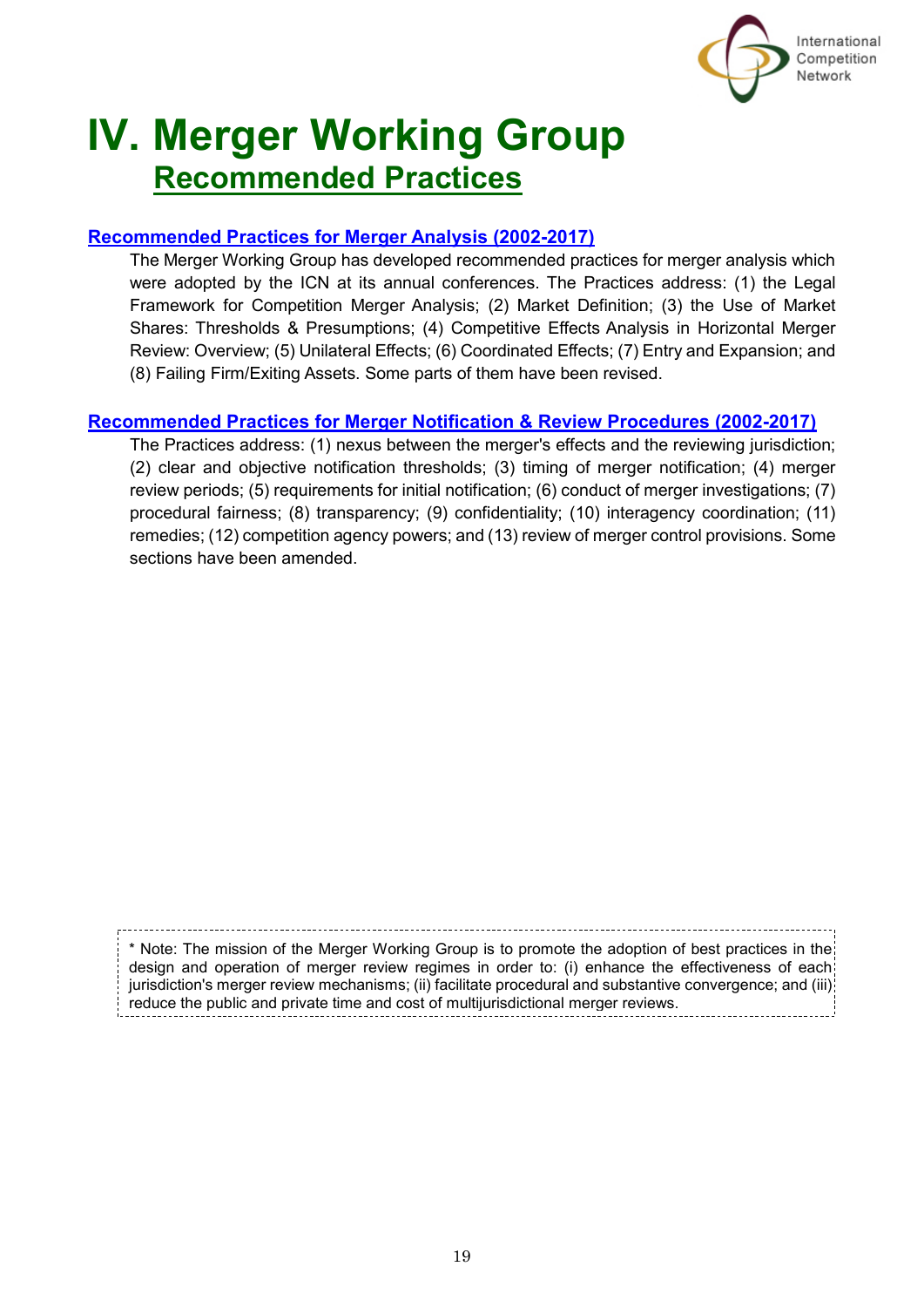

# **IV. Merger Working Group Practical Guide and Tools**

# <span id="page-20-0"></span>**[Merger Cooperation and Information Exchange Types of Information](https://www.internationalcompetitionnetwork.org/portfolio/merger-cooperation-types-of-information/) (2019)**

This practical guidance document explores the types of information involved in cooperation and information exchange during merger investigation.

# **[Merger Remedies Guide \(2016\)](https://www.internationalcompetitionnetwork.org/portfolio/merger-remedies-guide/)**

The Merger Remedies Guide sets out a detailed framework for considering key aspects of structural and non-structural remedies, relevant provisions to include in a remedy order, how to ensure the effective implementation of those provisions, as well as procedural considerations regarding timing. It provides conceptual and practical guidance for agencies and merging parties seeking to address competition issues raised by domestic and multijurisdictional mergers.

### **[Practical Guide to International Enforcement Cooperation in Mergers \(2015\)](https://www.internationalcompetitionnetwork.org/portfolio/merger-cooperation-guide/)**

This Practical Guide elaborates on recommended practices and principles of merger review cooperation contained in ICN work products, particularly the Merger Notification and Review Procedures Recommended Practice on Interagency Coordination. The Guide is intended to serve as: (i) a voluntary and flexible framework for interagency cooperation in merger investigations; (ii) practical guidance for agencies seeking to engage in such cooperation; and (iii) practical guidance for merging parties and third parties seeking to facilitate cooperation.

#### **[Merger Analysis Self-Assessment Tool \(2019\)](https://www.internationalcompetitionnetwork.org/wp-content/uploads/2019/11/MWG-MergerAnalysisRPs-Self-assessment.doc)**

The objectives of the tool is for ICN members to use to analyse their merger analysis practices, based on the Recommended Practices for Merger Analysis and Merger Guidelines Workbook.

# **Merger Notification and Procedures Self-Assessment Tool (2011)**

#### *Currently unavailable, pending an update*

The objectives of the tool is for ICN members to use to analyse their merger notification and procedure practices, based on the Recommended Practices for Merger Notification and Review Procedures and other work products.

#### **Waivers of [Confidentiality in Merger Investigations \(2005\)](https://www.internationalcompetitionnetwork.org/portfolio/model-confidentiality-waiver-for-mergers/)**

The N&P subgroup developed a model form that merging parties and competition agencies can use to facilitate waivers of confidentiality protection for information that parties submit in the merger review process. The subgroup prepared an accompanying paper discussing the rationale for, content of, and use of waivers, along with illustrative agency waiver forms.

# **[Guiding Principles for Merger Notification & Review Procedure \(2002\)](https://www.internationalcompetitionnetwork.org/portfolio/guiding-principles-for-merger-notification-review-procedure/)**

The Notification & Procedures (N&P) subgroup developed eight Guiding Principles and thirteen Recommended Practices for merger notification and review procedures, which the ICN adopted at its annual conferences. The Guiding Principles address: (1) Sovereignty; (2) Transparency; (3) Non-discrimination on the basis of nationality; (4) Procedural fairness; (5) Efficient, timely, and effective review; (6) Coordination; (7) Convergence and (8) Protection of confidential information.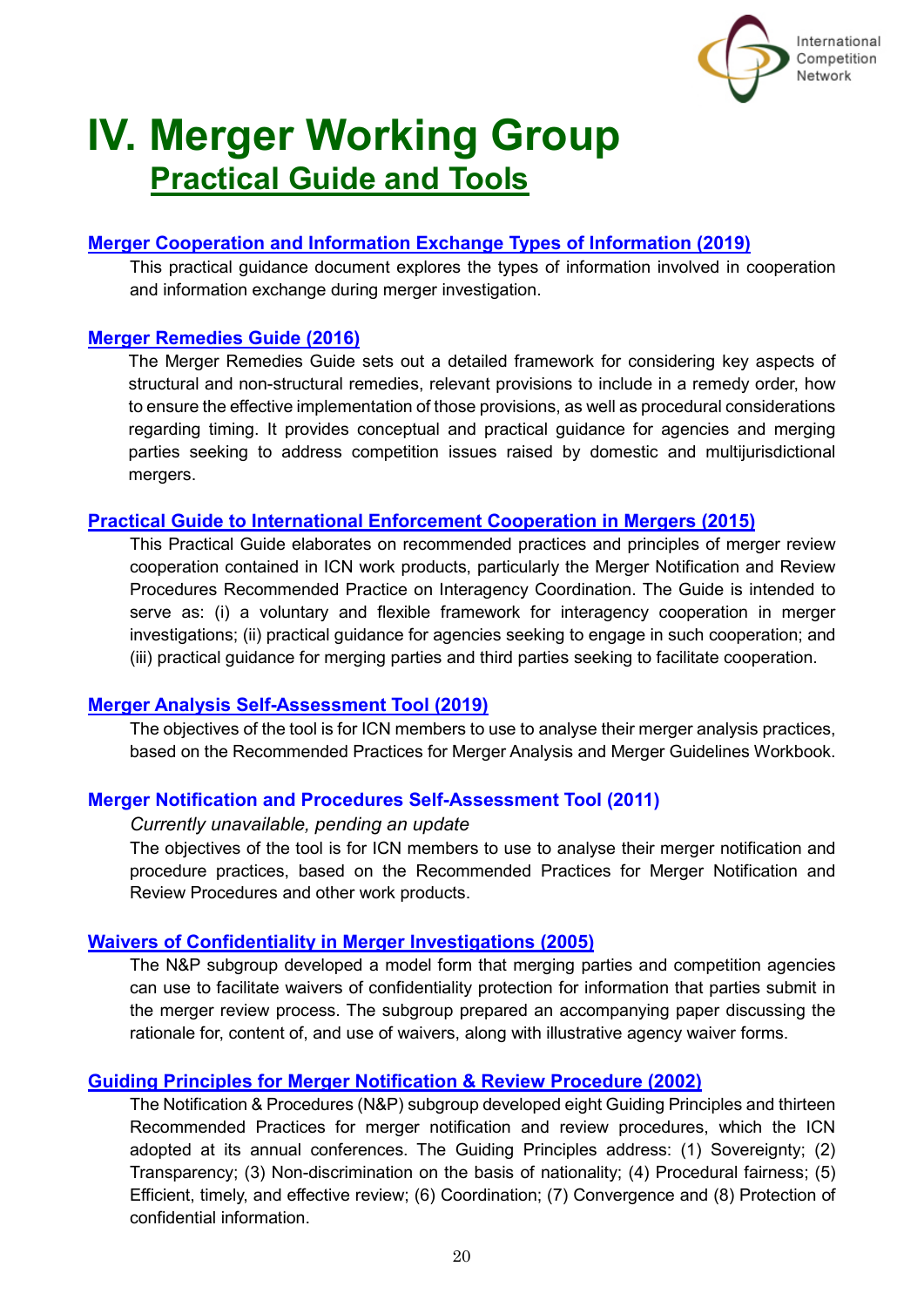

# **IV. Merger Working Group Resources for General Merger Issues**

# **ICN**'**s Framework [for Merger Review Cooperation \(continued operation\)](https://www.internationalcompetitionnetwork.org/portfolio/icn-framework-for-merger-review-cooperation/)**

The non-binding framework, which was established in 2012, is intended to facilitate effective and efficient cooperation between and among ICN member agencies by identifying each agency's liaison officers and possible ways to exchange information. The framework includes (i) creating the contact list of liaison officers who are in charge of the contact person in the participating agencies, and (ii) the ways to contact and exchange information with other relevant agencies. For more detailed information of the Framework, please contact to the cochairs (contact point for registration:icn@jftc.go.jp).

# **[Report on Conclusions Resulting from 2010-11 Merger Working Group](https://www.internationalcompetitionnetwork.org/portfolio/2010-11-merger-working-group-comprehensive-assessment/)  [Comprehensive Assessment \(2011\)](https://www.internationalcompetitionnetwork.org/portfolio/2010-11-merger-working-group-comprehensive-assessment/)**

The comprehensive assessment includes, among other things, an examination of the use and impact of existing MWG work product and other activities. It also includes potential barriers to the use and implementation of MWG work product and ways in which MWG participation and performance might be improved. In addition, an important aspect of the assessment has involved obtaining input on future areas of work that may assist members in making the merger review process more effective.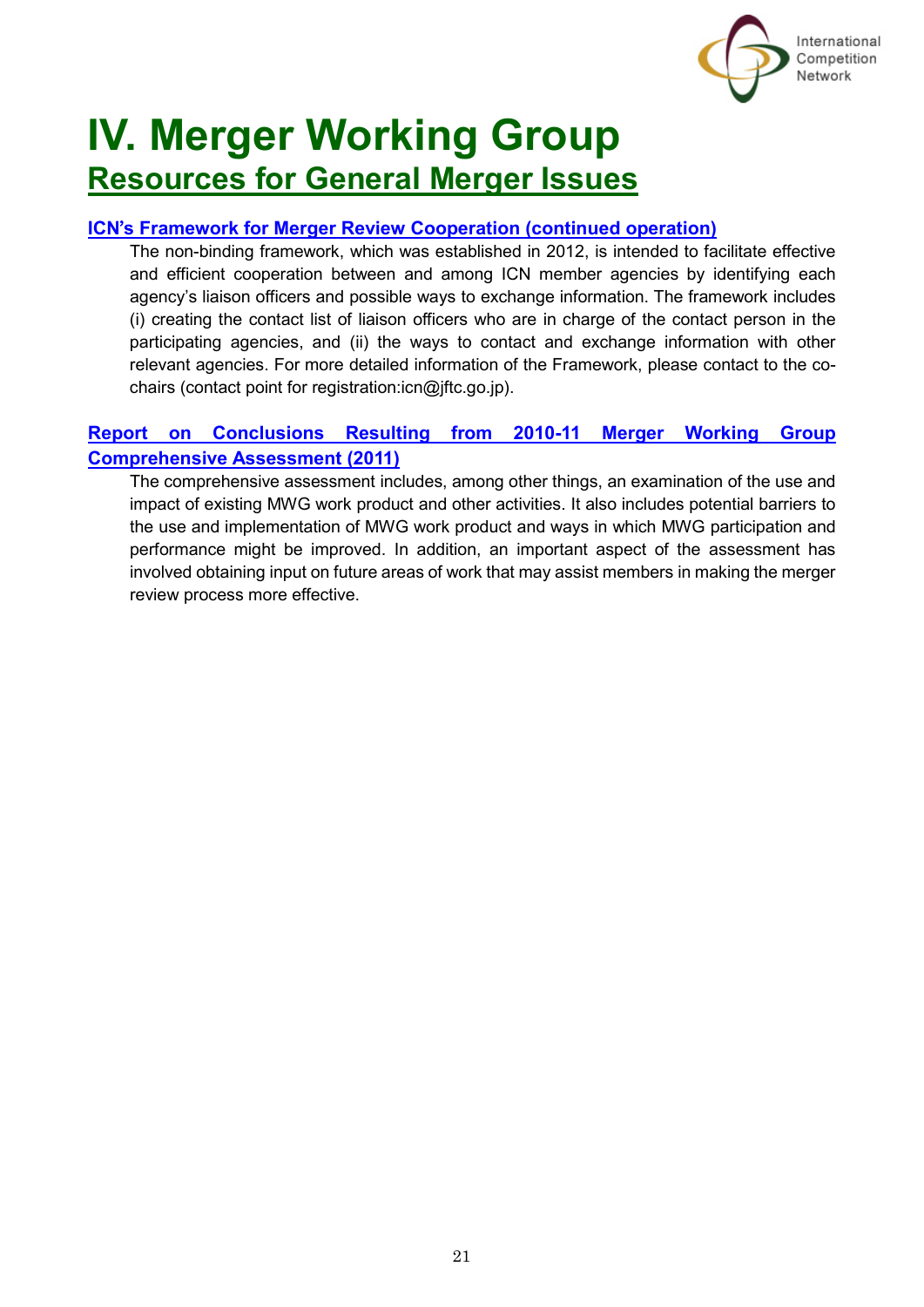

# **IV. Merger Working Group Resources for Substantive Merger Issues**

# **[Conglomerate Mergers Project Report \(2020\)](https://www.internationalcompetitionnetwork.org/portfolio/conglomerate-mergers-project-report/)**

The MWG explored conglomerate mergers, defined as mergers involving products or services that customers perceive as complementary, or for which customers may have independent demand. The project consisted of a comparative survey in order to explore conglomerate merger theories and case studies, and webinars to share experiences on conglomerate merger reviews and acquisitions of nascent competitors. This paper summarizes the results of the survey and outlines the webinars. Some jurisdictions may rely on vertical or horizontal theories of harm to address at least some of the competitive concerns raised by conglomerate mergers and/or mergers where the merging parties are not current competitors. As a result, their enforcement activities may not have been accounted for in the survey or other aspects of this project.

### **[Vertical Mergers Comparison Study \(2019\)](https://www.internationalcompetitionnetwork.org/portfolio/vertical-mergers-comparison-study/)**

This paper presents three merger case studies where vertical concerns were looked at by multiple authorities. This paper considers in detail the similarities and differences in the assessment of the following mergers: Broadcom/Brocade, Essilor/Luxottica and Ticketmaster/Live Nation. This paper finds that: from published decisions it is not always clear how closely authorities follow the ability, incentive and effect framework; information sharing was a common source of concern; and behavioural remedies were attractive to some agencies to attempt to resolve vertical concerns.

#### **[Vertical Mergers Survey Report \(2018\)](https://www.internationalcompetitionnetwork.org/portfolio/vertical-mergers-survey-report/)**

This report was drafted as a part of multi-year new project on vertical mergers initiated in 2017 and submitted for discussion at the 2018 annual conference. The report analyses results from a comprehensive member survey on vertical merger statistics, theories, practices, and case studies. It also includes a short 'think piece' setting out the economics of vertical merger assessment to help frame the survey results and ongoing project. The report will inform new written work product on vertical mergers in 2018-19.

# **[Merger Guidelines Workbook \(2006\)](https://www.internationalcompetitionnetwork.org/portfolio/merger-guidelines-workbook/)**

The Workbook includes a checklist of topics that the authors of new or revised merger guidelines may wish to cover, with an explanation as to why those topics have value in merger assessment and suggestions as to how those topics might be assessed in practice.

# **[Merger Guidelines Report](https://www.internationalcompetitionnetwork.org/portfolio/merger-guidelines-report/) (2004)**

Report from the ICN merger working group on a project examining members' merger guidelines. Includes: market definition, horizontal unilateral effects, coordinated effects, barriers to entry and expansion, and merger efficiencies.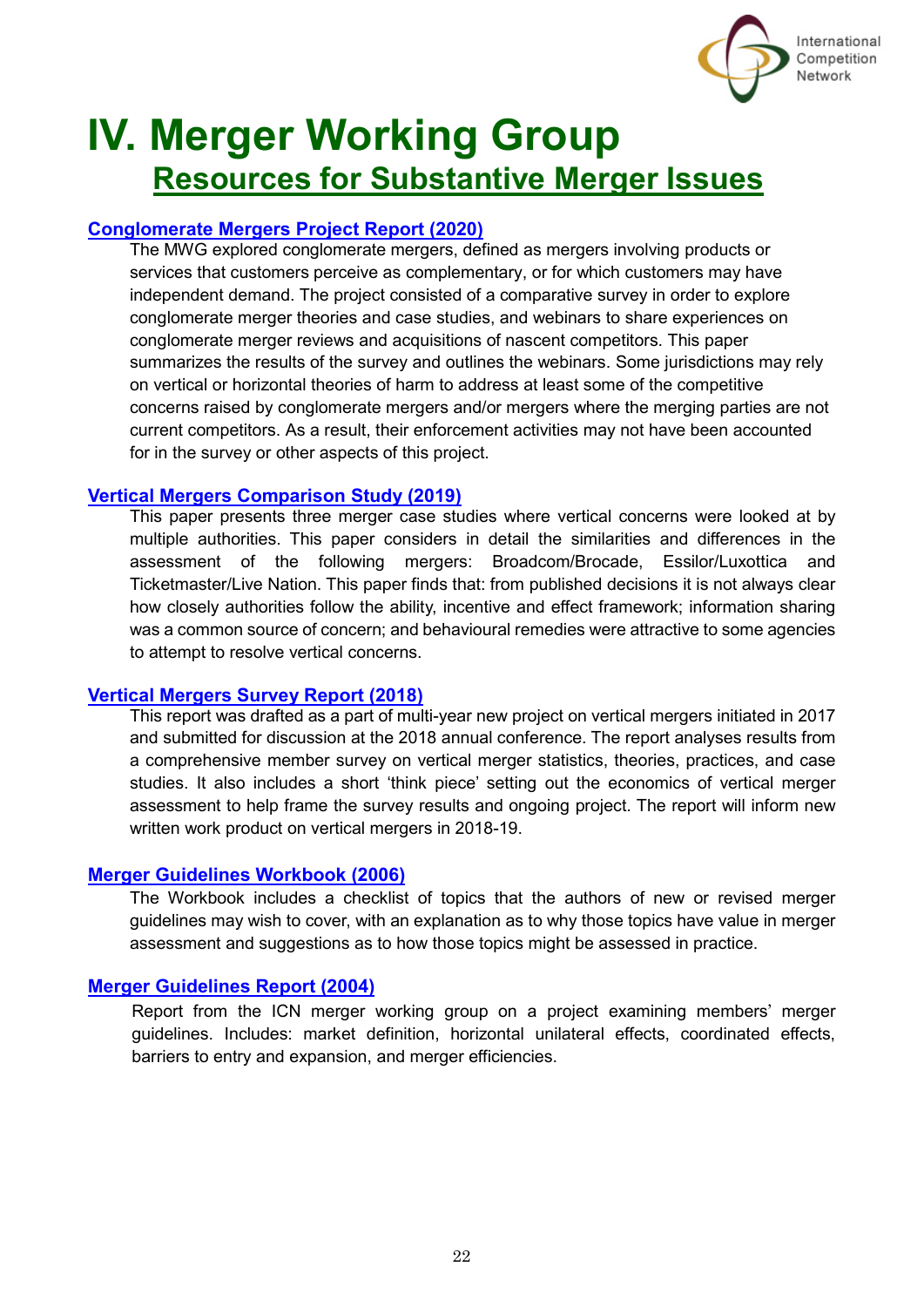

# **IV. Merger Working Group Resources for Substantive Merger Issues**

# **[Investigative Techniques Handbook for Merger Review](https://www.internationalcompetitionnetwork.org/portfolio/handbook-on-investigative-techniques-for-merger-review/) (2005)**

The Handbook is designed to inform ICN members of the various tools and techniques used in merger review, to help members organize and use their tools more efficiently, and to provide for an effective process for the evaluation of evidence. The first chapter summarizes the findings of a survey of ICN members carried out in 2003, and reflects agency practice. The remaining chapters discuss topics such as how to plan a merger investigation, developing reliable evidence in merger cases, economic and econometric analyses, and the benefits of including economists in merger review, and a private sector perspective on merger review.

# ・ **Chapter 4 - [Role of Economics and Economic Evidence in Merger Analysis](https://www.internationalcompetitionnetwork.org/portfolio/role-of-economics-in-merger-analysis/) (2013)**

The MWG revised Chapter 4 of the ICN Investigative Techniques Handbook for Merger Review on "The Role of Economics and Economic Evidence in Merger Analysis", with the aim of (i) strengthening the Chapter 4 by providing more concrete guidance on the practical use of quantitative techniques in the investigation; and (ii) updating and broadening the scope of the Chapter 4. The new Chapter 4 reviews the specific economic tools typically used for assessments of horizontal mergers, also by means of illustrated by actual case studies.

# **[Merger Remedies Review Report \(2005\)](https://www.internationalcompetitionnetwork.org/portfolio/merger-remedies-review-report-2005/)**

The Report provides practical guidance and outlines key principles and the range of tools in the use of merger remedies. The report is based on and illustrated by remedy practices in a variety of jurisdictions.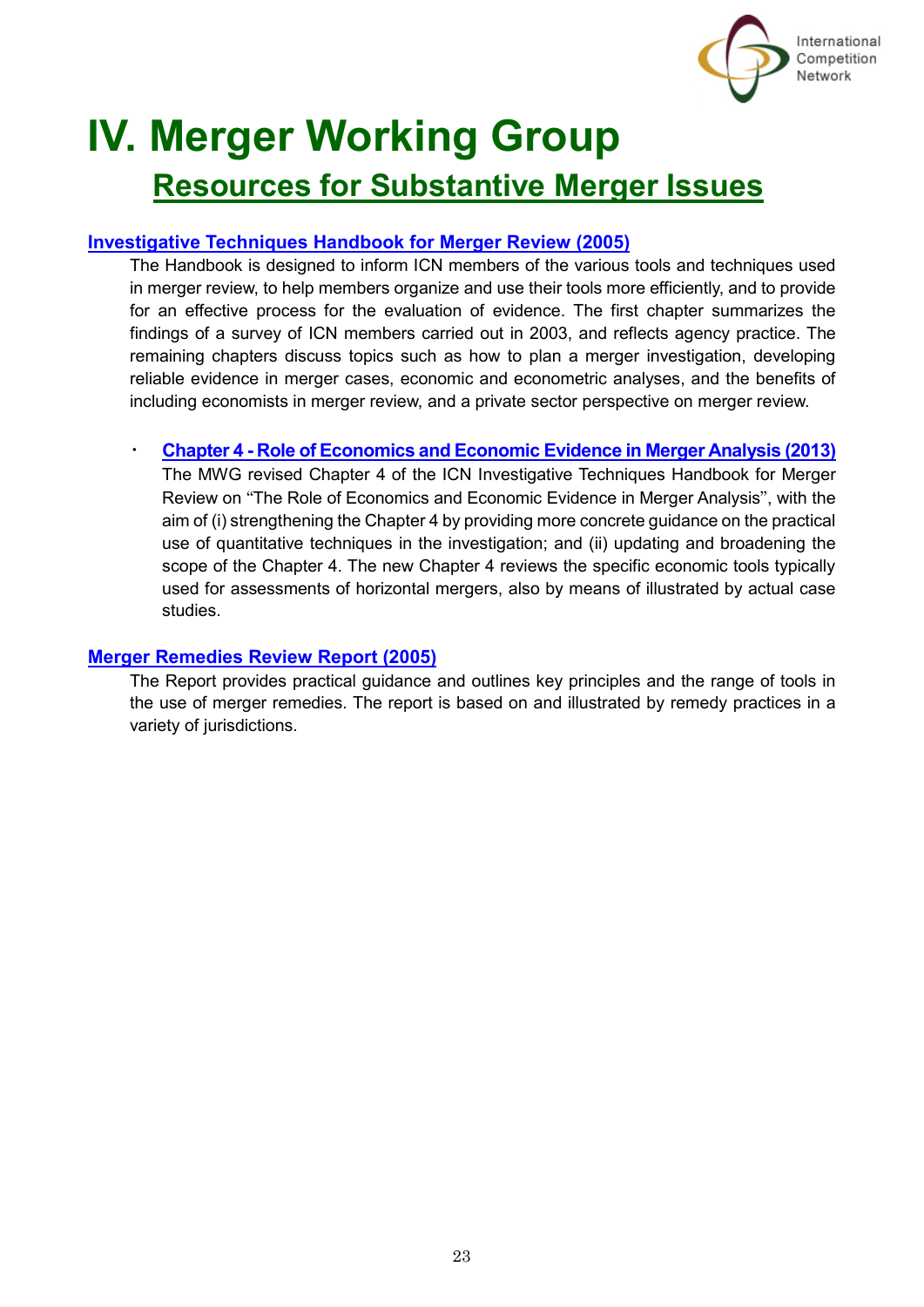

# **IV. Merger Working Group Resources for Notification & Procedures (N&P)**

# **Merger Notification [and Procedures Template \(revised as needed\)](https://www.internationalcompetitionnetwork.org/working-groups/merger/templates/)**

To assist the Working Group in its efforts and to promote access to information on ICN members' merger review systems, the Merger Working Group has established links to mergerrelated materials on ICN members' websites. On these linked pages, members have posted materials that may include their current merger legislation, implementing rules and regulations, guidelines, and related materials. Members have also posted responses to a set of questions addressed to all member agencies (the "template") designed to highlight important features of their merger review systems, such as notification thresholds and review periods.

# **[Report on Procedural Infringements of Merger Control Proceedings](https://www.internationalcompetitionnetwork.org/portfolio/procedural-infringements-in-merger-matters/) (2020)**

This report presents approaches to tackling breaches of the procedural rules around merger control proceedings. The paper covers three types of breach: (i) infringements of merger control proceedings, such as failure to comply with information requests (Procedural Violations); (ii) failure to comply with mandatory notification and/or standstill obligations prohibiting implementation of a merger before merger clearance (Gun Jumping); and (iii) failure by merging parties to comply with the merger clearance conditions imposed by a competition authority (Remedy Violations) (together, Procedural Infringements). These findings are based on completed surveys by 25 respondent national competition authorities (NCAs).

#### **[Information Requirements for Merger Notifications \(2009\)](https://www.internationalcompetitionnetwork.org/portfolio/information-requirements-for-merger-notification/)**

This paper aims to assist agencies in comparing the approaches to pre-merger notification among some ICN members, and to help agencies planning to introduce or revise their notification forms or requirements in conformity with the ICN N&P Recommended Practice on Initial Information Requirements.

#### **[Setting Notification Thresholds for Merger Review \(2008\)](https://www.internationalcompetitionnetwork.org/portfolio/setting-notification-thresholds-for-merger-review/)**

Building on the Recommended Practice on Notification Thresholds, this paper explores the various approaches used to set notification thresholds and members' recent experience with threshold revisions. The objective of the project is to provide guidance to agencies that plan to adopt or revise thresholds, in order to promote thresholds that are clear, understandable and easily administrable.

#### **[Defining Merger Transactions for Purpose of Merger Review \(2007\)](https://www.internationalcompetitionnetwork.org/portfolio/defining-merger-transactions-for-merger-review/)**

Building on the Transparency Recommended Practice, this paper explores the various approaches jurisdictions have adopted to define the types of transactions that are potentially subject to notification and/or review.

#### **[Merger Notification Implementation Handbook \(2006\)](https://www.internationalcompetitionnetwork.org/portfolio/merger-notification-implementation-handbook/)**

To facilitate further implementation of the Guiding Principles and Recommended Practices, the N&P subgroup created a handbook containing examples of legislative provisions, guides, statements and notices, and press releases that conform to selected Principles and Practices.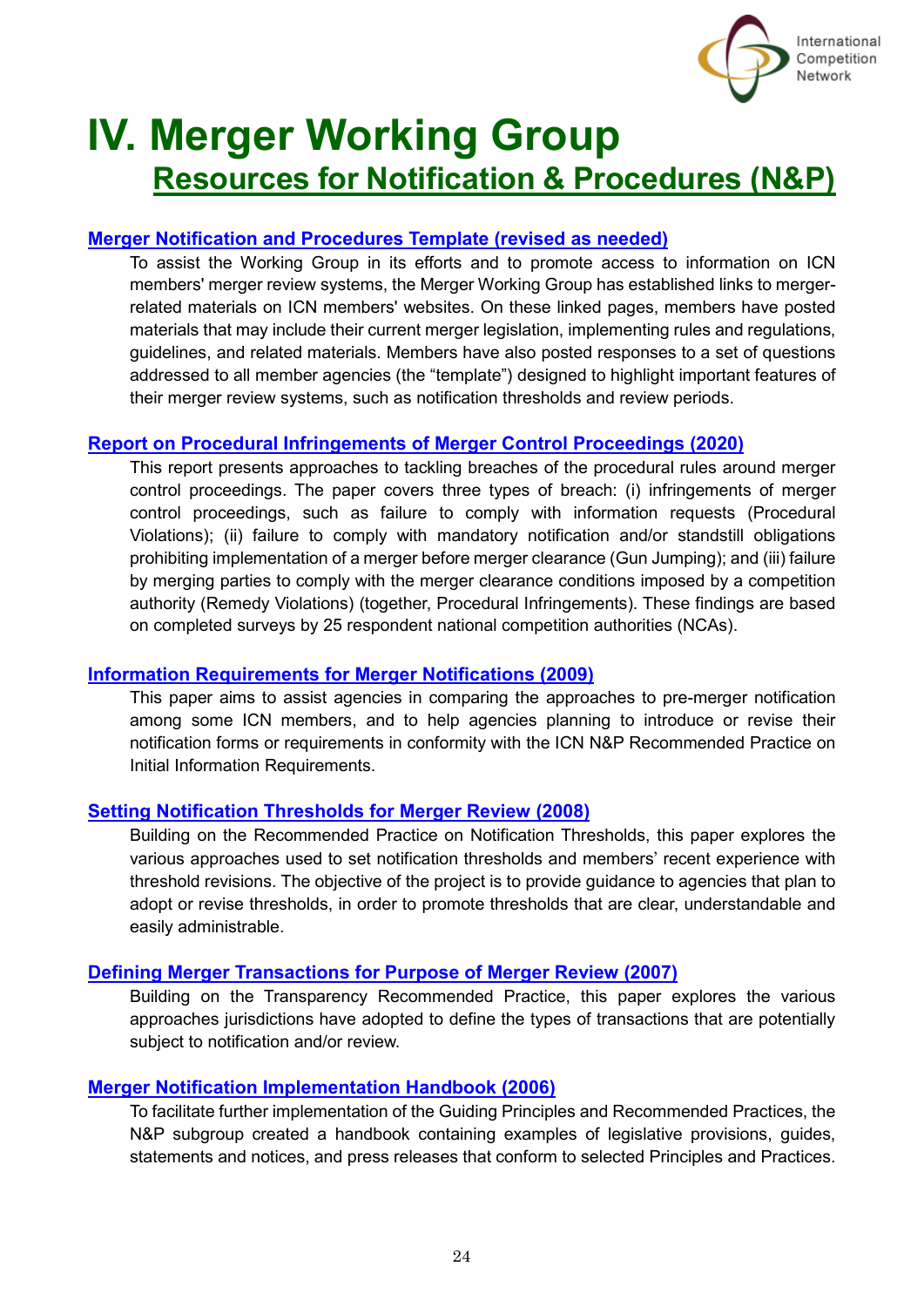

# **IV. Merger Working Group Resources for Notification & Procedures (N&P)**

# **[Merger Notification Filing Fees \(2005\)](https://www.internationalcompetitionnetwork.org/portfolio/merger-notification-filing-fees/)**

This Report provides a comprehensive description of different types of filing fee systems and their rationales and also discusses issues for jurisdictions to consider in connection with the introduction and/or review of a filing fee system. It is intended to be of particular benefit to jurisdictions considering changes to their merger filing fee system or that may consider such changes in the future.

# **[Report on Implementation of the Recommended Practices for Merger Notification and](https://www.internationalcompetitionnetwork.org/portfolio/implementation-of-the-merger-notification-and-review-procedures-rps/)  [Review Procedures \(2005\)](https://www.internationalcompetitionnetwork.org/portfolio/implementation-of-the-merger-notification-and-review-procedures-rps/)**

To facilitate implementation of the Guiding Principles and Recommended Practices, the N&P subgroup gathered data on members' experiences with implementation and prepared a report identifying challenges agencies face in implementing the Practices and how they addressed these challenges.

# **[Report on the Costs and Burdens of Multijurisdictional Merger Review \(2004\)](https://www.internationalcompetitionnetwork.org/portfolio/costs-and-burdens-of-multijurisdictional-merger-review/)**

The N&P subgroup issued a report on the costs and burdens of multijurisdictional merger review based on available studies and anecdotal information. The Report discusses the general costs and burdens of multijurisdictional merger review; reviews unnecessary costs; and describes the subgroup's initiatives aimed at reducing or eliminating these costs.

# **[Analytical Framework for Merger Control \(2002\)](https://www.internationalcompetitionnetwork.org/portfolio/analytical-framework-for-merger-control/)**

This discussion paper explores the framework within which mergers are assessed, including four exemplar papers from members.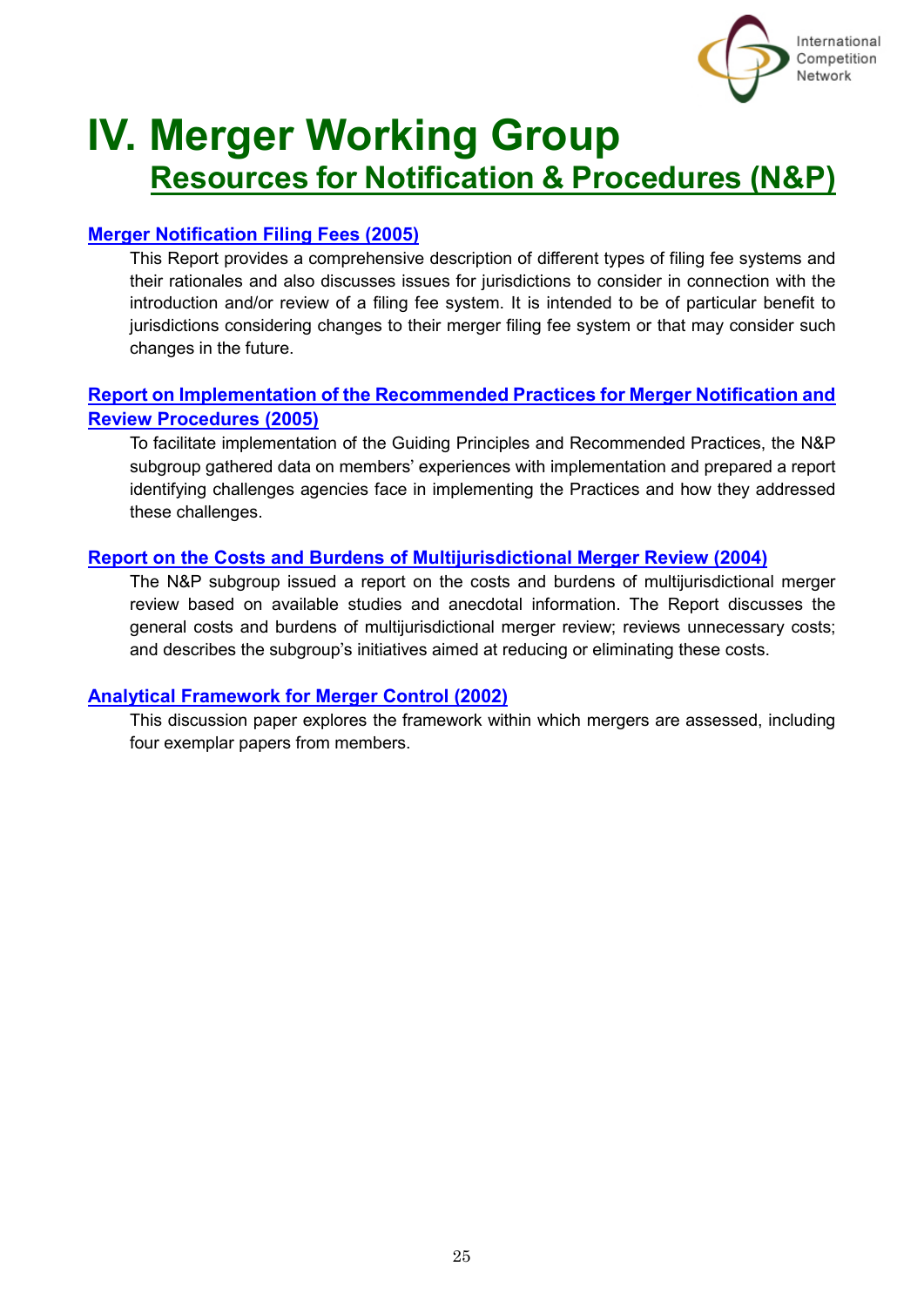

# <span id="page-26-0"></span>**V. Unilateral Conduct Working Group Recommended Practices**

# **[Recommended Practices on Predatory Pricing Analysis Pursuant to Unilateral](https://www.internationalcompetitionnetwork.org/portfolio/predatory-pricing-analysis-uc-laws/) [Conduct Laws \(2014\)](https://www.internationalcompetitionnetwork.org/portfolio/predatory-pricing-analysis-uc-laws/)**

Based on the Working Group's prior work and member experience, the Working Group has developed recommended practices for the assessment of predatory pricing in the context of unilateral conduct laws. The Practices address: (1) general framework; (2) price-cost tests; (3) assessment of harm to competition; (4) justifications and defenses; and (5) agency policies and guidance.

# **[Recommended Practices for Dominance/Substantial Market Power Analysis](https://www.internationalcompetitionnetwork.org/portfolio/dominance-substantial-market-power-analysis-pursuant-to-unilateral-conduct-laws/) (2008)**

Based on the Assessment of Dominance/Substantial Market Power Report, the Working Group developed recommended practices to assist agencies with the assessment of dominance/substantial market power. The Practices address: (1) general framework; (2) assessment criteria (market shares, market share safe harbors/indicators, entry analysis, further criteria); (3) dominance/substantial market power assessment in small and/or isolated economies; and (4) transparency. This document is also available [in French](https://www.internationalcompetitionnetwork.org/wp-content/uploads/2018/05/UCWG_DomRPsFR.pdf) and [in Spanish.](https://www.internationalcompetitionnetwork.org/wp-content/uploads/2018/05/UCWG_DomRPsES.pdf)

# **[Recommended Practices on State Created Monopolies \(2008\)](https://www.internationalcompetitionnetwork.org/portfolio/state-created-monopolies-analysis-pursuant-to-unilateral-conduct-laws/)**

Based on the Assessment of Dominance/Substantial Market Power Report, the Working Group developed recommended practices to assist agencies with the application of unilateral conduct rules to state-create monopolies. The Practices address: (1) enforcement role of competition authority; (2) advocacy role of competition authorities during the liberalization and privatization process; and (3) effective competition advocacy instruments. This document is also available [in French](https://www.internationalcompetitionnetwork.org/wp-content/uploads/2018/05/UCWG_StateRPsFR.pdf) and [in Spanish.](https://www.internationalcompetitionnetwork.org/wp-content/uploads/2018/05/UCWG_StateRPsES.pdf)

\* Note: The Unilateral Conduct Working Group's primary objectives are to examine the challenges involved in analyzing unilateral conduct of dominant firms and firms with substantial market power, facilitate greater understanding of the issues involved in analyzing unilateral conduct, and to promote: greater convergence and sound enforcement of laws governing unilateral conduct.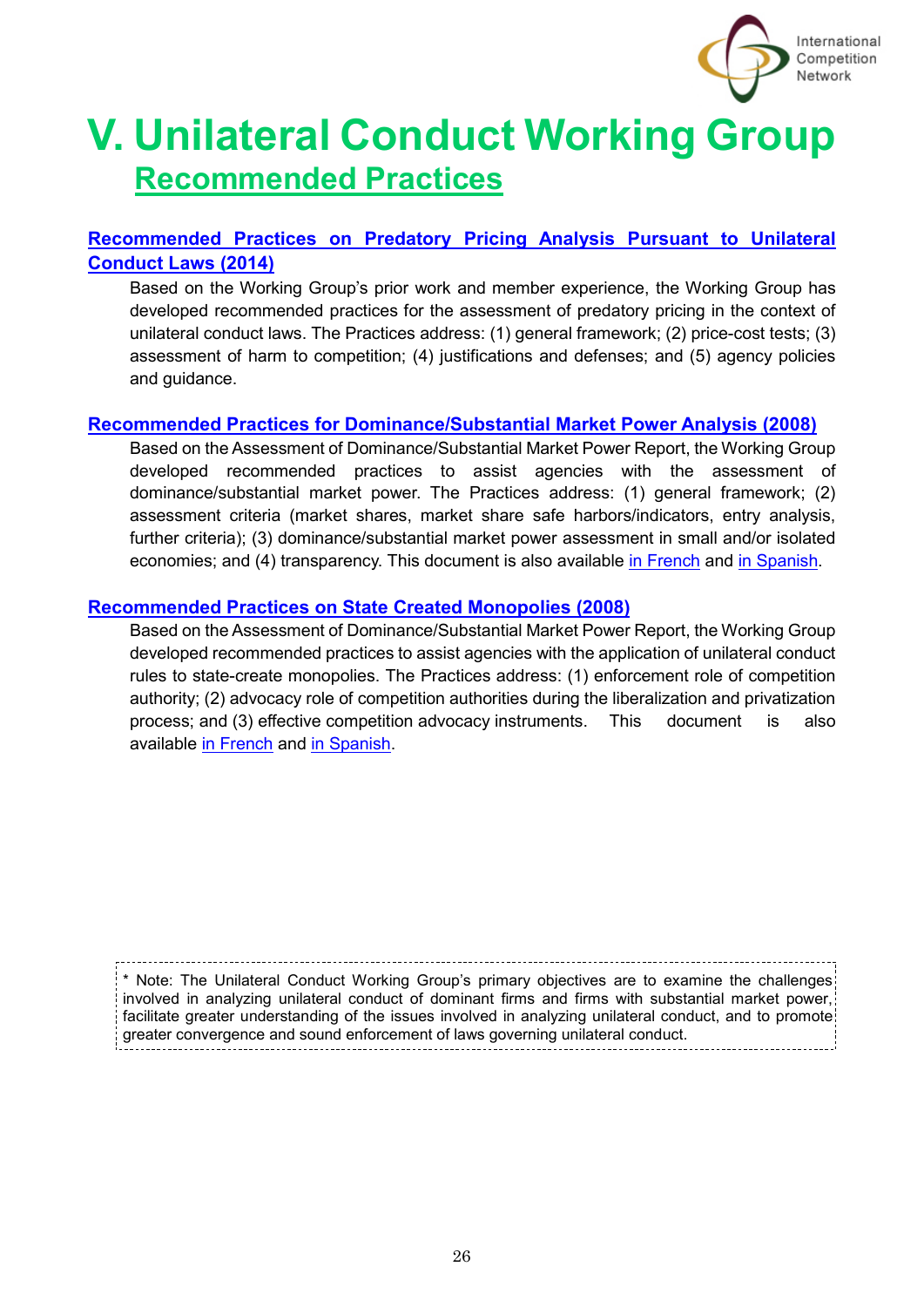

# **V. Unilateral Conduct Working Group Unilateral Conduct Workbook**

# **[Chapter 1: The Objectives and Principles of Unilateral Conduct Laws \(2012\)](https://www.internationalcompetitionnetwork.org/portfolio/uc-workbook-objectives-principles-of-unilateral-conduct-laws/)**

This chapter provides a foundation to the following chapters that deal with specific types of unilateral conduct. By describing the objectives and principles underlying unilateral conduct laws, this chapter attempts to increase awareness and understanding among competition law enforcers of the rationale for their intervention.

# **Chapter 2: Analytical [Framework For Evaluating Unilateral Exclusionary Conduct](https://www.internationalcompetitionnetwork.org/portfolio/uc-workbook-analytical-framework-for-evaluating-unilateral-exclusionary-conduct/)  [\(2017\)](https://www.internationalcompetitionnetwork.org/portfolio/uc-workbook-analytical-framework-for-evaluating-unilateral-exclusionary-conduct/)**

This chapter poses and explores basic questions an agency must address in formulating its enforcement policies, focusing on two key questions in unilateral conduct enforcement: 'what is dominance?' and 'what makes conduct exclusionary?'

### **[Chapter 3: Assessment of Dominance \(2011\)](https://www.internationalcompetitionnetwork.org/portfolio/uc-workbook-assessment-of-dominance/)**

This chapter seeks to complement the two existing ICN work products on dominance by discussing how to apply the concept of "dominance" in practice, and particularly, how to use various types of evidence to determine whether a firm is "dominant" or not.

### **[Chapter 4: Predatory Pricing Analysis \(2012\)](https://www.internationalcompetitionnetwork.org/portfolio/uc-workbook-predatory-pricing/)**

This chapter provides specific guidance on the topic of predatory pricing. It reports the responses of 24 ICN Members and 6 non-governmental advisors to a UCWG questionnaire and takes into account the approaches of competition agencies from around the world. This chapter complements that report by providing practical guidance on conducting a predatory pricing investigation.

# **[Chapter 5: Exclusive Dealing \(2013\)](https://www.internationalcompetitionnetwork.org/portfolio/uc-workbook-exclusive-dealing/)**

This chapter complements the ICN report on Single Branding/Exclusive Dealing in 2008 by providing guidance on conducting an exclusive dealing investigation, including the nature of exclusive dealing arrangements, assessment of anti-competitive effects of the arrangements, and possible justifications and defenses that could be put forward by the parties.

# **[Chapter 6: Tying and Bundling \(2015\)](https://www.internationalcompetitionnetwork.org/portfolio/uc-workbook-tying-and-bundling/)**

This chapter concerns the use of tying and bundling as a potentially exclusionary practice subject to competition laws prohibiting abuse of dominance or monopolization. The chapter provides guidance on conducting a tying and bundling investigation, including the nature of tying arrangements, assessment of anti-competitive effects of the arrangements, and possible justifications and defenses that could be put forward by the parties.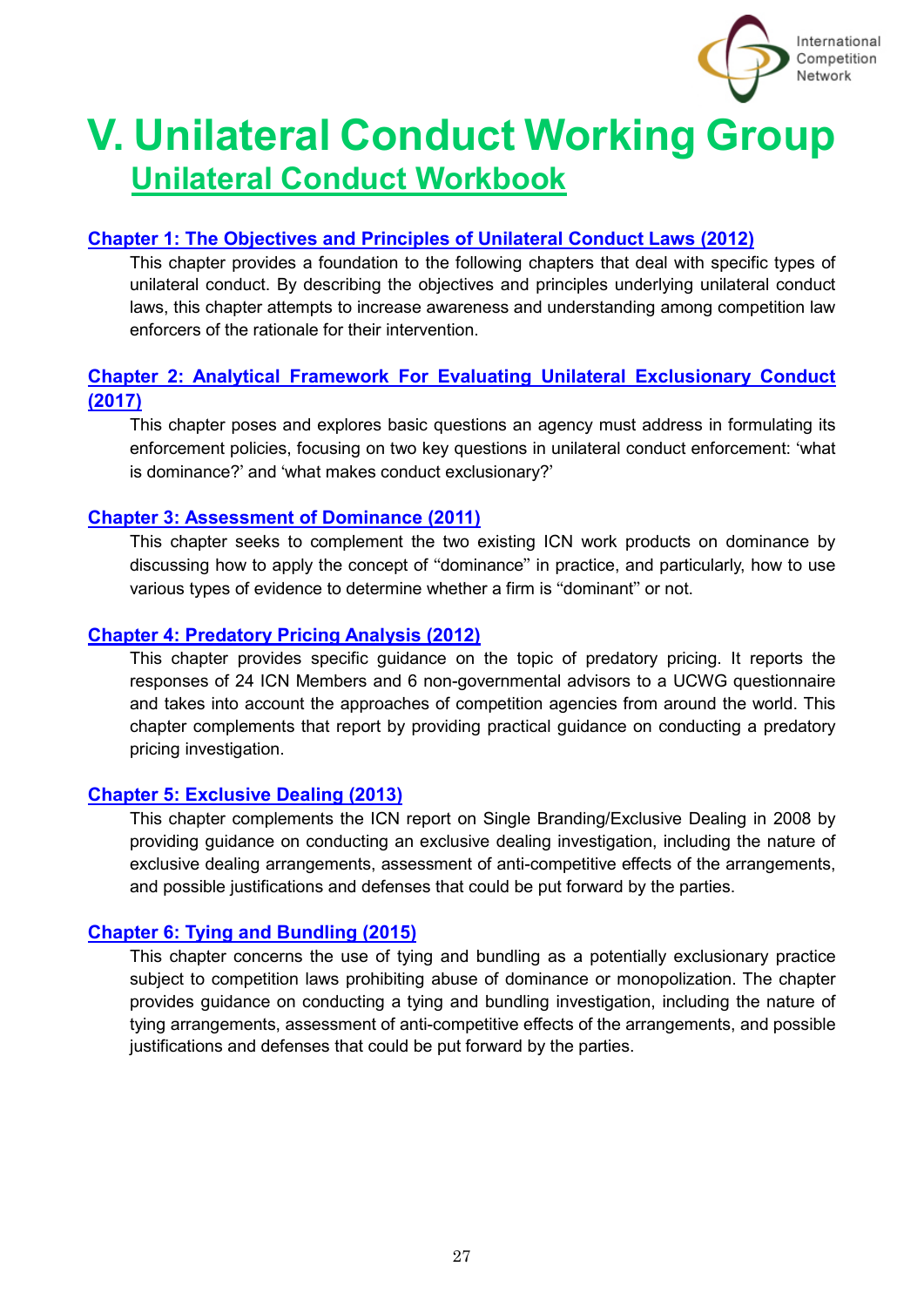

# **V. Unilateral Conduct Working Group Substantive Reports**

### **[Dominance/Substantial Market Power in Digital Markets Survey Report \(2020\)](https://www.internationalcompetitionnetwork.org/portfolio/dominance-substantial-market-power-in-digital-markets-survey-report/)**

This project included surveys to member agencies and NGAs to collect information on assessing dominance/substantial market power in digital markets. The report provides an overview of the information gathered from the two surveys. Its structure follows the structure of the surveys and covers: 1) general information about the respondent; 2) experience in assessing unilateral conduct in general and in digital markets in particular; 3) views on the main characteristics of digital markets; 4) views on the relevant factors in the assessment of market power in digital markets; 5) views on the need for an ICN guidance on the assessment of market power in digital markets.

#### **[Vertical Restraints Report \(2019\)](https://www.internationalcompetitionnetwork.org/portfolio/vertical-restraints-project/)**

The Vertical Restraints Project was a multiyear project (2016-19) to examine the effects of various types of vertical restraints and their implications for competition in relevant markets. The Project's scoping work identified an interest in focussing on vertical restraints in the online context, and the development of case studies providing theoretical analysis of issues arising with vertical restraints, including theories of harm, market failures, and efficiencies. In 2018-19, the UCWG developed two hypothetical scenarios. The first was an online parity requirement between accommodation providers and online travel agents. The second involved online sales restrictions imposed on retailers suppliers of infant strollers. A project group then assessed the scenarios and expressed views on the competition concerns associated with the various types of vertical restraints within. Reviewing the responses of the project group revealed diverging views across jurisdictions of the anti and pro-competitive effects of vertical restraints. This report summarises the responses from the project group and highlights the differing views of the restraint imposed by firms in the hypothetical scenarios.

#### **Report on Vertical [Restraints Project Consultations \(2017\)](https://www.internationalcompetitionnetwork.org/portfolio/ucwg-vertical-restraints-2017/)**

The UCWG developed this report which provided a basis for consultation with UCWG members and non-governmental advisers on options and priorities for future work by the UCWG in the area of vertical restraints. A report providing a summary of submissions and setting out the issues identified as being of greatest interest/priority for further work by the UCWG was presented and discussed with UCWG during an interactive webinar.

#### **Report on the [Analysis of Refusal to Deal with a Rival \(2010\)](https://www.internationalcompetitionnetwork.org/portfolio/report-refusal-to-deal-with-a-rival-uc-laws/)**

This paper is based on the responses of agencies and NGAs from 43 jurisdictions to a UCWG questionnaire. The report broadly addresses the analysis of actual and constructive refusals to deal; evaluating essential facilities; refusal to deal involving intellectual property, regulated industries, and state-created monopolies; margin squeeze; justifications and defenses; and remedies.

#### **[Report on Tying and Bundled Discounting \(2009\)](https://www.internationalcompetitionnetwork.org/portfolio/report-on-tying-and-bundled-discounting/)**

This paper is based on the responses of agencies and NGAs covering 35 jurisdictions to a UCWG questionnaire. The responses broadly identify the following elements used in the assessment of tying and bundled discounting under unilateral conduct rules: definition of tying and bundled discounting; anti-competitive effects; intent; and justifications and defenses.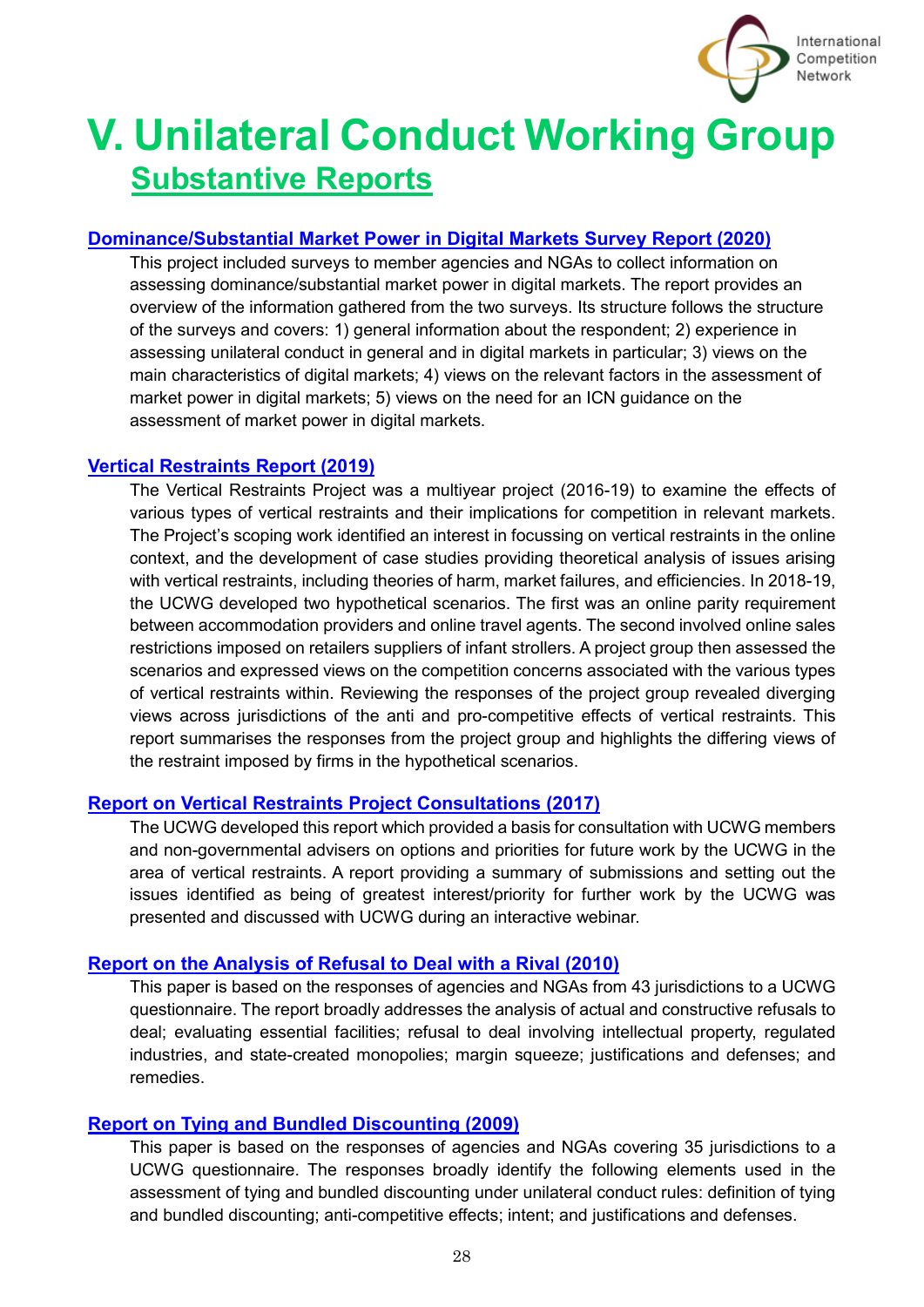

# **V. Unilateral Conduct Working Group Substantive Reports**

# **[Report on the Analysis of Loyalty Discounts and Rebates \(2009\)](https://www.internationalcompetitionnetwork.org/portfolio/report-on-loyalty-discounts-rebates/)**

This paper is based on the responses of agencies and NGAs covering 34 jurisdictions to a UCWG questionnaire. The responses broadly identify the following elements used in the assessment of loyalty discounts and rebates under unilateral conduct rules: the role of pricecost tests; the role of foreclosure analysis; presumptions and safe harbors; intent; and justifications and defenses.

### **[Report on Single Branding/Exclusive Dealing \(2008\)](https://www.internationalcompetitionnetwork.org/portfolio/report-on-single-branding-exclusive-dealing/)**

This paper is based on the responses of agencies and NGAs covering 33 jurisdictions to a UCWG questionnaire. The responses broadly identify the following elements used in the assessment of exclusive dealing under unilateral conduct rules: the existence of a dominant position or substantial market power; existence of an exclusive dealing arrangement according to the statutory provisions or case law; anti-competitive effects; and justifications and defenses.

### **[Report on Predatory Pricing \(2008\)](https://www.internationalcompetitionnetwork.org/portfolio/report-on-predatory-pricing/)**

This paper is based on the responses of agencies and NGAs covering 35 jurisdictions to a UCWG questionnaire. The responses broadly identify the following elements used in the assessment of predatory pricing under unilateral conduct rules: below-cost pricing, recoupment of losses; competitive effects; predatory intent; and justifications and defenses.

# **[Report on the Objectives of Unilateral Conduct Laws, Assessment of](https://www.internationalcompetitionnetwork.org/portfolio/report-on-the-objectives-of-unilateral-conduct-laws/)  [Dominance/Substantial Market Power, and State-Created Monopolies \(2007\)](https://www.internationalcompetitionnetwork.org/portfolio/report-on-the-objectives-of-unilateral-conduct-laws/)**

This paper is based on the responses of agencies and non-governmental advisors (NGAs) covering 35 jurisdictions to a UCWG questionnaire. The report consists of three chapters, which address: 1) the Objectives of Unilateral Conduct Laws; 2) the Assessment of Dominance/Substantial Market Power; and 3) State-Created Monopolies.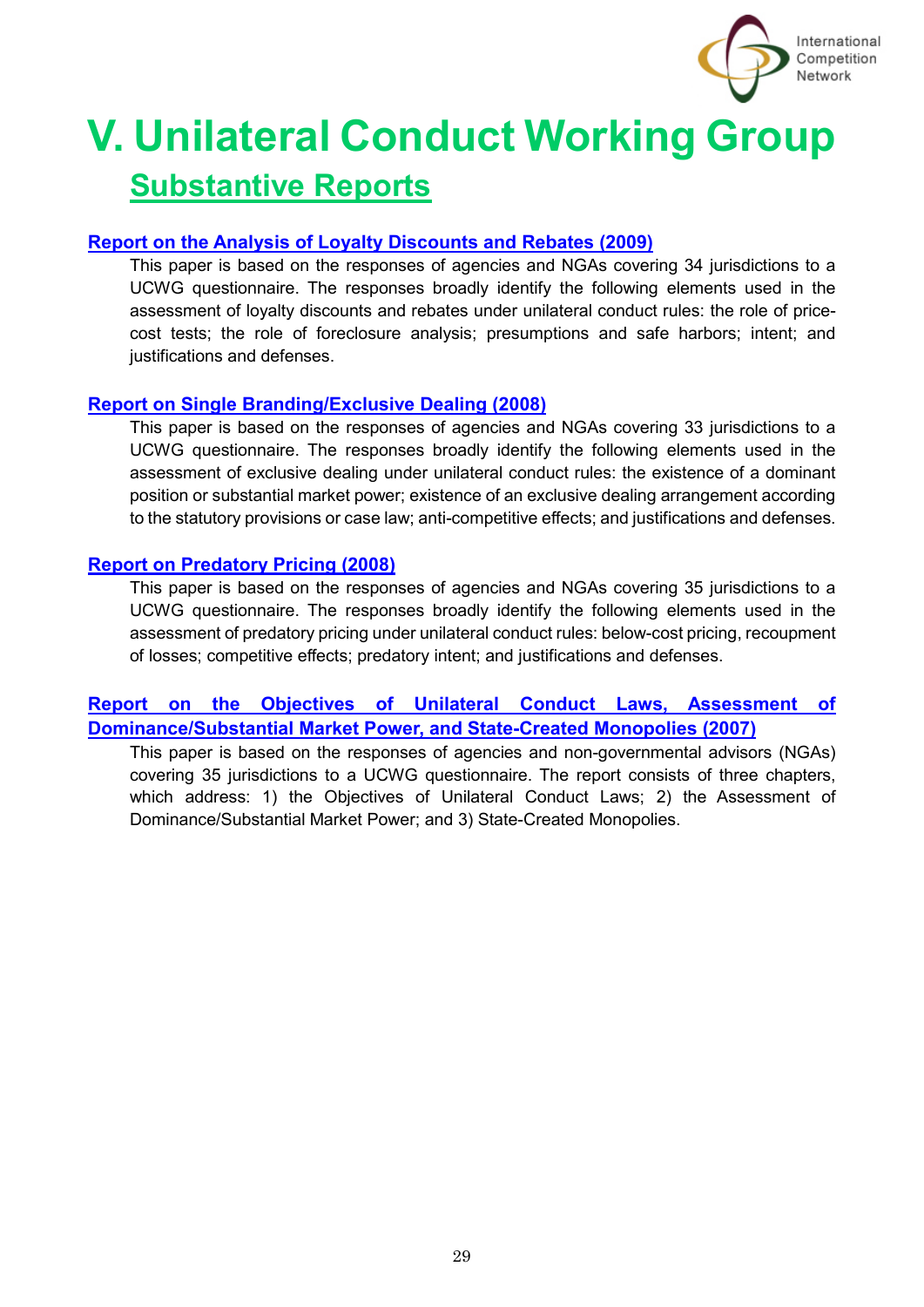

<span id="page-30-0"></span>The mission of the ICN Training on Demand is to create a comprehensive curriculum of training materials to serve as a virtual university on competition law and practice for competition agency officials. Training modules, consisting of video lectures and accompanying materials, will provide an on-line interactive educational center for competition authorities from around the world.

Written transcripts are available on each module page.

# **~ Modules ~**

Introductory Module [Introduction to ICN Training on Demand](https://www.internationalcompetitionnetwork.org/training/intro-to-icn-training-on-demand/)

#### **Series 1 Competition Fundamentals**

#### Module I-1: [Market Definition](https://www.internationalcompetitionnetwork.org/training/market-definition/)

This module explores the role and importance of market definition in competition law investigations, including key elements such as the SSNIP analysis and the information that agencies evaluate to determine antitrust markets.

#### Module I-2: [Market Power](https://www.internationalcompetitionnetwork.org/training/market-power/)

This module addresses the concept of market power, central to the analysis of competition law investigations in unilateral conduct and mergers. The video includes an overview of practical techniques and the analytical tools that agencies use to determine if a firm has market power.

#### Module I-3: [Competitive Effects](https://www.internationalcompetitionnetwork.org/training/competitive-effects/)

This module covers the law and economics of competitive effects and presents the elements of an effects-based approach to competition law enforcement. The video includes a hypothetical study of a loyalty rebates scenario to illustrate the principles of an effects-based approach.

#### Module I-4: [Economic Analysis for Newer Agencies](https://www.internationalcompetitionnetwork.org/training/economic-analysis-for-newer-agencies/)

This module presents an introduction to using quantitative economic analysis in competition cases. Presented in two parts, the module describes basic concepts in competition economics such as market definition, unilateral and co-ordinated effects of mergers with a particular focus on how newer competition agencies can conduct effective economic analysis in the absence of the sophisticated tools and data often available in developed jurisdictions.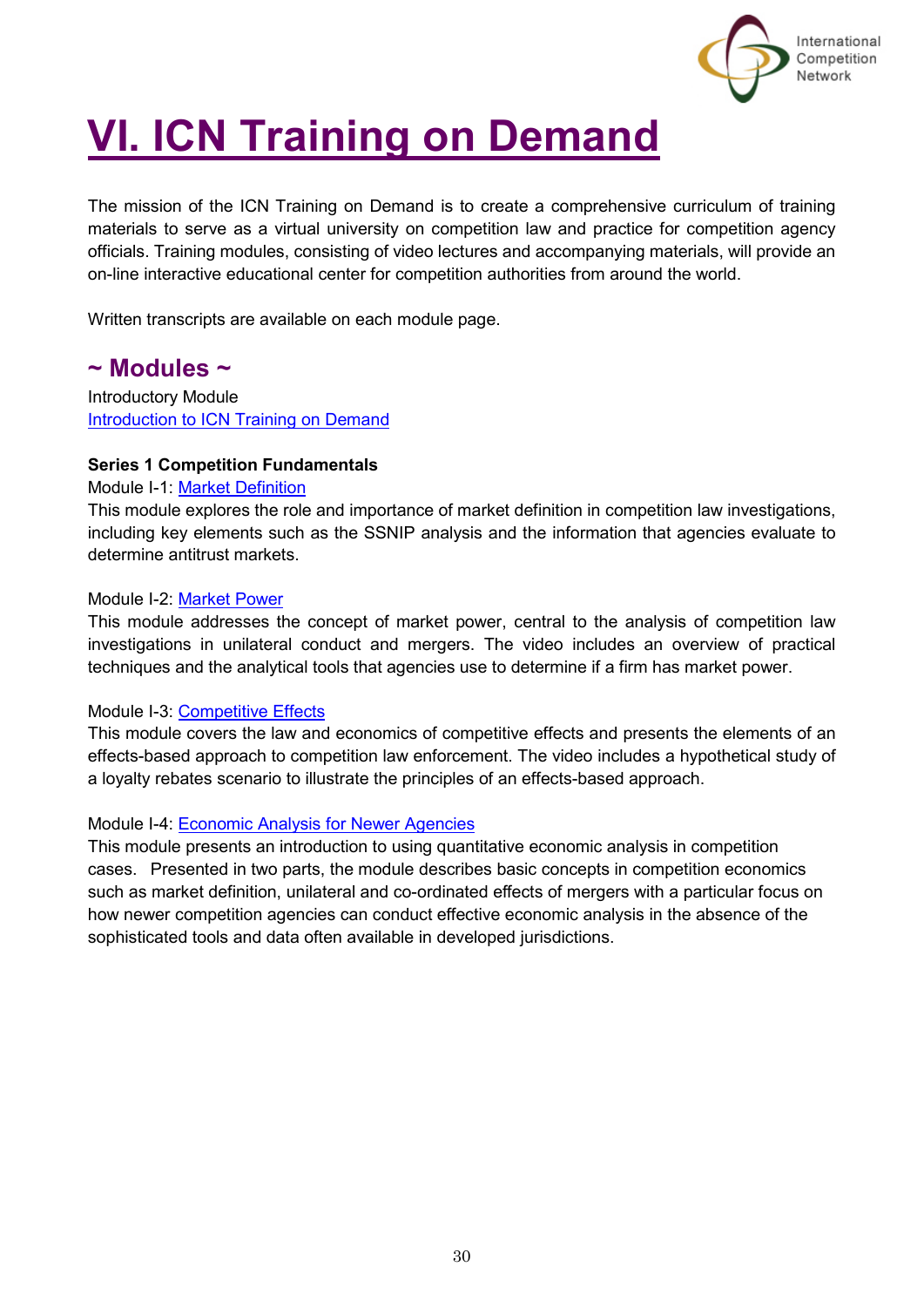

# **~ Modules ~**

# **Series II (Horizontal Restraints)**

Module II-1: [Introduction to Cartels](https://www.internationalcompetitionnetwork.org/training/introduction-to-cartels/)

This module includes the definition of a cartel, essential attributes of an effective anti-cartel program, deterrent sanctions, detection, leniency, investigational techniques, transparency, and awareness and outreach.

# Module II-2: **Leniency**

This module introduces the concept of leniency programs for anti-cartel enforcement. The module presents the cornerstones and benefits of an effective leniency program, the procedural aspects of a leniency program, and how leniency interacts with sanctions in a cartel enforcement action.

### Module II-3: [Proving Agreement or Concerted Practice with Indirect Evidence](https://www.internationalcompetitionnetwork.org/training/proving-agreement-or-concerted-practice-with-indirect-evidence/)

This modules introduces concepts and techniques for establishing the existence of horizontal conduct in the absence of direct evidence.

# **Series III (Dominant Firm Conduct)**

### Module III-2: [Predatory Pricing](https://www.internationalcompetitionnetwork.org/training/predatory-pricing/)

This module presents predatory pricing by a dominant firm. Experts discuss the basic elements and economics of a predatory pricing theory and discuss a hypothetical case.

# Module III-3: [Exclusive Dealing](https://www.internationalcompetitionnetwork.org/training/exclusive-dealing/)

This module presents the competition enforcement topic of exclusive dealing by a dominant firm. Experts discuss the basic elements and economics of exclusive dealing.

# **Series IV (Mergers)**

# Module IV-1: [Handling Merger Investigations](https://www.internationalcompetitionnetwork.org/training/handling-merger-investigations/)

This module addresses competition agency merger investigation, drawing upon concepts from the modules on market definition and market power in the merger context. The video uses a hypothetical merger to demonstrate the practical techniques agencies use to investigate a merger, including how to plan a merger investigation and how to obtain and evaluate relevant evidence.

# Module IV-2: [Merger Remedies](https://www.internationalcompetitionnetwork.org/training/merger-remedies/)

This module focuses on merger remedies. It explores the principles underlying the need for and identification of remedies appropriate to the anticompetitive concerns in a particular case and addresses more common practical considerations such as timing, elements of the remedy package, challenges in identifying effective buyers, international coordination, and 'after the fact' monitoring and compliance.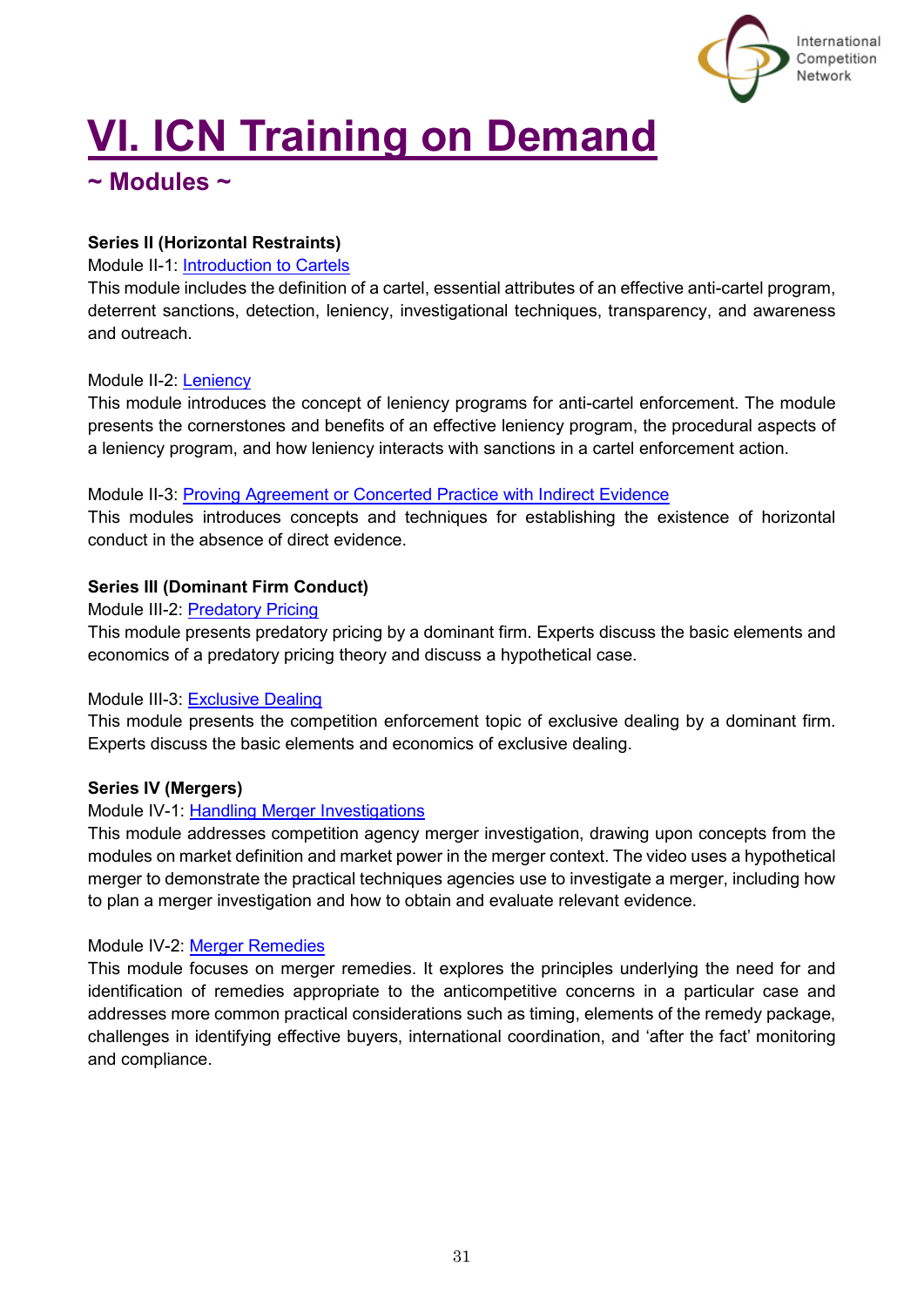

# **~ Modules ~**

### **Series V (State Impediments to Competition)**

#### Module V-1: [Competition Advocacy](https://www.internationalcompetitionnetwork.org/training/competition-advocacy/)

This module discusses the importance of competition advocacy as a tool for addressing anticompetitive regulations and policies proposed by other governmental actors. It includes a hypothetical case study, together with suggestions for the design of an effective advocacy program by current and former enforcement officials.

#### Module V-2: [State Restraints on Competition](https://www.internationalcompetitionnetwork.org/training/state-restraints/)

This module discusses the importance of competition advocacy as a tool for addressing anticompetitive regulations and policies proposed by other governmental actors. It includes a hypothetical case study, together with suggestions for the design of an effective advocacy program by current and former enforcement officials.

### Module V-3: [Competition Assessment](https://www.internationalcompetitionnetwork.org/training/competition-assessment/)

A co-production of the AGCM and COFECE, this mini-series of short modules introduces the concept of competition assessment, describes existing recommended practices, and describes the practical application of competition assessments.

### **Series VI (Investigative Techniques)**

Module VI-1: [Planning and Conducting Investigations](https://www.internationalcompetitionnetwork.org/training/planning-and-conducting-investigations/)

This module presents the fundamental steps of conducting an investigation of potential competition law violations. The steps discussed include developing a theory of the case, identifying sources of information, interviewing witnesses, requesting documents and data, organizing and assessing evidence, and determining whether there is a violation.

#### Module VI-2: [Interviewing Witnesses: Who, What, Where, When, Why & How](https://www.internationalcompetitionnetwork.org/training/interviewing-witnesses/)

This module shares techniques for the effective interviewing of witnesses and parties in the course of a competition investigation.

#### Module VI-3: [Practicalities in Planning a Dawn Raid](https://www.internationalcompetitionnetwork.org/training/dawn-raids/)

This module is designed for the education of case officers and their supervisors in competition authorities with little practical experience planning and conducting dawn raids such as those with new or previously unexercised dawn raid authority. It uses short lectures, discussions and dramatized vignettes to convey content.

Module VI-4: [Introduction to International Cooperation](https://www.internationalcompetitionnetwork.org/training/intro-cooperation/)

This module addresses how to get competition enforcement cooperation started and the common features of such cooperation across merger, unilateral conduct and cartel investigations.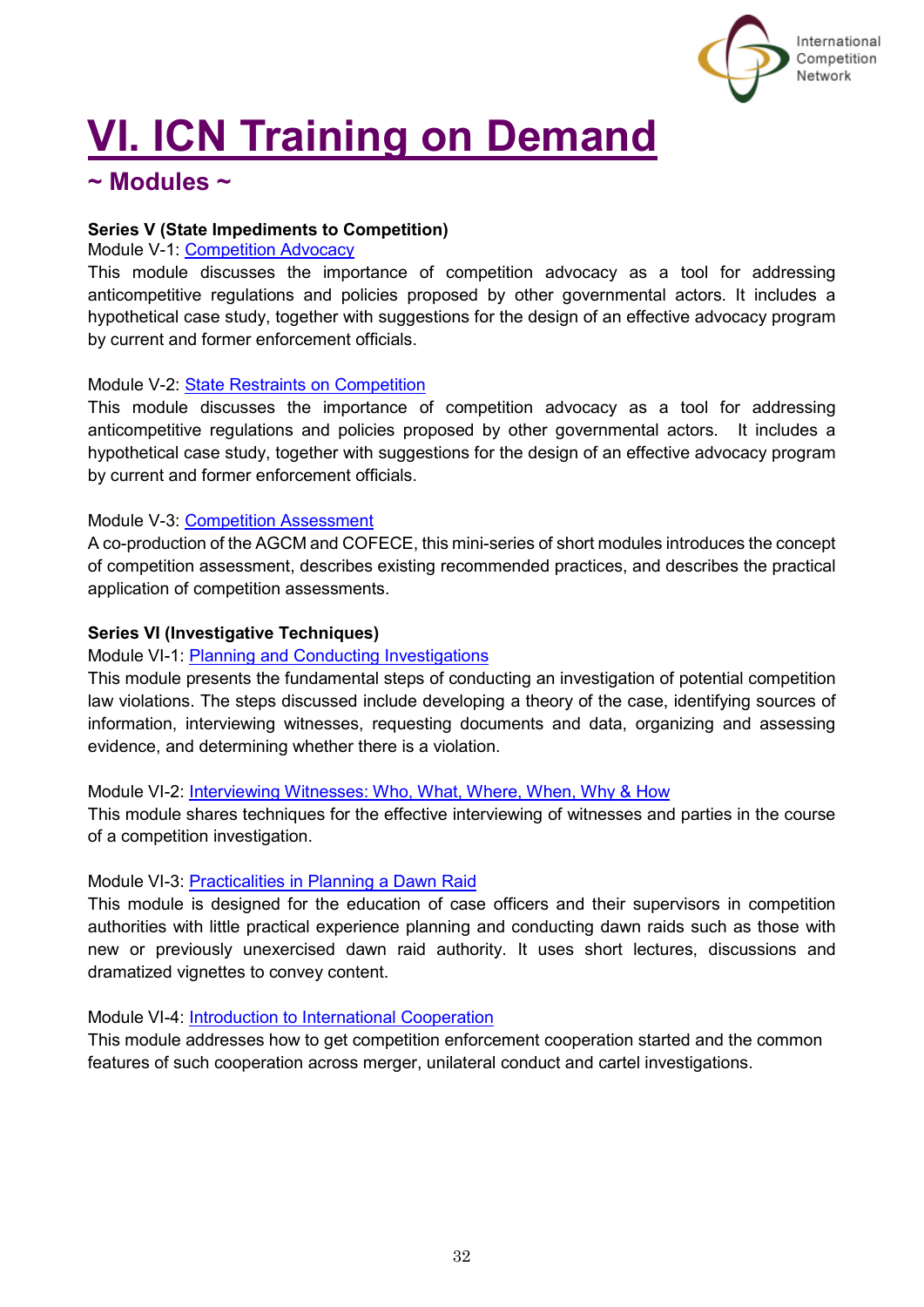

# **~ Modules ~**

### **Series VII (Agency Effectiveness)**

#### Module VII-1: [Project Selection](https://www.internationalcompetitionnetwork.org/training/project-selection/)

This module describes a process that an agency can use to choose projects that advance the agency's priorities and maximizes the agency's prospects for success.

#### Module VII-2[: Advice for New and Young Competition Agencies](https://www.internationalcompetitionnetwork.org/training/advice-for-new-and-young-competition-agencies/)

This presentation focuses on bolstering the capacity of new and young competition agencies, including the conduct of advocacy, staff training, and the use of guidelines.

#### Module VII-3: [Introduction to International Organizations](https://www.internationalcompetitionnetwork.org/training/introduction-to-international-organizations/)

This module gives a broad perspective on what international organizations such as the ICN, OECD, UNCTAD, World Bank, and others produce and how their products can be useful to a competition agency.

#### Module VII-4: [Investigative Process & Procedural Fairness](https://www.internationalcompetitionnetwork.org/training/investigative-process)

This module is focused on competition agency investigative practices: the tools, principles, rules, and policies used to guide investigation.

#### Module VII-5: [Building Regional Relationships](https://www.internationalcompetitionnetwork.org/training/building-regional-relationships/)

This module introduces the experiences and challenges of building regional relationships between or among competition agencies, and provides advice to younger agencies on how to develop their international relationships.

#### **Series VIII (Competition Policy)**

Module VIII-1: The [Origins and Aims of Competition Policy](https://www.internationalcompetitionnetwork.org/training/origins-and-aims-of-competition-policy/)

This module explores the development and content of competition policy systems. The presentation provides an overview of the history of competition law and describes the purposes, goals, and key elements of competition laws.

#### Module VIII-2: [Major Characteristics of Competition Policy](https://www.internationalcompetitionnetwork.org/training/characteristics-of-competition-policy/)

This module covers the basic characteristics of competition policy systems, including the institutional features and choices that affect the enforcement of competition law. Presentations by agency experts highlight both the diversity and unifying elements of competition law systems around the world.

Module VIII-3: [Competition Policy in Developing Countries](https://www.internationalcompetitionnetwork.org/training/developing-countries-and-competition/)

This module addresses problems specific to competition agencies in developing countries, such as lack of resources and inadequate support for competition policy elsewhere in government or in civil society. It features two scenarios illustrating common problems and comments from past and present agency heads.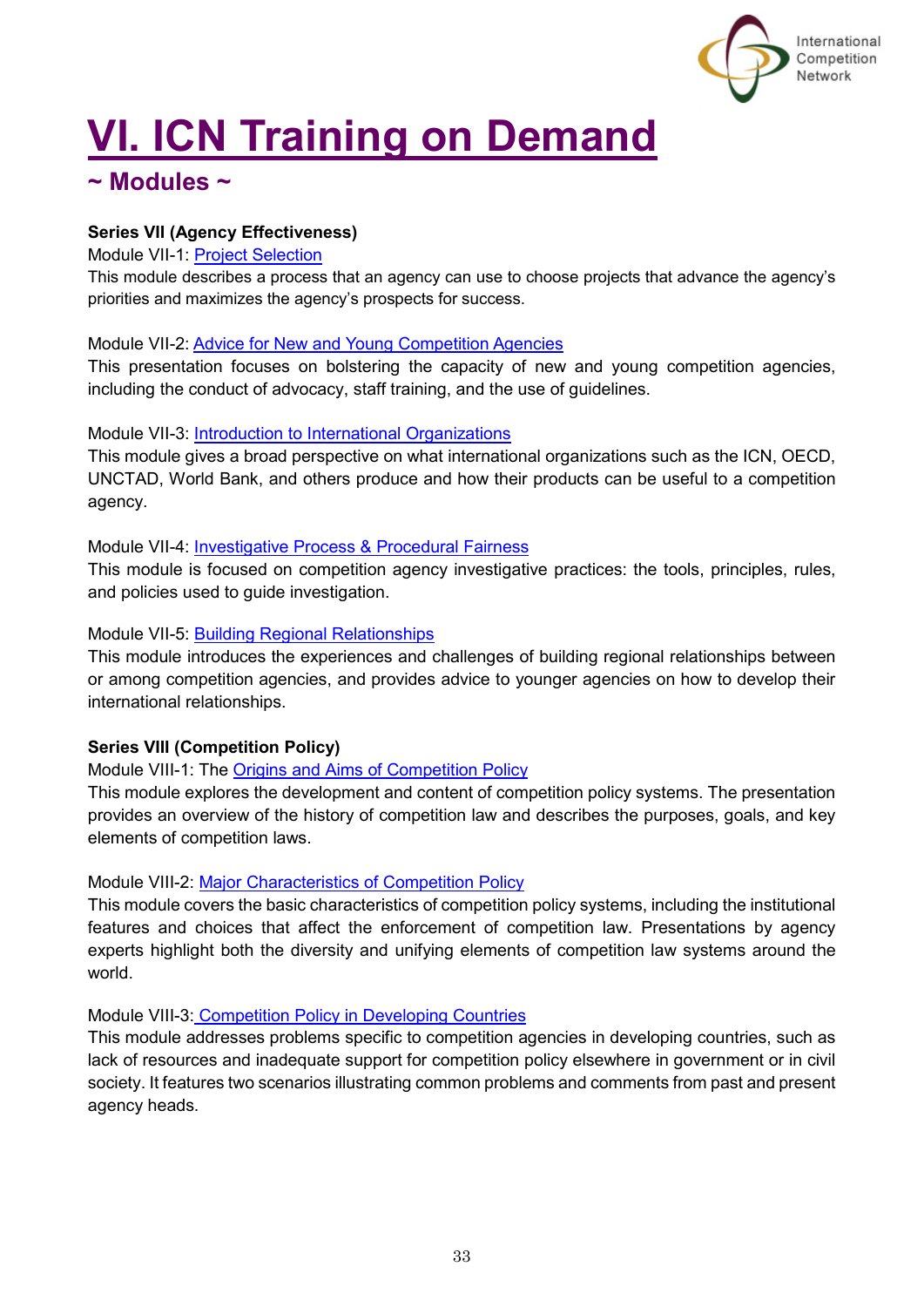

# <span id="page-34-1"></span><span id="page-34-0"></span>**Other Projects I. International Cooperation (ICN/OECD Joint Project)**

# **[ICN Report on OECD/ICN Questionnaire on International Enforcement Cooperation](https://www.internationalcompetitionnetwork.org/working-groups/icn-operations/cooperation/)  [\(2013\)](https://www.internationalcompetitionnetwork.org/working-groups/icn-operations/cooperation/)**

This ICN report complements a report prepared by the OECD Secretariat. The OECD report discusses Questionnaire results on a broad range of topics, examining the experiences and limitations of competition agencies with international cooperation in case-related activities, as well as several OECD-specific questions. This ICN report focuses specifically on the ICN portion of the Questionnaire. The goal of the ICN-specific questions was to ascertain ICN members' views on the usefulness of existing ICN cooperation-related work, and on ICN members' needs and priorities for future ICN cooperation-related work. 57 competition agencies of ICN members has responded to the Questionnaire.

\* Note: In April 2012, the ICN approved a Steering Group project on international enforcement cooperation. At roughly the same time, the Competition Committee of the Organization for Economic Cooperation and Development (OECD) agreed to begin its own study on cooperation. The ICN and the OECD conducted a joint survey to gauge the successes and weaknesses of current cooperation frameworks, and to seek members' view on possible future work.

# **(Other work products related to International Cooperation)**

# **<Cartel Working Group>**

- **[Framework for the promotion of the sharing of non-confidential information](https://www.internationalcompetitionnetwork.org/portfolio/non-confidential-information-sharing/)  [\(continued operation\)](https://www.internationalcompetitionnetwork.org/portfolio/non-confidential-information-sharing/)**
- **[Anti-Cartel Enforcement Manual Chapter 9: International Cooperation and](https://www.internationalcompetitionnetwork.org/portfolio/international-cooperation/)  [Information Sharing \(2013\)](https://www.internationalcompetitionnetwork.org/portfolio/international-cooperation/)**
- **[Leniency waiver templates and explanatory note \(2014\)](https://www.internationalcompetitionnetwork.org/portfolio/leniency-waiver-template/)**
- **[Charts Summarizing Information Sharing Mechanisms \(2012\)](https://www.internationalcompetitionnetwork.org/working-groups/cartel/information-sharing/)**
- **[Cooperation Between Competition Agencies in Cartel Investigations \(2007\)](https://www.internationalcompetitionnetwork.org/portfolio/cartel-investigation-cooperation/)**

# **<Merger Working Group>**

- **[Practical Guide to International Enforcement Cooperation in Mergers \(2015\)](https://www.internationalcompetitionnetwork.org/portfolio/merger-cooperation-guide/)**
- **[ICN's Framework for Merger Review Cooperation \(continued operation\)](https://www.internationalcompetitionnetwork.org/portfolio/icn-framework-for-merger-review-cooperation/)**
- **Waivers of [Confidentiality in Merger Investigations](https://www.internationalcompetitionnetwork.org/portfolio/model-confidentiality-waiver-for-mergers/) (2005)**
- <span id="page-34-2"></span>• **[Recommended Practices for Merger Notification & Review Procedures \(2002-](https://www.internationalcompetitionnetwork.org/portfolio/merger-np-recommended-practices/) 2005)**, **[\(10\) Interagency Enforcement Coordination](https://www.internationalcompetitionnetwork.org/portfolio/merger-np-recommended-practices/) (2018)**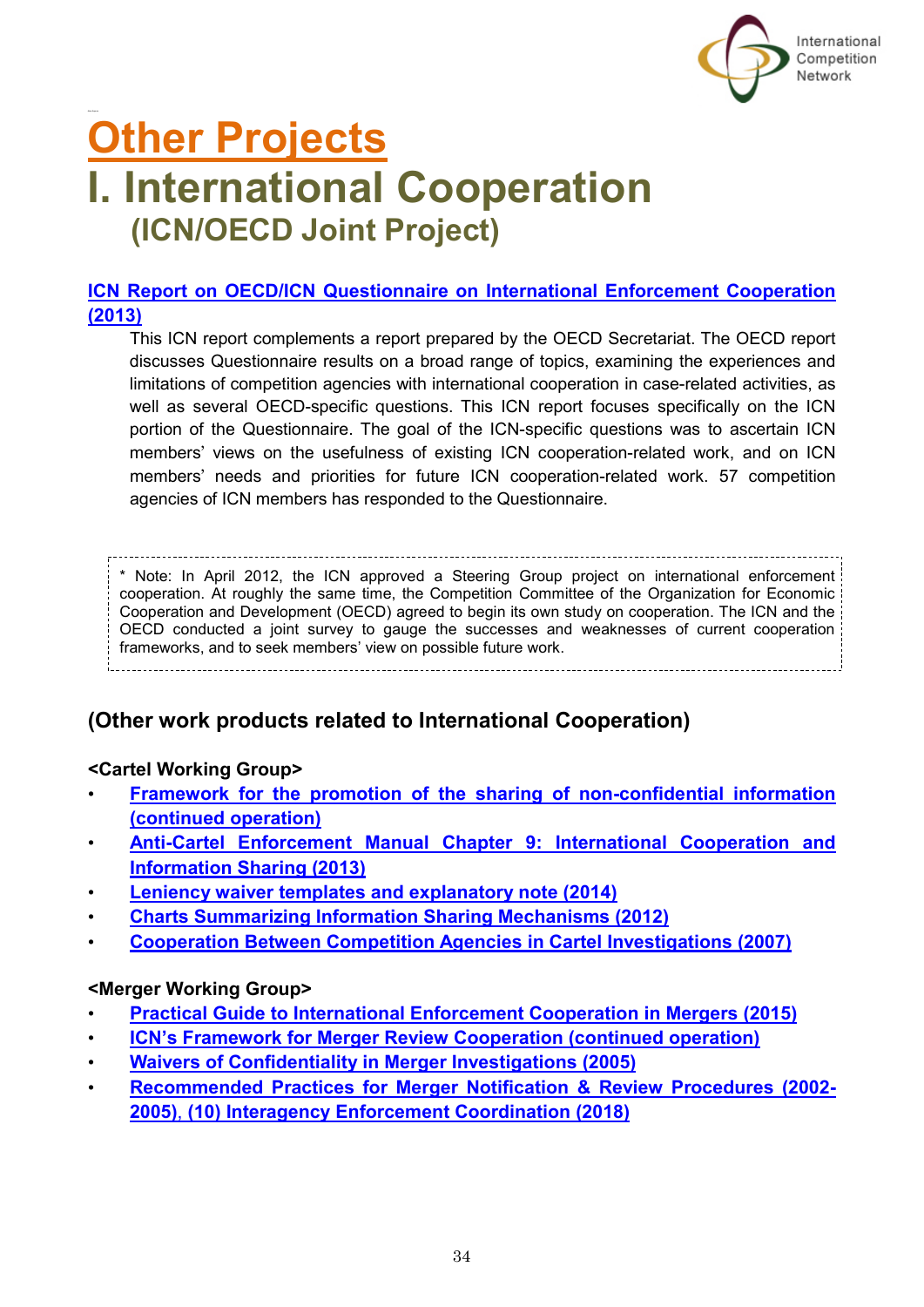

# **II. Annual Conference Special Project**

# **[Cartel Enforcement and Competition \(2018\)](https://www.internationalcompetitionnetwork.org/wp-content/uploads/2019/11/SP_Cartel2018.pdf)**

The project discusses the issues that India has faced in cartel enforcement, identifying the common underlying cartel-facilitating elements across sectors and to gauge the extent of stakeholder awareness and their perspectives on impact of the CCI decisions and policy/regulatory controls over markets. The project also aims at providing a brief factual matrix of various key aspects of cartel enforcement in ICN member jurisdictions.

#### **[Government Advocacy and Disruptive Innovations \(2016\)](https://www.internationalcompetitionnetwork.org/wp-content/uploads/2019/11/SP_DisruptiveInnovation2016.pdf)**

For the 2016 Annual Conference, the Competition Commission of Singapore, with the assistance of the ICN Advocacy Working Group and other ICN member volunteers examined the Government Advocacy and Disruptive Innovations, focusing on (1) how ICN members have successfully advocated competition considerations to governmental and legislative entities , (2) the similarities and differences in the approaches taken by ICN members when advocating competition considerations to governmental and legislative entities , and (3) recommendations for advocating competition considerations to governmental and legislative entities with regard to disruptive innovations.

#### **[Online Vertical Restraints](https://www.internationalcompetitionnetwork.org/wp-content/uploads/2019/11/SP_OnlineVR2015.pdf) (2015)**

For the 2015 Annual Conference, the Australian Competition and Consumer Commission examined the online vertical restraints, focusing on (1) resale price maintenance (RPM), (2) RPM facilitating conduct, (3) across platform parity agreements, (4) online sales bans or limitations, (5) geographic price discrimination. This report is based on the responses to a questionnaire submitted by competition authorities from 47 jurisdictions.

#### **State-Owned Enterprises and Competition (2014)**

#### *currently unavailable pending website transition*

For the 2014 Annual Conference, the Moroccan Competition Council examined the interaction between state-owned enterprises (SOEs) and competition law. This background report is based on the responses to a questionnaire submitted by competition authorities from 34 jurisdictions.

#### **Working with Courts and [Judges \(2013\)](https://www.internationalcompetitionnetwork.org/wp-content/uploads/2019/11/SP_Courts2013.pdf)**

For the 2013 Annual Conference, the Polish Office of Competition and Consumer Protection examined the relationship between national competition agencies and judiciary in order to find the most realistic ways in which the cooperation can be improved. Based on responses to the extensive questionnaire submitted by 45 ICN members two documents were prepared: collective information and executive summary.

# **[Report on Competition Enforcement and Consumer Welfare \(2011\)](https://www.internationalcompetitionnetwork.org/wp-content/uploads/2019/11/SP_CWelfare2011.pdf)**

For the 2011 Annual Conference, the Netherlands Competition Authority examined the role of consumer welfare in competition enforcement across the global competition community and drafted a report based on the responses to a questionnaire completed by 57 competition authorities and 19 non-governmental advisors to competition authorities.

*\* Note: Special Project Reports represent the work of the host agency and are not consensus ICN-approved documents.*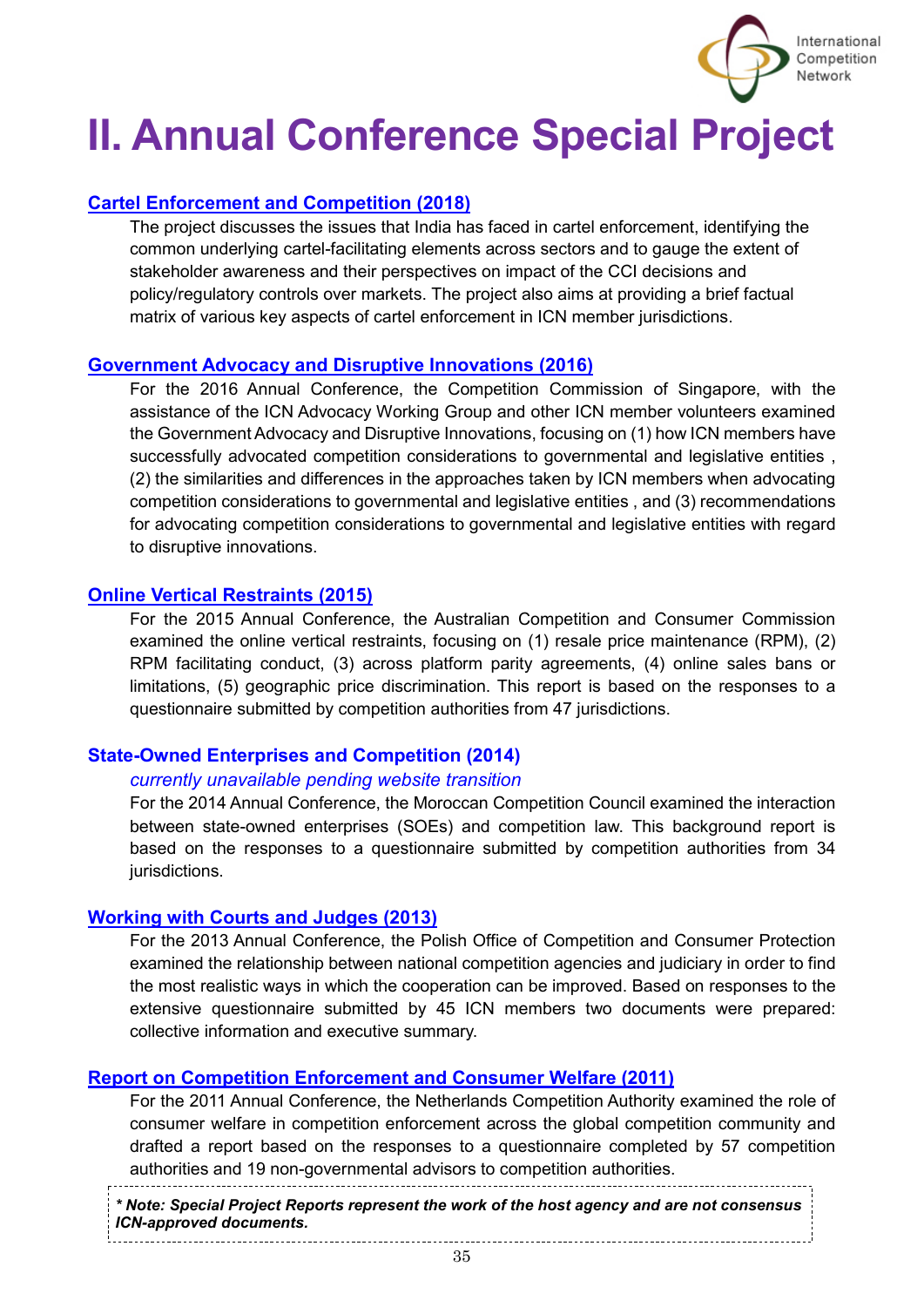

# **II. Annual Conference Special Project**

# **Interface between Competition Policy and other Public Policies (2010)**

#### *currently unavailable pending website transition*

For the 2010 Annual Conference, the Turkish Competition Authority examined the interface between competition policy and other public policies and prepared a summary report based on the responses to a questionnaire completed by competition authorities from 33 jurisdictions.

# **[Competition Law in Small Economies \(2009\)](https://www.internationalcompetitionnetwork.org/wp-content/uploads/2019/11/SP_SmallEcons2009.pdf)**

For the 2009 Annual Conference, the Swiss Competition Commission joined by the Israeli Antitrust Authority, examined competition law in small economies and drafted a report that describes responses to a questionnaire on the ways in which the size of an economy may affect the crafting, implementation or interpretation of competition law.

### **[Abuse of a Superior Bargaining Position \(2008\)](https://www.internationalcompetitionnetwork.org/wp-content/uploads/2019/11/SP_ASBP2008.pdf)**

For the 2008 Annual Conference, the Japan Fair Trade Commission led a 15 member task force to examine the treatment of an abuse of a superior bargaining position and prepared a summary report comparing legal frameworks and enforcement activities of such regulations in the jurisdictions that employ them.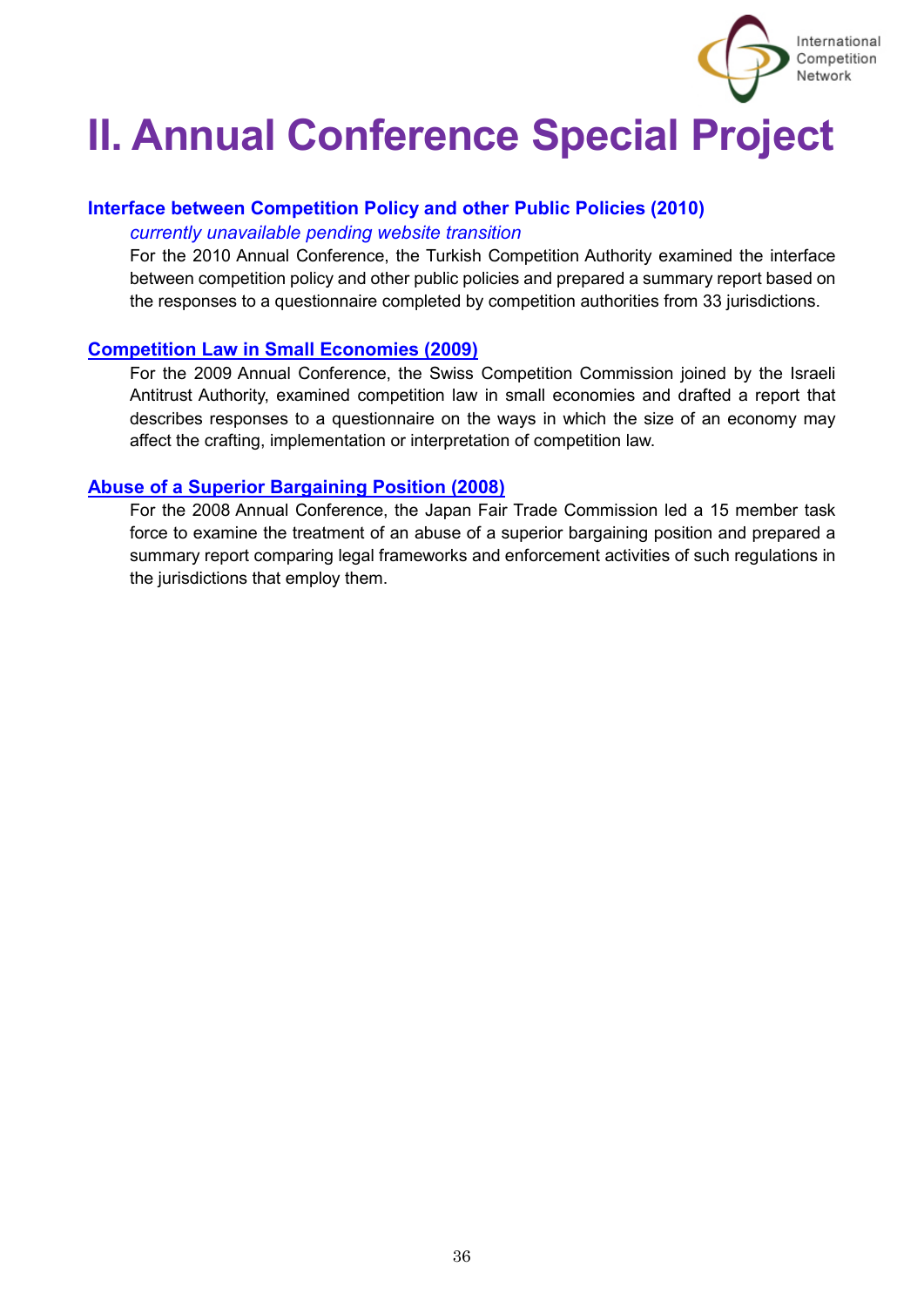

# <span id="page-37-1"></span><span id="page-37-0"></span>**Other Working Groups**

# **I. Capacity Building / Competition Policy Implementation Working Group (2003-2007)**

# **[Competition and the Judiciary](https://www.internationalcompetitionnetwork.org/portfolio/competition-judiciary-case-studies/) 2nd Phase Report - Case Studies (2007)**

This paper analyzes the role of the judiciary and its interaction with competition authorities in the implementation of competition policy. Seven jurisdictions provided case studies for the report.

# **[Findings Related to Technical Assistance for Newer Competition Agencies \(2007\)](https://www.internationalcompetitionnetwork.org/portfolio/findings-related-to-technical-assistance/)**

This document summarizes the findings of the working group's study of what constitutes effective technical assistance. The findings include lessons learned about the design of a technical assistance program, the mix of activities employed, the absorptive capacity of the agency, and the types of advisors used.

### **[An Assessment of Institutional Machinery: Methods Used in Competition \(2007\)](https://www.internationalcompetitionnetwork.org/portfolio/institutional-machinery-methods-used-in-competition/)**

This paper examines experience with the design of the institutional machinery of competition policy to derive insights about techniques for implementation.

# **[Lessons Learned from the Experience of Young Competition Agencies \(2006\)](https://www.internationalcompetitionnetwork.org/portfolio/lessons-learned-from-the-experience-of-young-competition-agencies/)**

This paper identifies the type of challenges young agencies experience and the measures young agencies have applied to address the challenges.

**Lessons Learned from the Experience of Young Competition Agencies [\(2019\)](https://www.internationalcompetitionnetwork.org/portfolio/lessons-to-be-learnt-from-the-experience-of-young-competition-agencies-2019/)** Updated report, using the framework of the 2006 report, based on member agency survey.

# **[Business Outreach by ICN members: Challenges and Case Studies \(2006\)](https://www.internationalcompetitionnetwork.org/portfolio/business-outreach-challenges-and-case-studies/)**

This report presents a range of activities undertaken by ICN member agencies to reach out to and engage businesses and business representative organizations and explore some of the challenges they faced in delivering these activities.

# **[Report on Competition and the Judiciary \(2006\)](https://www.internationalcompetitionnetwork.org/portfolio/competition-the-judiciary/)**

Competition goals, instruments and benefits are not always understood by society. To address the challenges faced by courts and competition agencies alike, the WG undertook a study on the relationship between competition agencies and the judiciary.

\* Note: The Capacity Building / Competition Policy Implementation's work identified key elements that contribute to successful capacity building and competition policy implementation in developing transition economies.37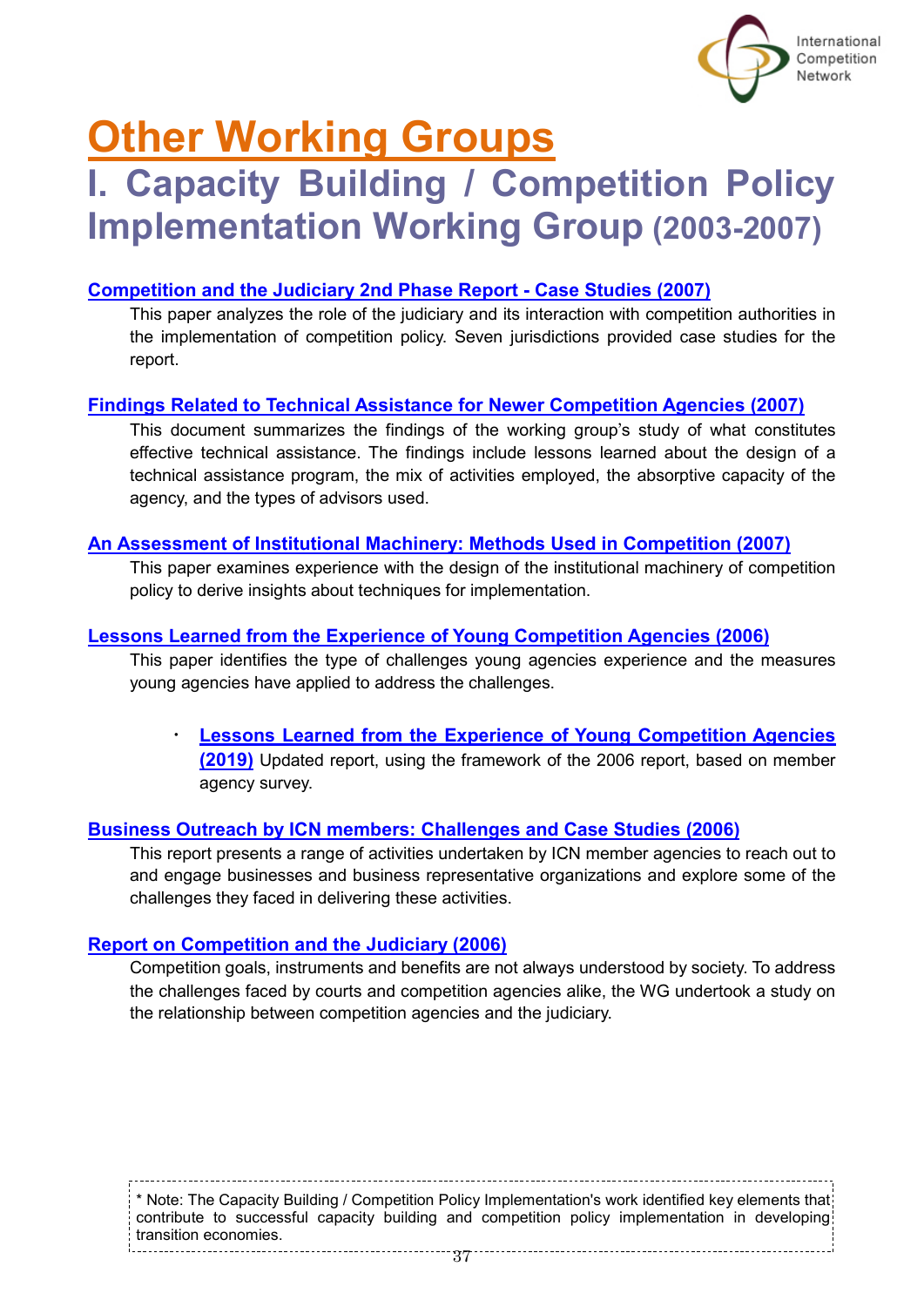

# **I. Capacity Building / Competition Policy Implementation Working Group (2003-2007)**

# **[Competition Advocacy in Regulated Sectors: Competition Advocacy Review](https://www.internationalcompetitionnetwork.org/portfolio/advocacy-regulated-sectors-2005-case-studies/)** – **Case [Studies on Regulated Sectors \(2005\)](https://www.internationalcompetitionnetwork.org/portfolio/advocacy-regulated-sectors-2005-case-studies/)**

This report helps identify the different ways that competition agencies interact with regulators and how they go about their competition advocacy work using specific case studies.

# **[Consumer Outreach and Effect of Institutional Structure \(2005\)](https://www.internationalcompetitionnetwork.org/portfolio/consumer-outreach/)**

This report presents case studies of successful and unsuccessful consumer outreach and provides a brief discussion of the advantages and disadvantages of linking competition and consumer protection enforcement functions in a single agency.

# **[Assessing Technical Assistance: Examining the Foundations of Successful](https://www.internationalcompetitionnetwork.org/portfolio/assessing-technical-assistance/)  [Assistance \(2005\)](https://www.internationalcompetitionnetwork.org/portfolio/assessing-technical-assistance/)**

This paper seeks to answer three questions: 1) how the technical assistance needs of a developing or transition country competition agency can best be assessed; 2) which models of technical assistance work best at the various stages of an agency's development; and 3) if the impact of technical assistance can be measured, and if so, how it should be done.

# **[Competition Advocacy in Regulated Sectors: Examples of Success \(2004\)](https://www.internationalcompetitionnetwork.org/portfolio/advocacy-in-regulated-sectors-2004/)**

This report examines competition advocacy efforts in regulated sectors in member jurisdictions (with an emphasis on developing and transition economies) and provides several case studies and accompanying analyses, highlighting successful experiences and strategies.

# **[Capacity Building and Technical Assistance: Building Credible Competition](https://www.internationalcompetitionnetwork.org/portfolio/capacity-building-and-technical-assistance-2003-report/)  [Authorities in Developing and Transition Economies \(2003\)](https://www.internationalcompetitionnetwork.org/portfolio/capacity-building-and-technical-assistance-2003-report/)**

The report sets out examples of successful technical assistance and examines the circumstances in which different types of assistance are appropriate. It addresses how to build a case for competition law and policy in developing and transition economies; how to tackle the challenges that agencies in these countries have to confront; and how to enhance the effectiveness of technical assistance for capacity building.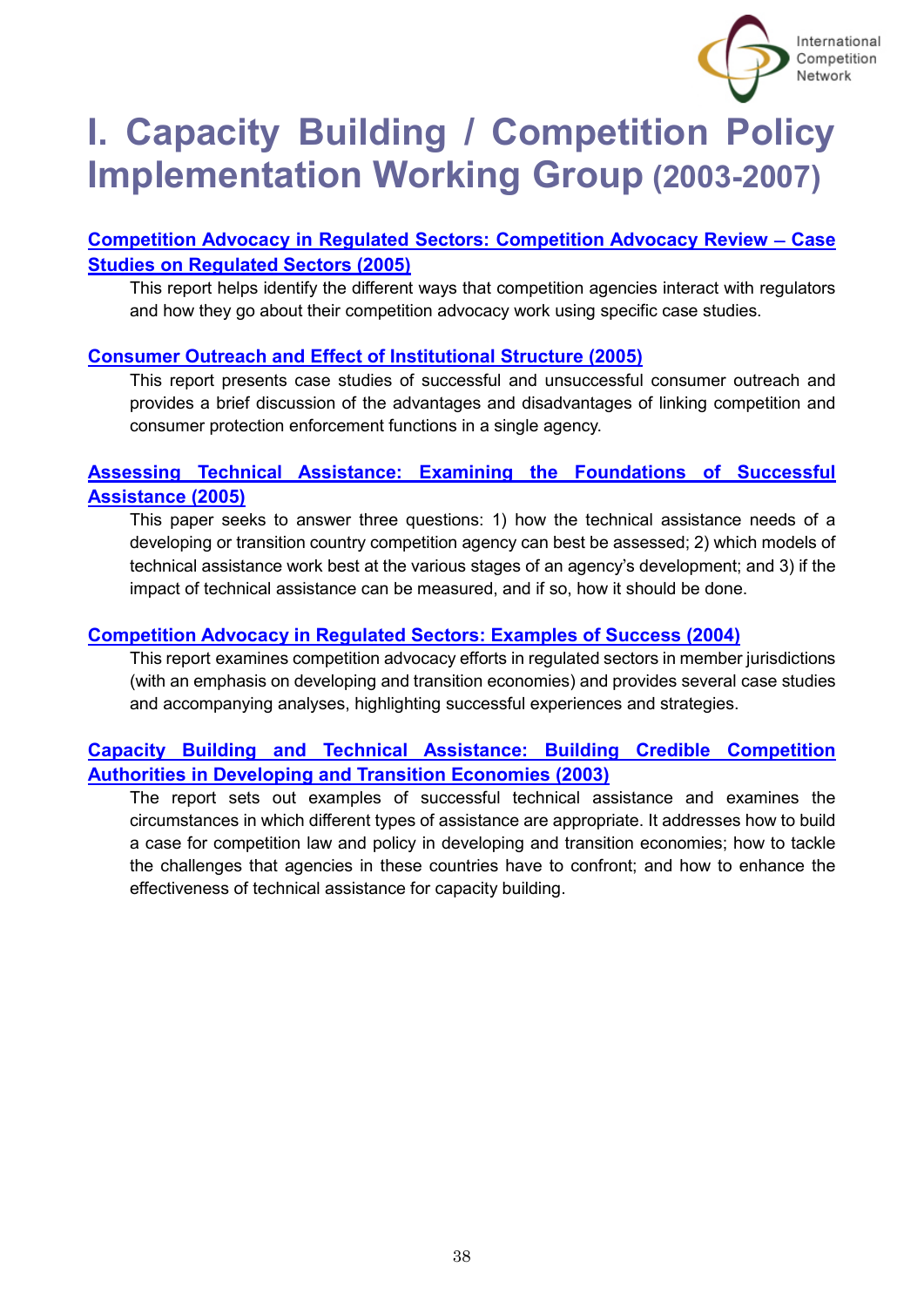

# <span id="page-39-0"></span>**II. Antitrust Enforcement in Regulated Sectors Working Group (2004-2005)**

# **[An Increasing Role for Competition in the Regulation of Banks \(2005\)](https://www.internationalcompetitionnetwork.org/portfolio/role-for-competition-in-the-regulation-of-banks/)**

This paper reviews the recent history of banking regulation. It discusses the market failures banking is exposed to, their macroeconomic consequences, and common regulatory instruments introduced to address them. The report also examines the impact of recent liberalizations on market power in banking and competition issues.

# **[Best Practices: An Increasing Role for Competition in the Regulation of Banks \(2005\)](https://www.internationalcompetitionnetwork.org/portfolio/role-for-competition-in-the-regulation-of-banks-2/)**

These best practices are aimed at achieving a more competitive and more efficient banking industry through more extensive liberalization, appropriately designed regulatory institutions, a rigorous application of antitrust rules and competition advocacy.

### **[Interrelations Between Antitrust and Regulatory Authorities \(2005\)](https://www.internationalcompetitionnetwork.org/portfolio/interrelations-between-antitrust-and-regulatory-authorities-2/)**

This report discusses the interrelation between antitrust and regulatory authorities, based on information supplied by a number of ICN member jurisdictions.

# **[Limits and Constraints Facing Antitrust Authorities Intervening in Regulated Sectors](https://www.internationalcompetitionnetwork.org/portfolio/limits-facing-antitrust-in-regulated-sectors/)  [\(2004\)](https://www.internationalcompetitionnetwork.org/portfolio/limits-facing-antitrust-in-regulated-sectors/)**

This report investigates the legal instruments developed by the different systems to ensure the prevalence of antitrust laws when in conflict with regulatory measures; and discusses when antitrust laws should prevail over conflicting norms.

# **[Enforcement Experience in Regulated Sectors \(2004\)](https://www.internationalcompetitionnetwork.org/portfolio/enforcement-experience-in-regulated-sectors/)**

The report analysed the influence of sector specific regulations on the enforcement activity of competition authorities and examined different categories of relationships between competition law enforcement and sectoral regulations and to illustrate the specificities of competition law enforcement in each category by looking at specific cases.

# **[Interrelations Between Antitrust and Regulatory Authorities \(2004\)](https://www.internationalcompetitionnetwork.org/portfolio/interrelations-between-antitrust-and-regulatory-authorities/)**

The subgroup undertook studies about the division of labour between regulators and antitrust authorities with a focus on their degree of cooperation. The purpose of this interim report is to present the results of the subgroup's work.

\* Note: The Antitrust Enforcement in Regulated Sectors WG described the limits and constraints facing antitrust authorities intervening in regulated sectors as well as the enforcement experience in regulated sectors, and examined the relations between antitrust authorities and sector regulators.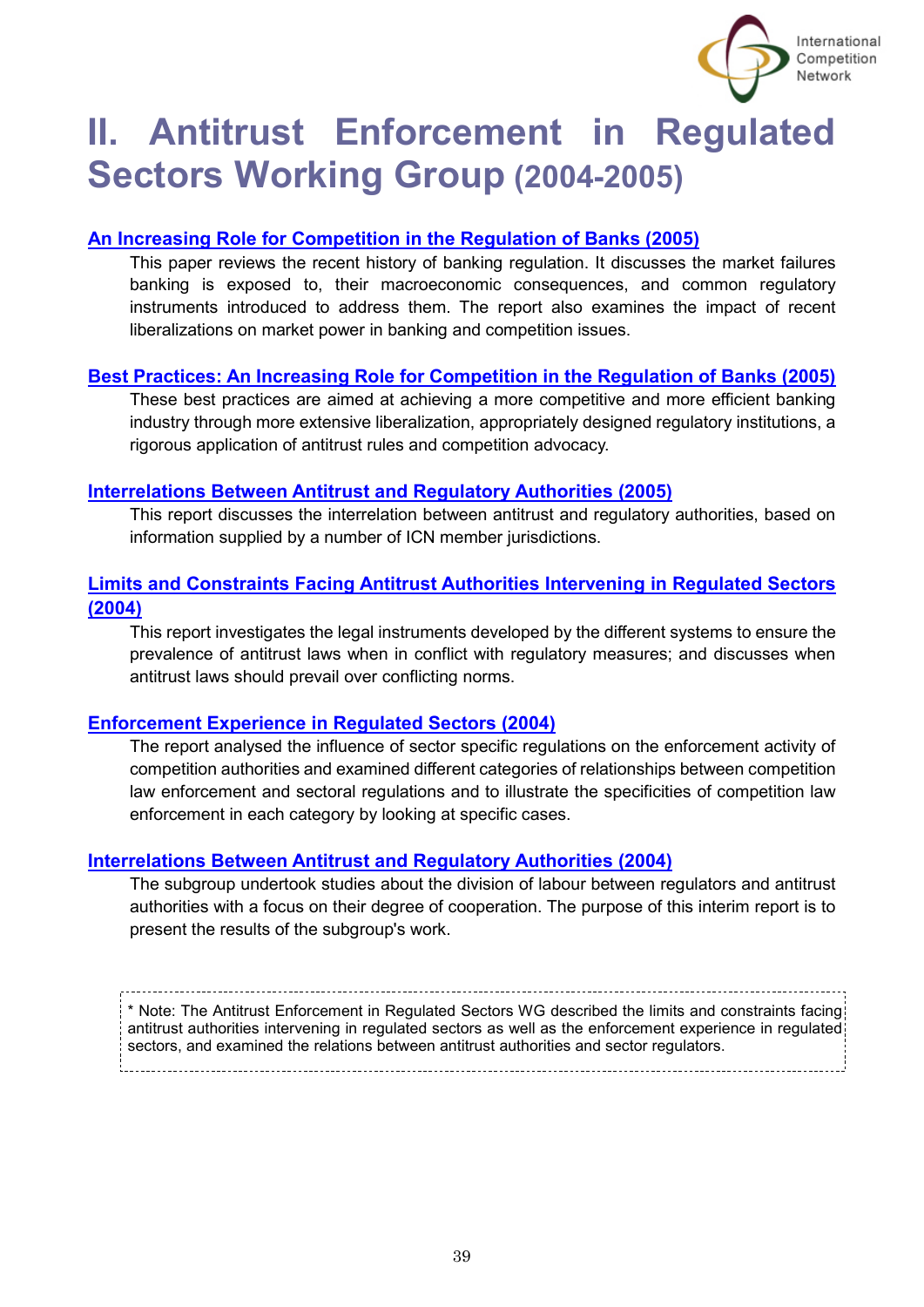

# <span id="page-40-0"></span>**III. Telecommunications Services Working Group (2005-2006)**

# **[Report on Telecommunication Services \(2006\)](https://www.internationalcompetitionnetwork.org/portfolio/report-on-telecommunication-services/)**

This report surveys competition policy in the telecommunications sector. Main areas of focus include technological advances, impediments to competition, and the interface between the competition authority and the sector-specific regulator. The report also contains examples of jurisprudence concerning anticompetitive activities in the telecommunications sector, as well as a selection of developing country case studies.

# **[The Role for Competition in the Telecommunications Services Sector: Suggested](https://www.internationalcompetitionnetwork.org/portfolio/role-for-competition-in-telecommunications/)  [Best Practices \(2006\)](https://www.internationalcompetitionnetwork.org/portfolio/role-for-competition-in-telecommunications/)**

The suggested best practices are a set of valuable lessons learned with respect to promoting and maintaining competition in the telecommunications sector.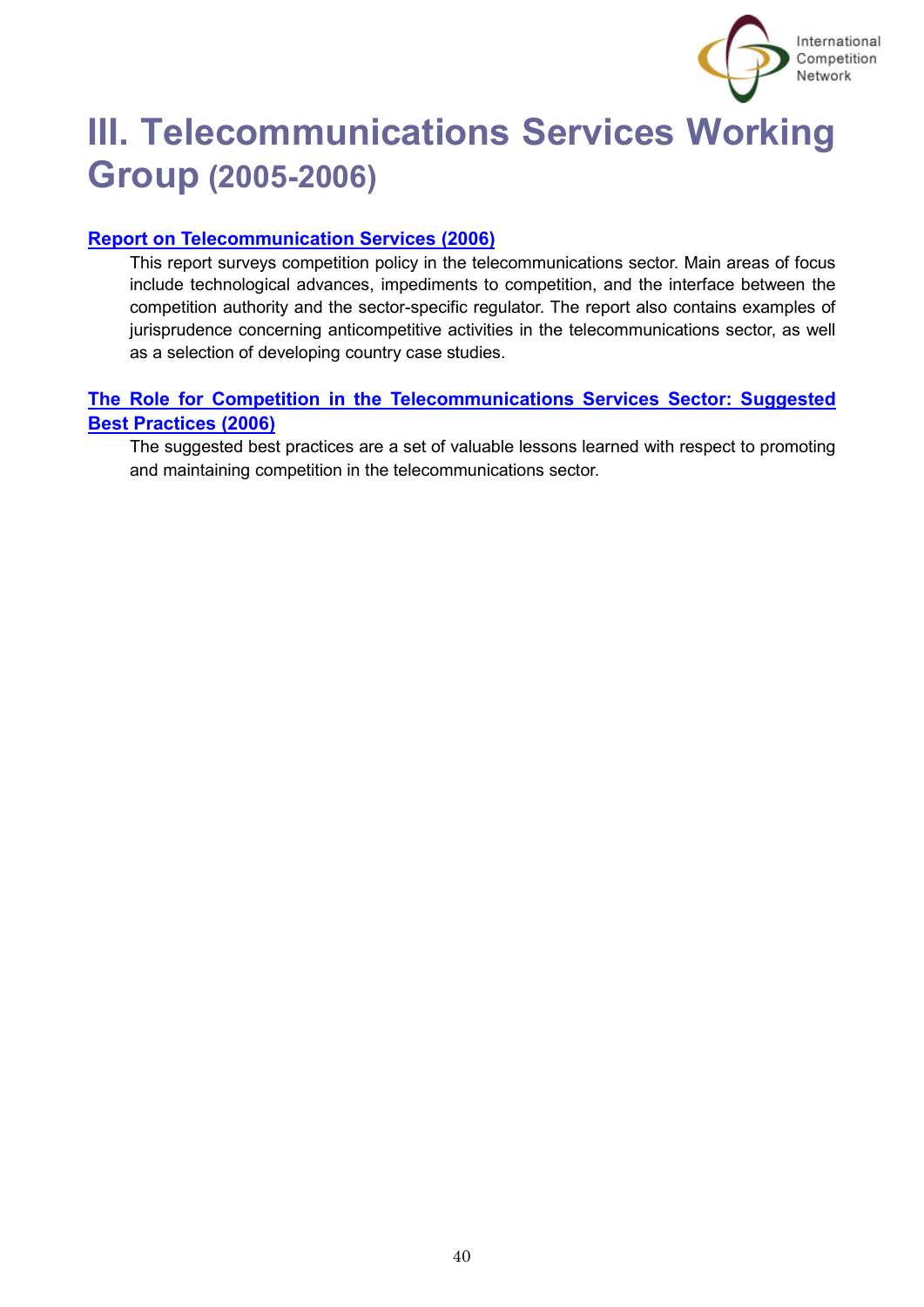

# **Index of useful ICN Work Products**

# **(1) Recommended Practices**

Recommended Practices are the highest profile work of the ICN and non-binding aspirational statements that reflect international consensus. They represent sound analytical and procedural approaches and provide detailed commentary to assist members in reducing the recommendations to practice.

# **Advocacy Working Group**

・**Recommended Practices on Competition Assessment (2014)**

# **Merger Working Group**

- ・**Recommended Practices For Merger Analysis (2008-2010)**
- ・**Recommended Practices on Efficiencies (2017)**
- ・**Recommended Practices for Merger Notification & Review Procedures (2002-2005)**

# **Unilateral Conduct Working Group**

- ・**Recommended Practices on Predatory Pricing Analysis Pursuant to Unilateral Conduct Laws (2014)**
- ・**Recommended Practices for Dominance/Substantial Market Power Analysis (2008)**
- ・**Recommended Practices on State Created Monopolies (2008)**

# **(2) Practical Tools**

Practical Tools reflect different approaches used by ICN members. They are generally considered to be practices that work well in the jurisdictions where they are applied. They reflect good practice, and cannot necessarily be recommended for adoption by other ICN members.

# **Advocacy Working Group**

- ・**Framework of Competition Assessment Regimes (2015)**
- ・**Market Studies Guiding Principles Booklet (2017)**
- ・**Competition Advocacy Toolkit Part II (2012)**
- ・**Competition Advocacy Toolkit Part I (2011)**

# **Agency Effectiveness Working Group**

- ・**Guidance on Investigative Process (2018[\)](#page-12-0)**
- ・**Annotated ICN Guidance on Investigative Process (2018[\)](#page-12-1)**
- ・**Guiding Principles for Procedural Fairness in Competition Agency Enforcement (2018[\)](#page-12-1)**
- ・**Competition Agency Practice Manual (updated in 2017)**
	- ・**Chapter 1: Strategic Planning and Prioritisation (2010)**
	- ・**Chapter 2: Effective Project Delivery (2012)**
	- ・**Chapter 3: Effective Knowledge Management (2014)**
	- ・**Chapter 4: Human Resources Management (2014)**
	- ・**Chapter 5: Competition Agency Evaluation (2016)**
	- ・**Chapter 6: Ethics Rules in Competition Agencies (2016)**
	- ・**Competition Agencies Use of Social Media (2017)**
	- ・**Competition Agency Staff Training Programmes (2017)**

# **Cartel Working Group**

・**Anti-Cartel Enforcement Manual (updated in 2017)**

- ・**Chapter 1: Searches, Raids and Inspections (2009)**
- ・**Chapter 2: Drafting and Implementing an Effective Leniency Program (2014)**
- ・**Chapter 3: Digital Evidence Gathering (2014)**